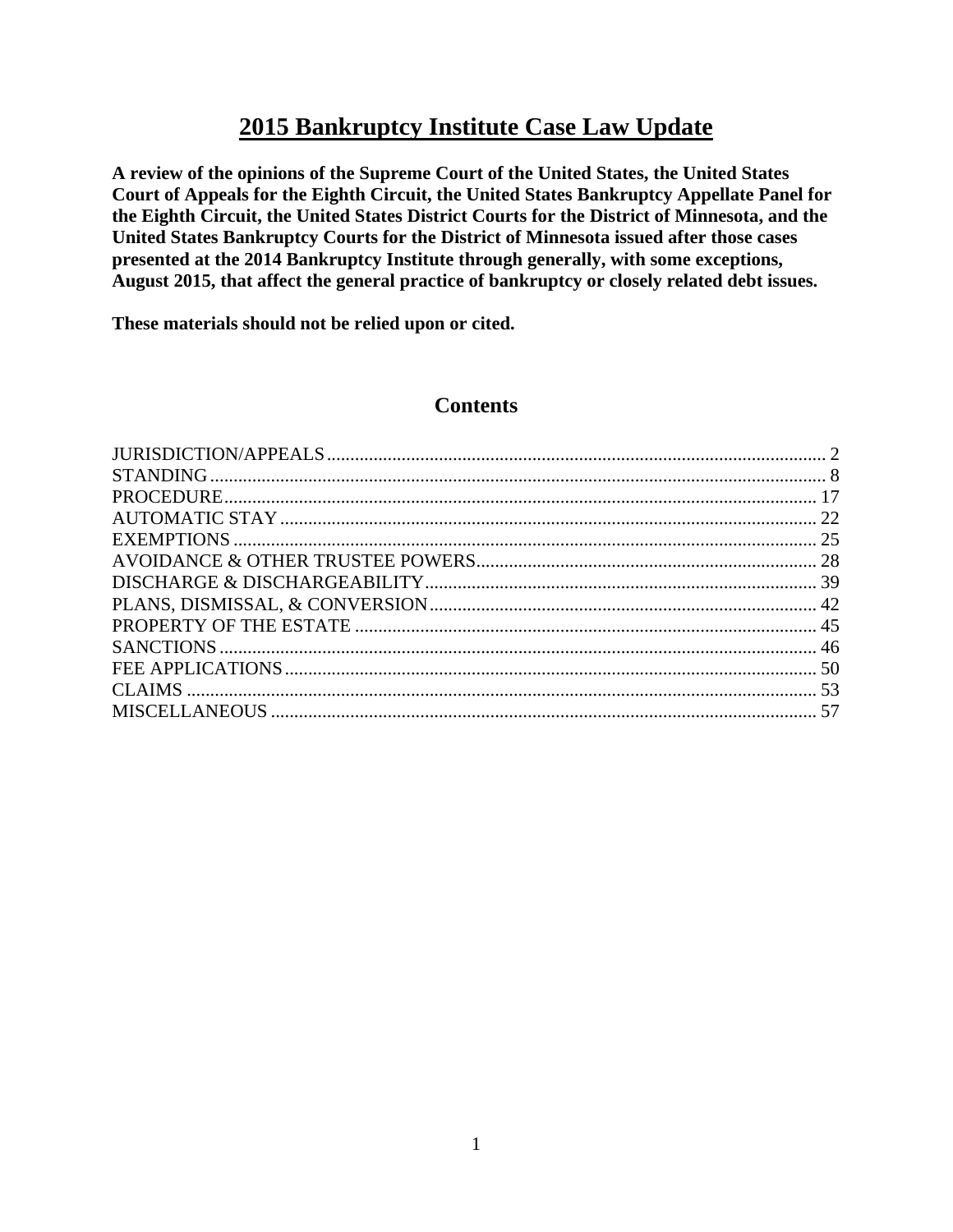# **JURISDICTION/APPEALS**

#### <span id="page-1-0"></span>1. Wellness Intern. Network, Ltd. v. Sharif, 135 S. Ct. 1932 (2015) (Sotomayor, J).

# PARTIES MAY CONSENT TO A BANKRUPTCY COURT'S FINAL ADJUDICATION OF *STERN* CLAIMS

The Court held that Article III permits bankruptcy judges to adjudicate *Stern* claims with the parties' knowing and voluntary consent, even if such consent is not express. Note: This material is excerpted from the July 2015 issue of the Bankruptcy Current Awareness Alert newsletter, with permission. Copyright (c) 2015 Thomson Reuters/West. For more information about this publication please visit www.legalsolutions.thomsonreuters.com.

2. Bullard v. Blue Hills Bank, 135 S. Ct. 1686 (2015) (Roberts, C.J.).

# A BANKRUPTCY COURT'S ORDER DENYING CONFIRMATION OF A DEBTOR'S PROPOSED REPAYMENT PLAN IS NOT A FINAL ORDER THAT THE DEBTOR CAN IMMEDIATELY APPEAL

The dispute in this case was about how to define the immediately appealable "proceeding" in the context of the Chapter 13 confirmation process. Debtor argued for a plan-by-plan approach, reasoning that each time a proposed plan comes before the bankruptcy court, the court conducts a separate proceeding. In debtor's view, an order denying confirmation and an order granting confirmation both terminate that proceeding—both are final and appealable. The bank argued that the relevant "proceeding" is the entire process of considering plans, which terminates only when a plan is confirmed or—if the debtor fails to offer any confirmable plan—when the case is dismissed. Thus, an order denying confirmation is not final, if it leaves the debtor free to propose another plan. The Court agreed with the bank: "The relevant proceeding is the process of attempting to arrive at an approved plan that would allow the bankruptcy to move forward. This is so, first and foremost, because only plan confirmation—or case dismissal—alters the status quo and fixes the rights and obligations of the parties. When the bankruptcy court confirms a plan, its terms become binding on debtor and creditor alike . . . Confirmation has preclusive effect, foreclosing relitigation of" issues covered by the confirmed plan. The Court reasoned that when "confirmation is denied and the case is dismissed as a result, the consequences are similarly significant. Dismissal of course dooms the possibility of a discharge and the other benefits available to a debtor under Chapter 13. Dismissal lifts the automatic stay entered at the start of bankruptcy, exposing the debtor to creditors' legal actions and collection efforts . . . And it can limit the availability of an automatic stay in a subsequent bankruptcy case . . . Denial of confirmation with leave to amend, by contrast, changes little. The automatic stay persists. The parties' rights and obligations remain unsettled. The trustee continues to collect funds from the debtor in anticipation of a different plan's eventual confirmation. The possibility of discharge lives on. 'Final' does not describe this state of affairs. An order denying confirmation does rule out the specific arrangement of relief embodied in a particular plan. But that alone does not make the denial final any more than, say, a car buyer's declining to pay the sticker price is viewed as a 'final' purchasing decision by either the buyer or seller. 'It ain't over till it's over.'" The Court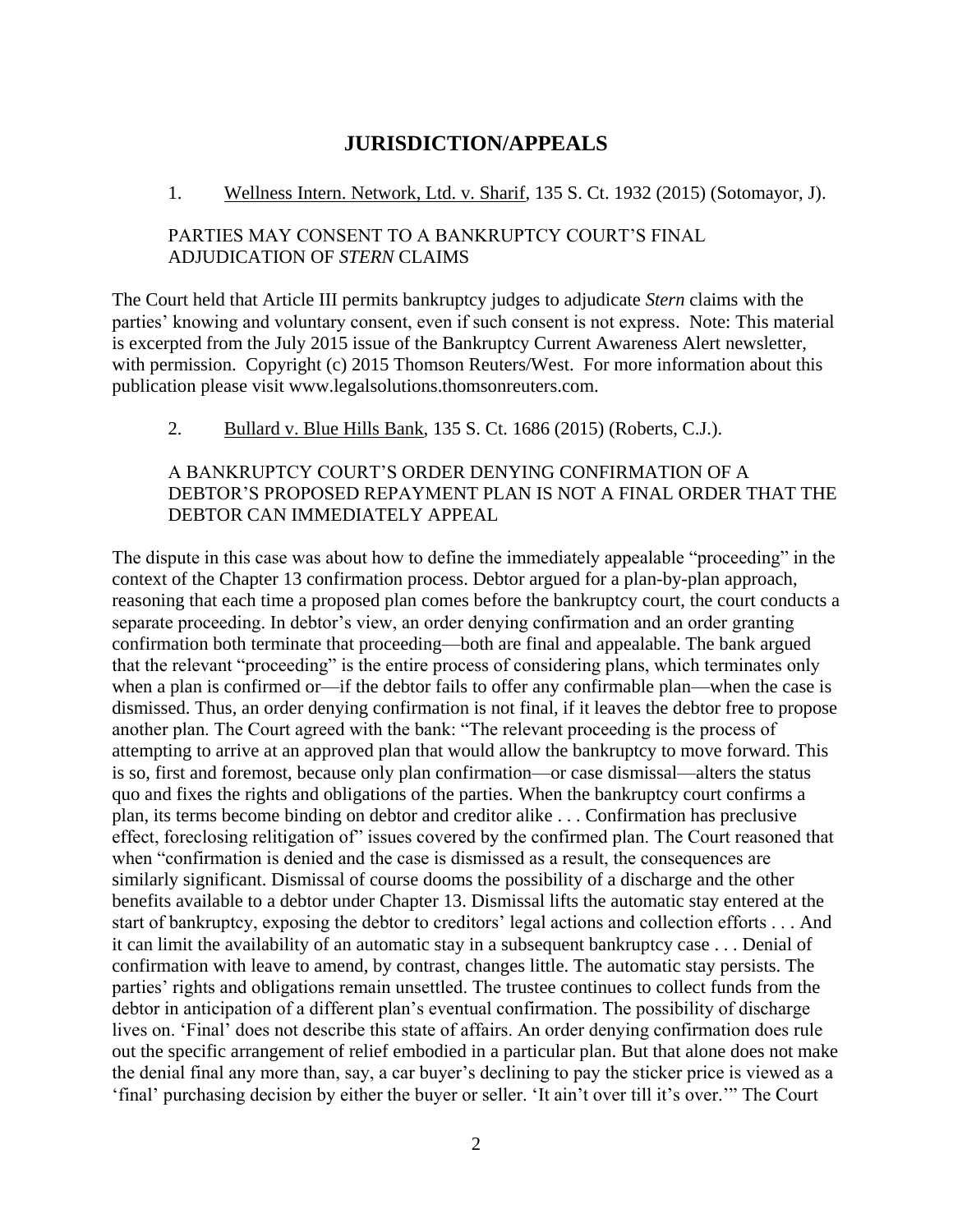added that several other considerations bolstered its conclusion that the relevant "proceeding" is the entire process that ultimately culminates in confirmation or dismissal. The Court stated that the first consideration was a "textual clue" found in 28 U.S.C.A.  $\S$  157(b)(2)(L), which lists "confirmations of plans"among "core proceedings" statutorily entrusted to bankruptcy courts. "Although this item hardly clinches the matter for the Bank—the provision's purpose is not to explain appealability—it does cut in the Bank's favor. The presence of the phrase 'confirmations of plans,' combined with the absence of any reference to denials, suggests that Congress viewed the larger confirmation process as the 'proceeding,' not the ruling on each specific plan," the Court said. Note: This material is excerpted from the April 2015 issue of the Bankruptcy Current Awareness Alert newsletter, with permission. Copyright (c) 2015 Thomson Reuters/West. For more information about this publication please visit www.legalsolutions.thomsonreuters.com.

3. In re Civic Partners Sioux City, LLC, 779 F.3d 572 (8th Cir. 2015) (Gruender, J.).

## AN ORDER DENYING CONFIRMATION OF A PLAN, WHICH DOES NOT DISMISS THE CASE, IS NOT A FINAL ORDER AND CANNOT BE APPEALED

The Eighth Circuit stated that it lacked jurisdiction to review the order denying confirmation of debtor's second plan of reorganization, noting that in *Lewis v. U.S. Farmers Home Admin*., 992 F.2d 767, 772 (8th Cir. 1993), it had held that "bankruptcy orders denying confirmation of a proposed plan but not dismissing the underlying petition are nonfinal decisions not subject to appeal." The court added that, fifteen years later, it repeated that "[u]nder Eighth Circuit law, which is consistent with the views of other circuits, an order denying confirmation of a plan, which does not dismiss the case, is not a final order and cannot be appealed." *In re Zahn*, 526 F.3d 1140, 1143 (8th Cir. 2008). In this case, the court observed that the bankruptcy court had not dismissed the debtor's case. Because of this fact, it was clear to the Eighth Circuit that it could not review the denial of confirmation of the debtor's second plan of reorganization. Note: This material is excerpted from the April 2015 issue of the Bankruptcy Current Awareness Alert newsletter, with permission. Copyright (c) 2015 Thomson Reuters/West. For more information about this publication please visit www.legalsolutions.thomsonreuters.com.

4. In re Roussel, 769 F.3d 574 (8th Cir. 2014) (Benton, J.).

## DISTRICT COURT'S REMAND ORDER WAS NOT FINAL WHERE THE BANKRUPTCY COURT WAS REQUIRED TO DECIDE ON REMAND WHETHER ATTORNEY'S FEES AWARDED BY A STATE COURT WERE NONDISCHARGEABLE

Finality of a bankruptcy court order depends on the extent to which: (1) "the order leaves the bankruptcy court nothing to do but execute the order;" (2) "delay in obtaining review would prevent the aggrieved party from obtaining effective relief;" and (3) "a later reversal on the [contested issue] would require recommencement of the entire proceeding." The Eighth Circuit added that an order of remand is not final unless it "leaves only ministerial duties for the bankruptcy court;" an order is ministerial and final if it effectively resolves the merits, and the task on remand is "unlikely to generate a new appeal or to affect the issue that the disappointed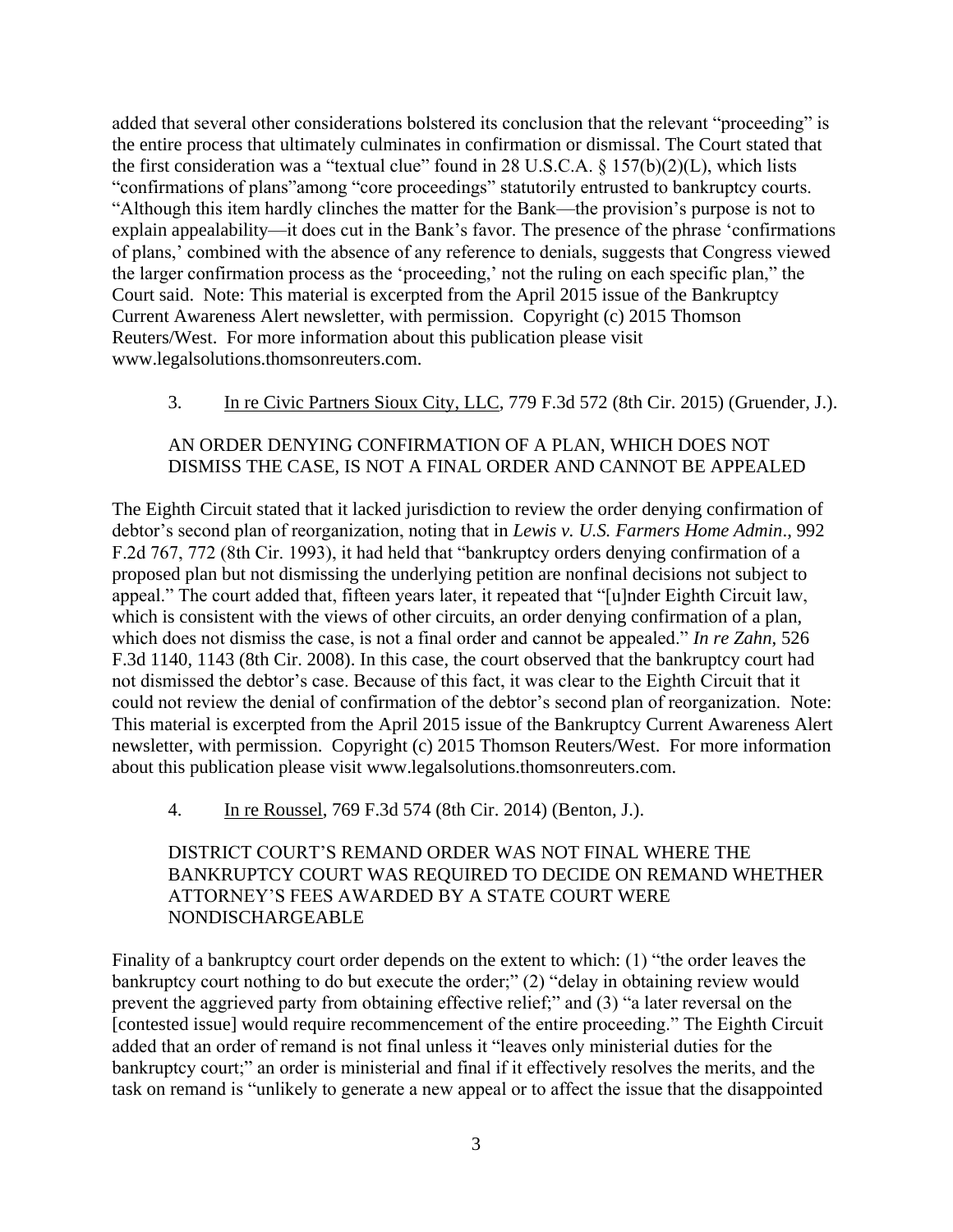party wants to raise on appeal. In this case, the circuit court found that the state court judge did not specify whether the award for attorney's fees was for a breach of fiduciary duty or a breach of contract (or some apportionment); the bankruptcy court determined that the attorney's fees were dischargeable because they were based on a contract (the operating agreement), or breach of contract. Here, the district court's remand order required the bankruptcy court to determine whether the operating agreement connected the attorney's fees to the nondischargeable fiduciary debt. This, the Eighth Circuit concluded, was something more than a ministerial act, observing that the fees at issue here were not "for the litigation in question" or "attributable to the case," but for a prior case in the state court. In this case, the debtor was liable for the fees before the bankruptcy filing; "the dispute is whether they are dischargeable. The district court's order is not final," the court concluded. Note: This material is excerpted from the November 2014 issue of the Bankruptcy Current Awareness Alert newsletter, with permission. Copyright (c) 2014 Thomson Reuters/West. For more information about this publication please visit www.legalsolutions.thomsonreuters.com.

5. In re Carlson, 519 B.R. 756 (B.A.P. 8th Cir. 2014) (Federman, J.), *aff'd*, 600 F. App'x 501 (8th Cir. Apr. 27, 2015) (NO. 14-3563) (per curiam), *as corrected* (Apr. 27, 2015).

# BECAUSE THE DEBTORS FAILED TO PROVIDE AN ADEQUATE RECORD OF THE BANKRUPTCY COURT'S DECISIONS, THE BAP COULD NOT HOLD THAT THE FACTUAL BASIS OF THE BANKRUPTCY COURT'S ORDERS WAS CLEARLY ERRONEOUS

All three orders being appealed were one-page orders that referred to findings and conclusions made on the record at the respective hearings. The debtors, however, did not provide the BAP with transcripts of any of the hearings, as required by Fed. R. Bankr. P. 8006 and Fed. R. Bankr. P. 8009(b). The BAP found that even if it was able to ascertain from the debtors' briefs on appeal what factual errors, if any, they asserted that the court committed, the BAP was unable to review the bankruptcy court's orders because the debtors failed to provide an adequate record of the bankruptcy court's decisions. "Since we do not know the factual basis for the dismissal and bar to refiling, we cannot hold that such factual basis was clearly erroneous," the BAP ruled. Note: This material is excerpted from the December 2014 issue of the Bankruptcy Current Awareness Alert newsletter, with permission. Copyright (c) 2014 Thomson Reuters/West. For more information about this publication please visit www.legalsolutions.thomsonreuters.com.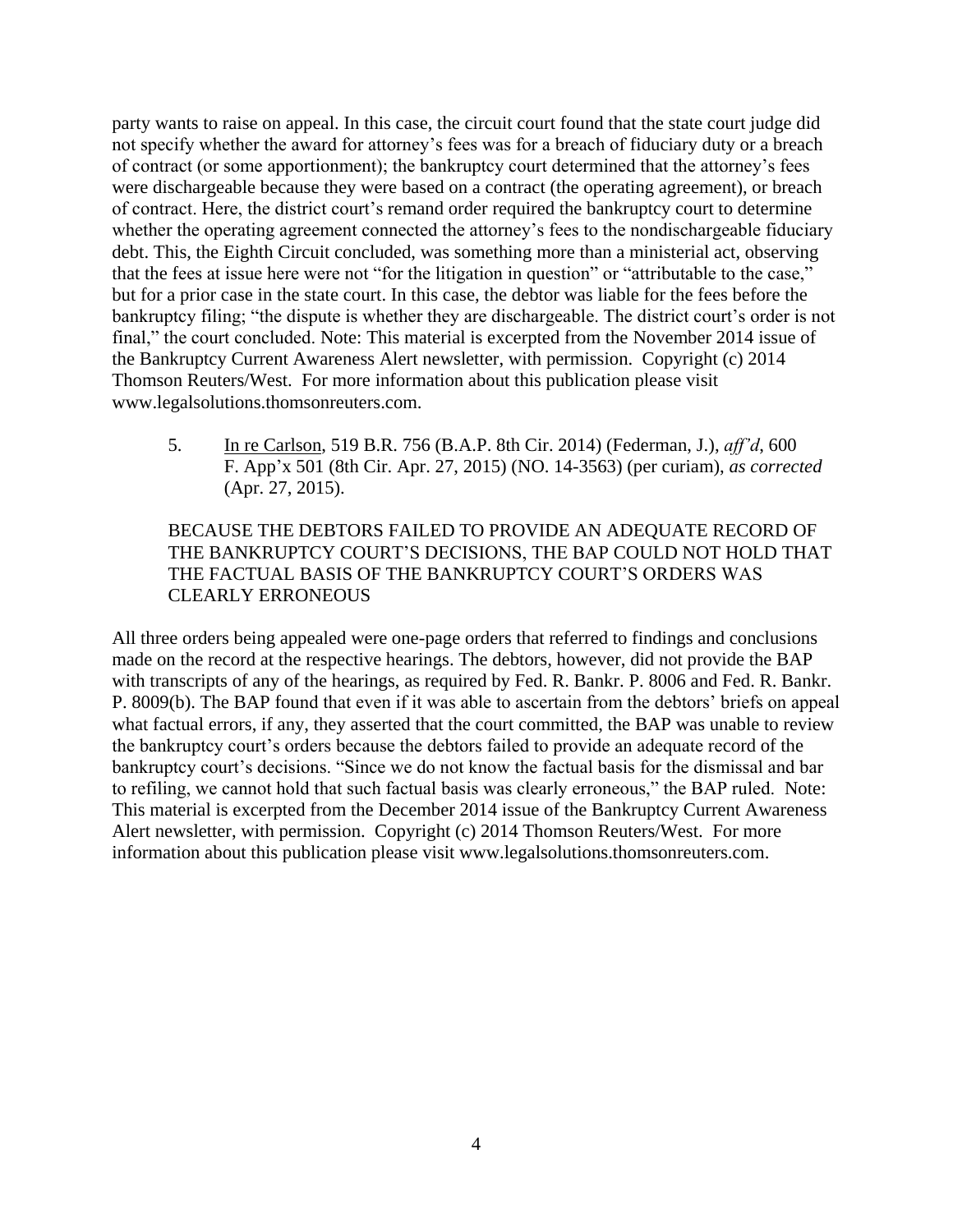6. In re Seifert, 533 B.R. 265 (B.A.P. 8th Cir. 2015) (Shodeen, J.).

#### REQUESTS FOR DECLARATORY RELIEF ARE SUBJECT TO MOOTNESS DOCTRINE; LIVE CONTROVERSY EXISTS IF PARTIES HAVE AN INTEREST IN THE OUTCOME

In this chapter 12 case, the debtor resolved objections by proposing a plan in which his net equity in his property was stipulated, subject to the outcome of a pending, disputed claim of exemption in crop proceeds payable jointly to the debtor and a creditor. After the debtor turned over the checks to the creditor, the bankruptcy court determined that the exemption issue was moot. The BAP reversed, noting that the plan undoubtedly reserved the disputed claim of exemption, and held that the payment of the checks did not determine what amount would be paid to unsecured creditors, so the question of whether the debtor was entitled to the exemption was not moot.

7. In re Tri-State Financial, LLC, 519 B.R. 759 (B.A.P. 8th Cir. 2014) (Nail, J.).

ON REMAND, THE TRIAL COURT IS FREE TO PASS UPON ANY ISSUE THAT WAS NOT EXPRESSLY OR IMPLIEDLY DISPOSED OF ON APPEAL AND THE TRIAL COURT IS NOT BOUND BY ITS EARLIER RULINGS IF THE APPELLATE COURT DOES NOT ADOPT THOSE RULINGS

This case involved an ownership dispute over \$1,190,000.00 between the chapter 7 trustee of the estate of Tri-State Ethanol and Thomas Stalnaker, as chapter 11 trustee of the estate of Tri-State Financial. On February 13, 2013, the bankruptcy court in the chapter 11 case entered an order determining that the \$1,190,000.00 was not part of the bankruptcy estate, that the bankruptcy estate was entitled to be reimbursed for legal fees and expenses in litigating the ownership of the funds, and outlining the procedure for Stalnaker to request reimbursement for those fees, costs, and expenses.

On May 21, 2013, the bankruptcy court entered another order in the chapter 11 case allowing fees and expenses to be reimbursed by surcharging the \$1,900,000.00. Stalnaker was awarded fees and expenses in the amount of \$35,944.45, to which no party objected. The chapter 7 trustee was awarded \$61,886.90 over the objections of several parties in interest, including "Jandrain, et al.," a creditor group. The same date, the bankruptcy court entered a judgment incorporating both the February and May orders.

Stalnaker and Centris (a creditor of Tri-State Financial) appealed; Jandrain filed a cross-appeal. Two issues were presented: (1) whether the bankruptcy court erred in concluding the \$1,190,000.00 was not property of the estate; and (2) whether the bankruptcy court erred in surcharging Stalnaker's attorney fees, costs, and expenses against the \$1,190,000.00. Stalnaker and Centris argued that Tri-State Financial was judicially estopped from having any position imputed upon it, other than the \$1,190,000.00 belonged to Tri-State Financial and that Tri-State Financial was released from turning over those funds pursuant to a prepetition release. Stalnaker also argued that Tri-State's investors should be estopped from asserting ownership to those funds. The BAP held that these issues were premature since the bankruptcy court order was silent on them. The BAP reversed and remanded for further proceedings. (*Stalnaker I*)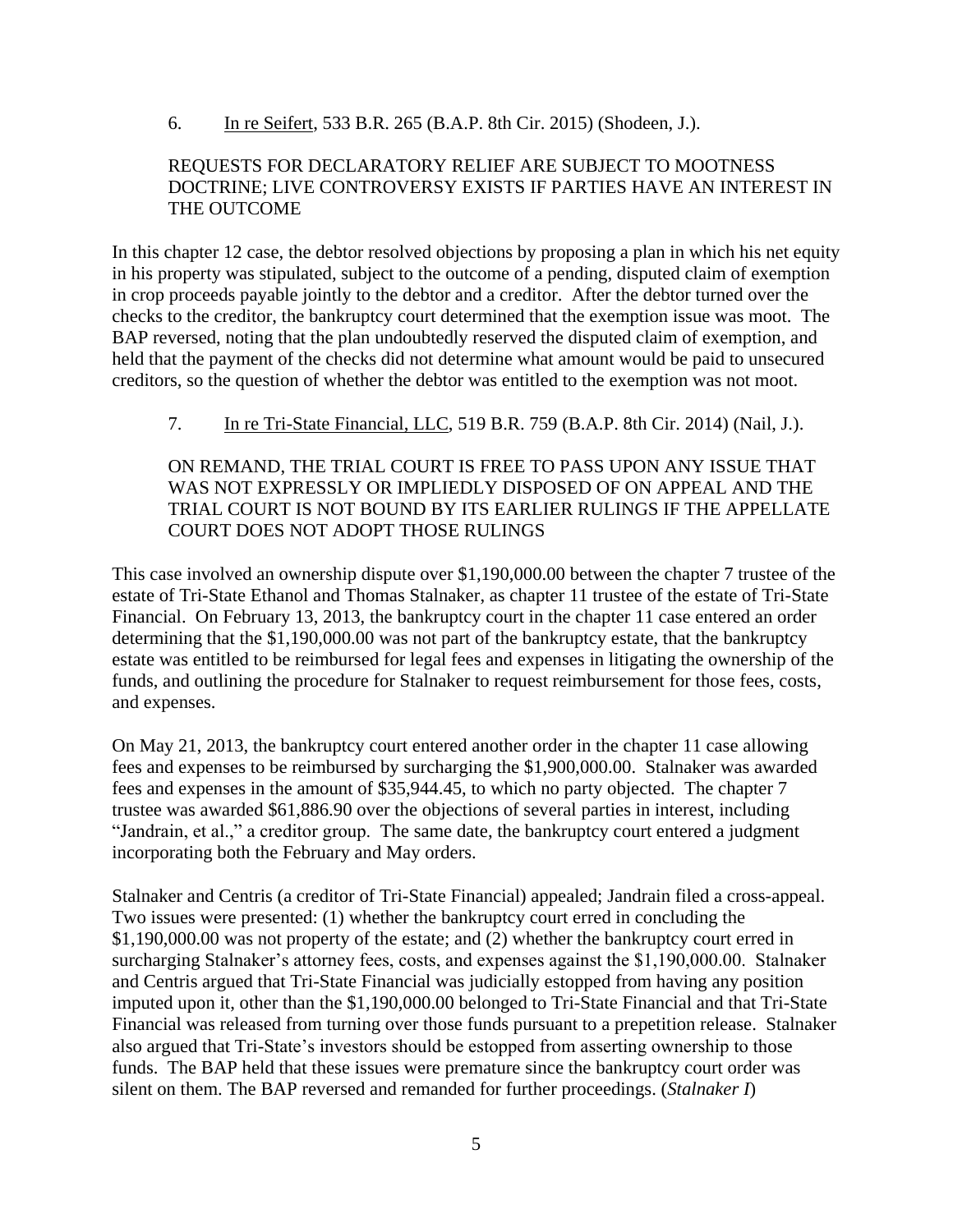On remand, the bankruptcy court changed its earlier ruling by entering an order determining that the \$1,190,000.00 was property of the chapter 11 estate and was subject to the security interest of Centris. The bankruptcy court did not change the award of legal fees and expenses or its surcharge decision. Jandrain, REI, Hoiches, and American Interstate appealed. On appeal, the BAP identified five issues: (1) whether the bankruptcy court exceeded its mandate on remand; (2) whether the bankruptcy court disregarded the law of the case; (3) whether the bankruptcy court failed to comply with Fed. R. Civ. P. 63 and Fed. R. Bankr. P. 9028; (4) whether the bankruptcy court erred in concluding the \$1,190,000.00 was property of the chapter 11 bankruptcy estate; and (5) whether the bankruptcy court erred in surcharging Stalnaker's attorney fees, costs, and expenses against the \$1,190,000.00.

Regarding the first issue, Jandrain argued that when the bankruptcy court changed its ruling and determined that the \$1,190,000.00 was not part of the estate, the bankruptcy court failed to follow the appellate court's mandate on remand. The BAP disagreed, stating that "on remand the trial court is free to pass upon any issue that was not expressly or impliedly disposed of on appeal." In the first appeal, the BAP explicitly declared that deciding the issue would be premature. Therefore, the bankruptcy court was free to consider the issue.

The BAP came to a similar conclusion on the second issue. Under the law-of-the-case doctrine, "when a court decides upon a rule of law, that decision should continue to govern the same issues in subsequent stages in the same case." Moreover, the doctrine "applies to both appellate decisions and [trial] court decisions that have not been appealed." The BAP stated that because the bankruptcy court's order was appealed and the BAP did not adopt any of the bankruptcy court's rulings, the bankruptcy court was not bound by its earlier rulings.

Regarding the third issue, while *Stalnaker I* was still pending, the bankruptcy judge retired and the case was then assigned to a different judge. Fed. R. Civ. P. 63 and Fed. R. Bankr. P. 9028 state: "[i]f a judge conducting a hearing or trial is unable to proceed, any other judge may proceed upon certifying familiarity with the record and determining that the case may be completed without prejudice to the parties . . . ." Because the bankruptcy court did not certify familiarity with the record and make a determination that the case could be completed without prejudice to the parties before entering judgment, the case was remanded to allow the bankruptcy court to comply with the above rules.

The BAP also stated that the bankruptcy court was free to consider the remaining undecided issues.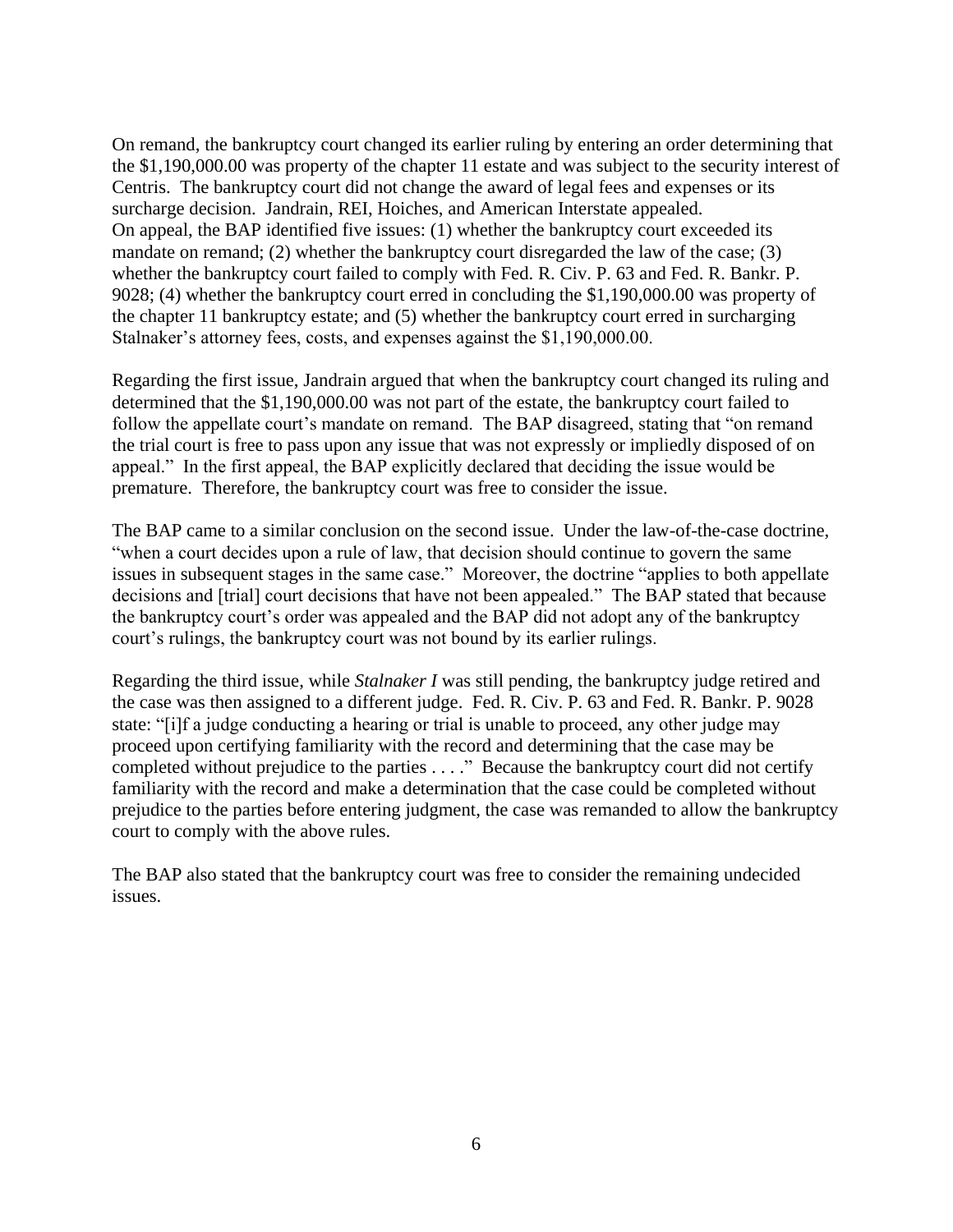8. Premier On Landscapes, LLC v. Hrkal, 2014 WL 4954696 (D. Minn. 2014 (Montgomery, J.).

# MISAPPLICATION OF CLEAR AND UNAMBIGUOUS PROCEDURAL RULES CANNOT EXCUSE FAILURE TO FILE A TIMELY NOTICE OF APPEAL

The bankruptcy court dismissed a creditor's adversary complaint with prejudice. Creditor appealed the dismissal 28 days later, mistakenly believing the appeal period to be 30 days, not the 14 imposed by Fed.R. Bankr. P. 8002(a). Appellant counsel realized the error and filed a motion before the bankruptcy court to extend the appeal deadline, arguing that counsel's erroneous research, and the erroneous date entered by counsel's inaccurate pleading software, constituted excusable neglect. The bankruptcy court denied the motion. The district court denied the appeal for lack of jurisdiction due to the untimeliness of the appeal. Appellant argued that the bankruptcy court was wrong when it found no excusable neglect for the late appeal, but the district court noted that, first, the order finding no excusable neglect and denying the motion to extend the time to appeal was not appealed, and second, even if the issue of excusable neglect was properly before the district court on appeal, the bankruptcy court was correct in ruling that that "inadvertence, ignorance of the rules, or mistakes construing the rules do not usually constitute 'excusable neglect.'" And it must be so, the court noted, or every appellant lawyer could plead inability to understand the law when he misses a deadline.

9. Ritchie Capital Management, LLC v. JPMorgan Chase & Co., Civil No. 14-4786 (DWF/FLN) (D. Minn. July 2, 2015) (Frank, J.).

# ALL *PETTERS* RELATED CASES SHOULD BE BEFORE THE BANKRUPTCY TRIBUNAL PRESIDING OVER THE *PETTERS* BANKRUPTCY CASES, AT LEAST FOR PURPOSES OF ALL PRE-JURY TRIAL PROCEEDINGS

In this case the plaintiffs, affiliated investment companies, brought numerous fraud claims against the defendants, numerous banks, arising out of Petters and Polaroid transactions in which the banks were involved. On motion by defendant banks to refer the case to bankruptcy court, the district court determined that jurisdiction was proper under 28 U.S.C. § 1334(b) as a case related to bankruptcy proceedings ongoing in this district. The court then held that 28 U.S.C. § 157(a) and (c), and Local Bankruptcy Rule 1070-1, applied to render a transfer to the bankruptcy court proper. The district court concluded that Local Rule 5011-3 (transfer from bankruptcy court to district court of a proceeding in which there is a right to a jury trial) does not affect the bankruptcy court's jurisdiction because it does not impair the ultimate right to a jury trial in the district court, following the conclusion of all pre-trial stages in the bankruptcy court. Similarly, the district court also noted that referral at this stage does not run afoul of Stern v. Marshall. Finally, the court observed that there is an interest in uniform administration of all matters that implicate the Petters related bankruptcies because of similar administrative, factual and legal issues involved in hundreds of adversary cases related to each other and the overall bankruptcy.

On the motion to intervene brought by the bankruptcy trustees of the Polaroid and Petters cases, the district court analyzed the test for intervention by right under Fed. R. Civ. P. 24(a)(2), including timeliness (requiring consideration of surrounding circumstances, reason for delay,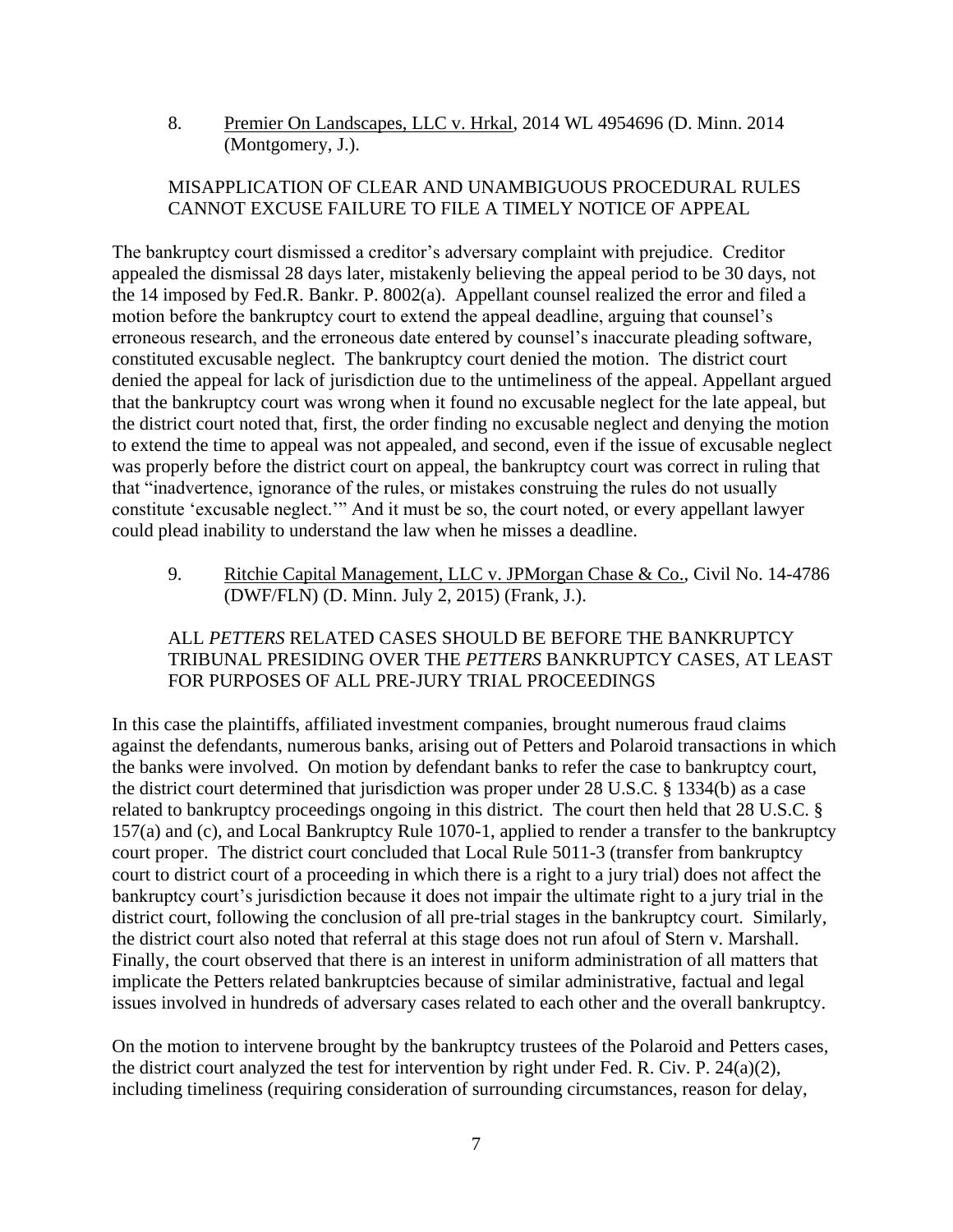prior knowledge of the pending action, progression of the litigation and likelihood of prejudice), and the party's interest in the subject matter of the litigation (whether the interests of the proposed intervenors are potentially impaired by the disposition of the litigation and not adequately protected by the existing parties), under liberal construction with all doubts resolved in favor of the proposed intervenors. The court granted the motion, concluding that the trustees' motion was timely and that the trustees shared a direct, substantial, and legally protectable interest in the claims being asserted and litigated by the plaintiffs; that the parties at least partially seek recovery of the same funds, which funds could be recovered by one party at the expense of the other as proceedings move forward; and that the interests of the parties cannot fully align and thus the trustees' interests could not be adequately protected.

# **STANDING**

#### <span id="page-7-0"></span>10. Cutcliff v. Reuter, 791 F.3d 875 (8th Cir. 2015) (Gruender, J.).

### STANDING TO APPEAL REQUIRES AN AGGRIEVED PARTY; SATISFACTION OF THE CONCEIVABLE EFFECTS TEST ALLOWS REFERRAL TO BANKRUPTCY COURT; DAMAGE DETERMINATION DOES NOT ALWAYS REQUIRE AN EVIDENTIARY HEARING

Nathan and Kathleen Reuter appealed a district court order for default judgment and damages against Vertical Group, LLC. Nine plaintiffs had brought a lawsuit against Nathan Reuter (Nathan) and Vertical Group, LLC based on their alleged roles in a scheme where victims were "'lure[d]' into making a 'high-yield, zero-risk investment' from which their money was 'appropriated.'" Vertical Group, LLC failed to defend against the action and default judgment was entered against it. Nathan filed bankruptcy, at which point the district court closed the case until the bankruptcy was resolved.

In Nathan's bankruptcy, Nathan proposed a Chapter 11 plan that sought to settle the plaintiffs' claims against him. The plaintiffs objected to the plan and brought an adversary proceeding seeking to have their claims against Nathan found nondischargeable. The bankruptcy court ruled in favor of the plaintiffs and awarded actual and punitive damages to the plaintiffs for their claims against Nathan. The bankruptcy court also determined that Nathan's bankruptcy estate had succeeded to Nathan's rights as co-trustee of the Kathleen Trust, a trust created by Nathan and Kathleen into which they transferred assets prior to Nathan's bankruptcy. The estate's rights, however, were limited as subject to Kathleen Reuter's consent as co-trustee.

In the district court case, the plaintiffs sought to reach the assets of the Kathleen Trust and they reopened the case to determine their damages. On request of the plaintiffs and over the objection of the defendants, the district court referred the matter to the bankruptcy court. After receiving affidavits and documents, but without an evidentiary hearing, the bankruptcy court made proposed findings of fact and conclusions of law in which it recommended awarding actual damages, punitive damages, and attorneys' fees to the plaintiffs. The district court adopted these findings and conclusions and entered a default judgment against Vertical Group, LLC. Nathan and Kathleen appealed.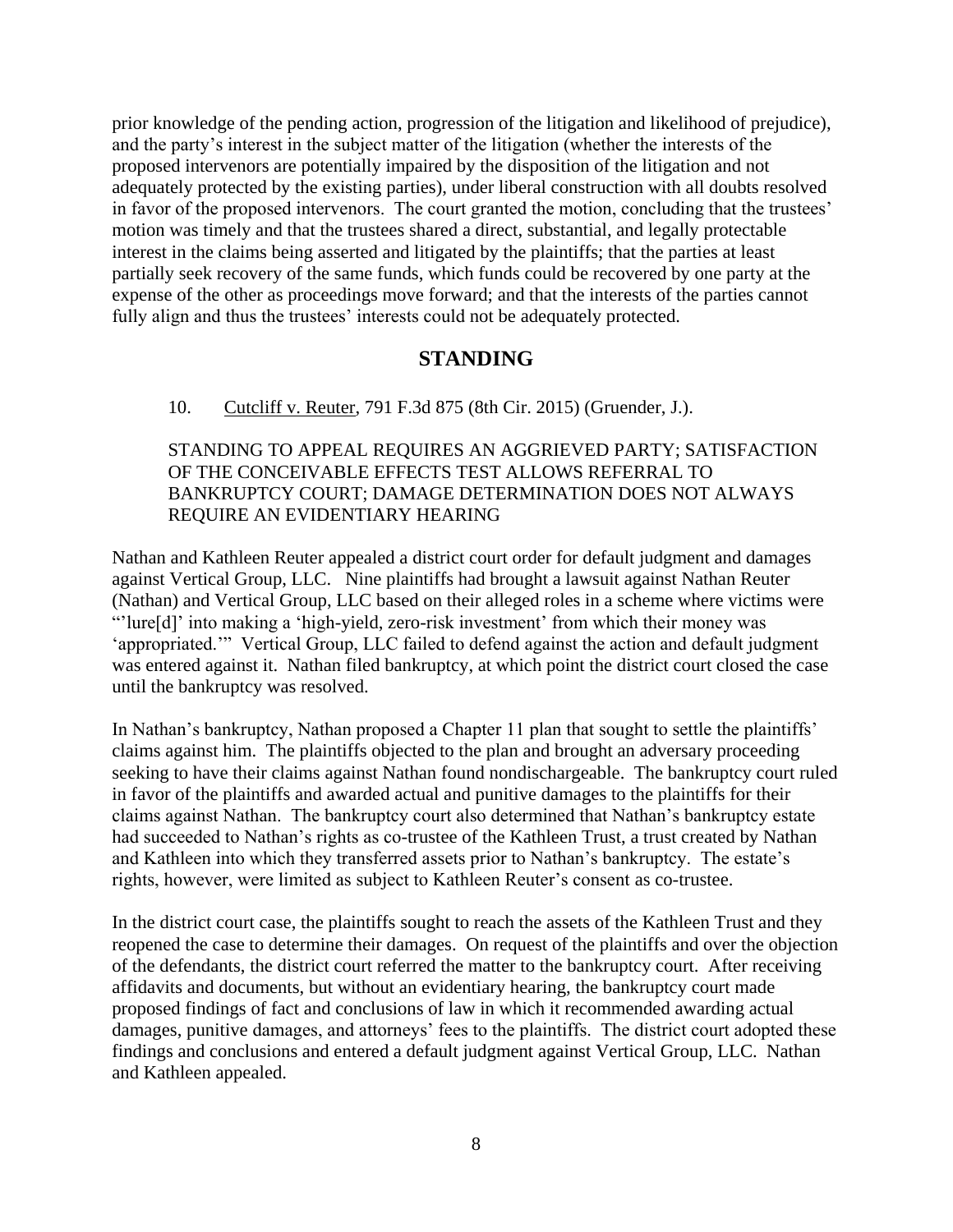The first issue discussed by the Eighth Circuit Court of Appeals was the standing of Nathan and Kathleen to appeal the district court's order. "Ordinarily, only a party aggrieved by a judgment or order of a district court may exercise the statutory right to appeal therefrom." "[A] litigant that is a party to the overall case may lack standing to appeal from a judgment [concerning] a claim to which it was not a party [where] the appellants were not personally aggrieved by the judgment under appeal." The appellate court found that Kathleen had standing to appeal because of her interest in the Kathleen Trust. The plaintiffs emphasized their intention to reach the assets of the trust, so Kathleen had standing. However, the appellate court found that Nathan did not have standing to appeal because Nathan's rights regarding the trust were an asset of his bankruptcy estate.

The next issue addressed by the appellate court was Kathleen's contention that the district court erred by referring the matter to the bankruptcy court. The appellate court stated, "Congress has provided that a district court may refer certain proceedings over which it has jurisdiction to a bankruptcy court, including those that are 'related to a case under title 11' of the United States Code. 28 U.S.C. §157(a)." "A proceedings is 'related to' a bankruptcy case if 'the outcome of that proceeding could conceivably have any effect on the estate being administered in the bankruptcy.'" This is a broad test, sometimes referred to as the conceivable effects test, that is met if the proceeding "could alter the debtor's rights, liabilities, options, or freedom of action . . . and which in any way impacts upon the handling and administration of the bankruptcy estate." Because the plaintiffs' action sought to gain access to the Kathleen Trust, in which Nathan's bankruptcy estate has rights, the district court did not err in referring the case to the bankruptcy court.

Finally, the appellate court addressed Kathleen's objections to the award of actual and punitive damages. Kathleen asserted that the district court erred in awarding damages because the misconduct alleged was not performed by Vertical Group, LLC, but rather was performed by another entity. The appellate court rejected this argument, stating "[a] defaulted claim ... precludes a party from contesting the facts in the complaint that establish liability . . . Kathleen is impermissibly contesting Vertical Group's liability, the court did not clearly err . . . ." Next, the appellate court rejected the argument that an evidentiary hearing was necessary to determine the amount of the plaintiffs' actual damages. Regarding punitive damages, however, the court acknowledged the rule that an evidentiary hearing is required but noted at least one exception, which it applied here. That is, an evidentiary hearing will not be required where the district court has "longstanding familiarity with the matter."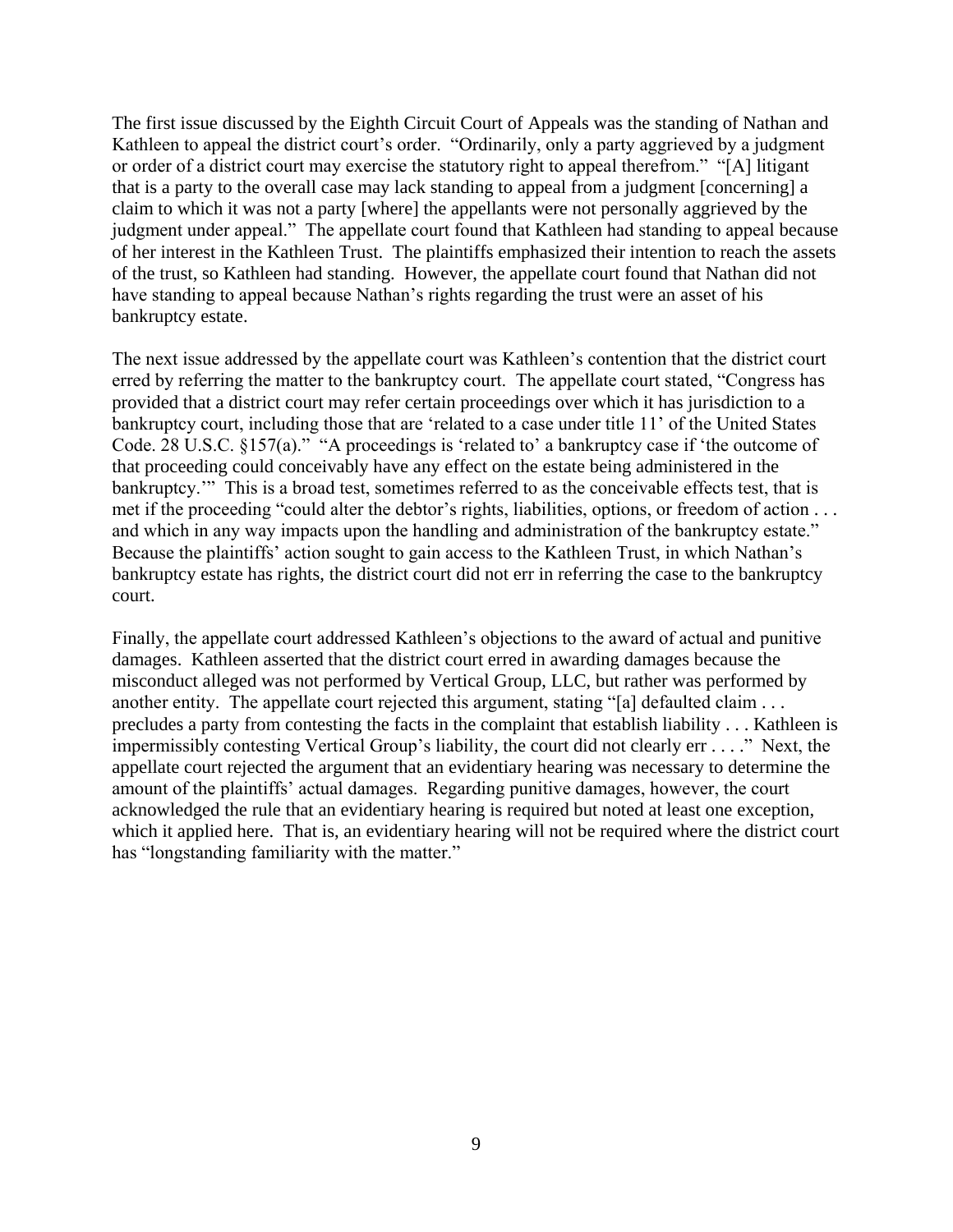11. In re Heyl, 770 F.3d 729 (8th Cir. 2014) (per curiam).

## AN LLC's PRINCIPAL LACKED STANDING TO APPEAL BANKRUPTCY COURT'S ORDER REGARDING THE LLC's CLAIM

The Eighth Circuit concluded that an LLC's principal did not have standing to appeal the bankruptcy court's order regarding the LLC's claim. The Eighth Circuit noted that the proof of claim filed in the debtor's bankruptcy case demonstrated that the LLC had a claim against the debtor's bankruptcy estate; the principal was simply trying to enforce it. The circuit court also noted that the principal, who did not claim to be a licensed attorney, could not litigate on the LLC's behalf. Note: This material is excerpted from the December 2014 issue of the Bankruptcy Current Awareness Alert newsletter, with permission. Copyright (c) 2014 Thomson Reuters/West. For more information about this publication please visit www.legalsolutions.thomsonreuters.com

12. In re Living Hope Southwest Medical Services, LLC, 598 F. App'x 467 (8th Cir. 2015) (per curiam).

#### ONE WHO IS NOT A PARTY OR HAS NOT BEEN TREATED AS A PARTY TO A JUDGMENT HAS NO RIGHT TO APPEAL THEREFROM

Affirming district court's order affirming bankruptcy court's orders denying motions to intervene, for reconsideration and for a new trial, the Eighth Circuit concluded summarily that the bankruptcy court had correctly denied the motion to intervene as untimely. Therefore, the appellant lacked standing to appeal.

13. In re Broos, 534 B.R. 358 (B.A.P. 8th Cir. 2015) (Schermer, J.).

CLAIMS AGAINST IRS EMPLOYEES ARE BARRED BY SOVEREIGN IMMUNITY AND THE BANKRUPTCY COURT PROPERLY SUBSTITUTED THE UNITED STATES AS THE PROPER DEFENDANT; DEBTOR HAS NO STANDING FOR VIOLATION OF DISCHARGE INJUNCTION UNTIL ADMINISTRATIVE REMEDIES ARE EXHAUSTED

Debtors filed an adversary proceeding against IRS employees for levies and tax liens filed postdischarge. The United States filed a motion to dismiss, and the debtors sought default judgment. The bankruptcy court substituted the United States as the sole defendant, denied the default judgment and dismissed the complaint. Affirming, the BAP explained that substitution was proper because the United States was the proper party defendant. "In general, a private litigant may not sue the United States or any of its officers or employees without a waiver of sovereign immunity." The Internal Revenue Code provides such a waiver with respect to suit against the United States in connection with any collection of Federal tax, but sovereign immunity applies with respect to federal employees in tax debt collection cases. Entry of default judgment was not appropriate because the IRS employees were not parties to the action and because the United States had timely entered its appearance and had not failed to plead or otherwise defend against the complaint. Dismissal was proper because under the applicable Internal Revenue Code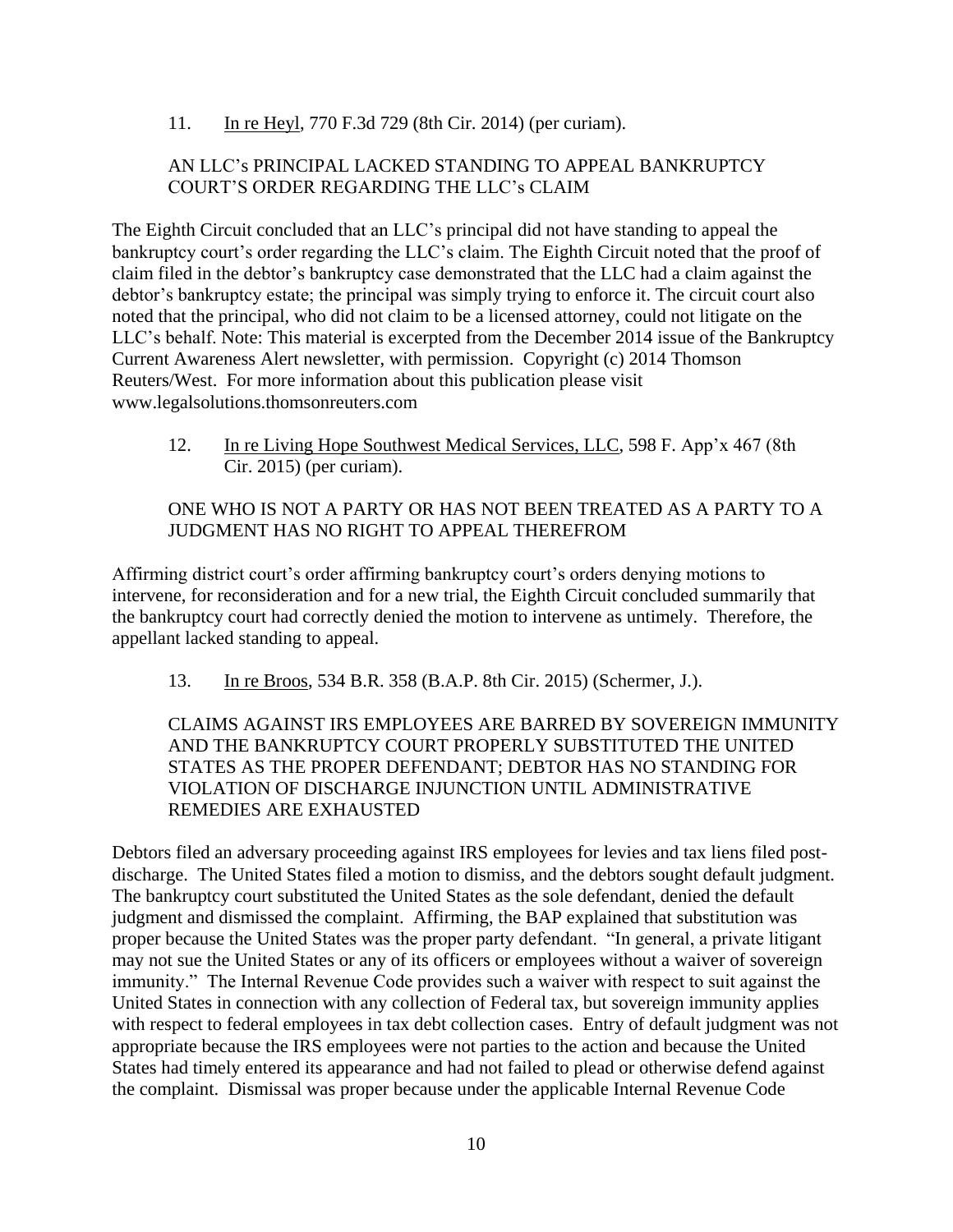provisions the debtors lacked standing for failing to first exhaust available administrative remedies by filing an administrative claim for damages with the IRS.

14. O&S Trucking, Inc. v. Mercedes Benz Fin. Servs. USA (In re O&S Trucking, Inc.), 529 B.R. 711 (B.A.P. 8th Cir. 2015) (Kressel, J.).

# APPEAL DISMISSED FOR LACK OF JURISDISCTION DUE TO LACK OF STANDING AND MOOTNESS

The Eighth Circuit BAP dismissed the chapter 11 debtor's entire appeal for lack of jurisdiction. The debtor appealed three orders of the bankruptcy court: 1) an order sustaining, in part, the debtor's objection to claim, 2) an order denying the debtor's motion for reconsideration of the order regarding the debtor's objection to claim, and 3) an order confirming the debtor's proposed amended plan of reorganization. The threshold issue on appeal was whether the BAP had jurisdiction over the appeal.

The BAP initially noted that of the three orders, the confirmation order was the only final, appealable order, and that the other two orders—both the order sustaining, in part, the debtor's objection to claim and the subsequent order denying the motion for reconsideration—were interlocutory orders, which alone, were not appealable without leave of the court. The BAP then noted that interlocutory orders, however, were appealable to the extent that they contributed to a final, reviewable order, e.g., a confirmation order. In a footnote, the BAP also noted that here, even if the other two orders were final, they were untimely under Bankruptcy Rule 8002(a).

With respect to the confirmation order, the BAP dismissed the appeal of that order for lack of standing because the debtor was not an aggrieved party. The BAP explained that "to have standing to appeal the decision of the bankruptcy court, an appellant must be a person aggrieved," that "a party cannot prosecute an appeal from a judgment in its favor," and that "a party may not appeal from a judgment of decree in his favor, for the purpose of obtaining a review of findings he deems erroneous which are not necessary to support the decree." The BAP concluded that because the debtor proposed a plan, obtained confirmation of the plan, and made no claim that the confirmation order was erroneous, then the debtor was not an aggrieved party, and thus, did not have the requisite standing to appeal the confirmation order.

The BAP then dismissed as moot the debtor's appeal of the other two orders. The BAP explained that "a federal court may only exercise jurisdiction over cases and controversies and lacks authority over moot issues." The BAP reasoned that because the debtor no longer had any of the collateral by the time of oral argument, then there was no meaningful relief to grant with respect to valuation of that collateral.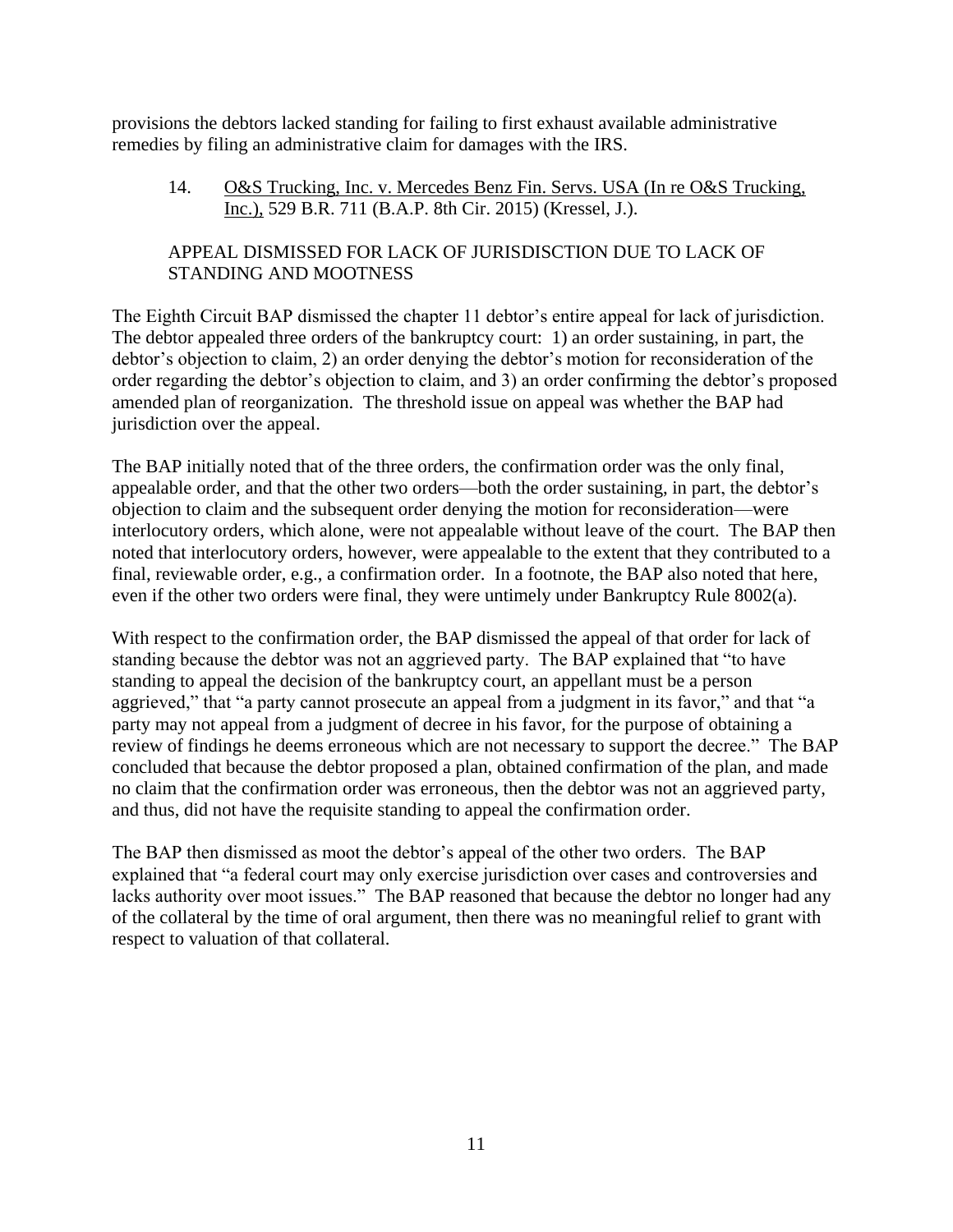#### 15. In re Diamond, 530 B.R. 451 (B.A.P. 8th Cir. 2015) (Kressel, J).

## DISCHARGEABILITY COMPLAINT DISMISSED FOR LACK OF STANDING

The Eighth Circuit BAP affirmed a bankruptcy court's dismissal of a pro se plaintiff's dischargeability complaint. Initially, the pro se party claimed to be a creditor and requested an extension of the debtor's bankruptcy proceedings for sixty days, and asked the court to delay the entry of an order of discharge. The bankruptcy court denied both requests.

After the bankruptcy court entered the discharge and closed the case, the pro se party filed in the Eastern District of Pennsylvania, a dischargeability complaint against the debtor, alleging fraud and defalcation. The case was then transferred to the District Court of Missouri, and then referred back to the bankruptcy court in the Eastern District of Missouri. After the bankruptcy court directed the pro se party to file a motion to reopen the case, the pro se party appealed. The Eighth Circuit BAP reversed, holding that a bankruptcy case need not be reopened to file a dischargeability complaint.

After the bankruptcy court allowed the complaint to be filed, the court issued a show cause order for dismissal. Meanwhile, the debtor answered the complaint and requested dismissal. The bankruptcy court dismissed the complaint. The pro se party then appealed to the Eighth Circuit BAP.

The BAP affirmed the dismissal, concluding that the pro se party lacked standing. The BAP noted that the complaint alleged that the debt was owed to the limited partnerships, not to the pro se party himself. The BAP also noted that complaint alleged that the debtor's actions caused the limited partnership to lose assets, not the pro se party himself. In light of these observations, the BAP held that under the "person aggrieved" doctrine, the pro se party lacked standing to pursue the complaint because he was not personally affected by the debtor's actions. Additionally, the BAP reasoned that under Missouri law, a pro se party may not represent a limited partnership in this context.

The BAP also upheld dismissal for other reasons. The complaint sought an exception to discharge based on "fraud and defalcation," but did not reference a statute. The bankruptcy court construed the complaint as sounding under  $\S$  523(a)(4) for fraud or defalcation, and dismissed the complaint as untimely under Federal Rule of Bankruptcy Procedure 4007(c), which requires a dischargeability action for fraud and defalcation be filed within sixty days after the date first set for the meeting of creditors. Because the pro se party's complaint was filed after that sixty-day deadline, the BAP determined that dismissal of the complaint on this basis was proper. On appeal, the pro se party argued that he did not file the complaint under  $\S 523(a)(4)$ . Instead, he argued, the complaint was filed under  $\S$  523(a)(3)(B), which excepts unlisted or unscheduled debts from discharge. After applying the four-factored test for determining the merits of a § 523(a)(3)(B) claim, the BAP determined that the pro se party failed to meet the third factor, which requires that the plaintiff have no actual knowledge of the bankruptcy case to be able to timely file a § 523(a)(4) claim. The BAP concluded that because the pro se party knew about the bankruptcy case for more than three weeks prior to the deadline for filing a  $\S$  523(a)(4) claim,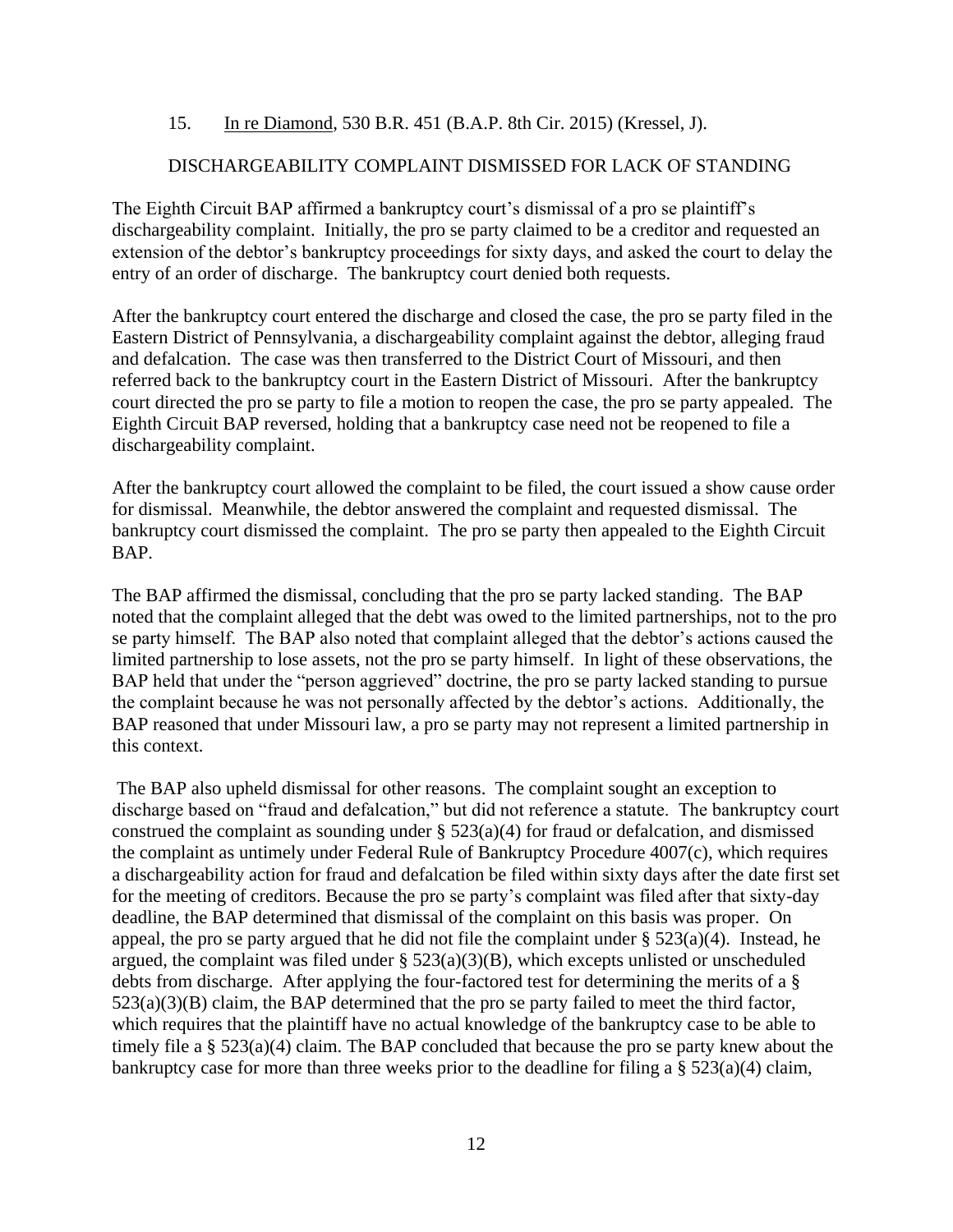then he had actual knowledge of the bankruptcy case in time to file a  $\S 523(a)(4)$  claim. And that knowledge warranted dismissal of his  $\S$  523(a)(3)(B) claim.

16. In re Foster, 516 B.R. 537 (B.A.P. 8th Cir. 2014), *aff'd per curiam*, 602 F. App'x 356 (8th Cir. 2015).

# CREDITOR LACKED DERIVATIVE STANDING SUFFICIENT TO SUSTAIN A FRAUDULENT TRANSFER CLAIM

The Eighth Circuit BAP affirmed a bankruptcy court order that dismissed a creditor's fraudulent transfer claim for a lack of standing and denied the creditor's motion for retroactive derivative standing. In the appeal, the creditor raised three issues for review: (1) that the bankruptcy court erred in its derivative standing analysis in finding that the chapter 7 trustee justifiably refused to pursue the fraudulent transfer claim; (2) that the trustee did not consent to the creditor's derivative standing; and (3) that the creditor was equitably estopped from bringing the avoidance action.

The BAP noted that derivative standing is an exception to the general rule that fraudulent transfers may only be avoided by the trustee, and that in the Eighth Circuit, a party seeking derivative standing must prove four separate factors: "(1) the trustee was petitioned to bring the claim and refused; (2) the claim is colorable; (3) permission was sought from the bankruptcy court to initiate the adversary proceeding and (4) the trustee unjustifiably refuse to pursue the claim." In applying these factors to the case, the BAP determined that the second and third factors were non-issues, and focused its discussion on the first and fourth factors.

As to the first factor, the BAP determined that there was no evidence that the trustee refused to pursue the avoidance action; the trustee had simply stated that he would need more information before pursuing it. As to the fourth factor, the BAP noted that this factor required a cost-benefit analysis to determine whether there was a clear benefit to the estate, which may be found after considering the "probability of success in litigation, potential financial recovery, expenses which could be incurred and the delay in case administration." The creditor argued that there was a clear benefit to the estate because the creditor was willing to fund the litigation of the fraudulent avoidance action and if successful in the action, all creditors would be paid in full. The BAP determined that the cost alone did not demonstrate a clear benefit to the estate inasmuch as the creditor, not the estate, would be the primary beneficiary of the avoidance action. Accordingly, the BAP determined that derivative standing should not be permitted.

The creditor argued that he had derivative standing to pursue the fraudulent transfer claim because the trustee did not formally oppose the action. Quoting Eighth Circuit law "that a creditor may proceed derivatively when the trustee (or debtor-in-possession) consents (or does not formally oppose) the creditor's suit," the BAP considered the issue of whether the trustee had consented to the creditor's fraudulent transfer action. The creditor argued that the trustee did not formally oppose the creditor's fraudulent transfer claim because the trustee entered an appearance in the adversary to monitor the case's progress. The BAP reasoned that "consent implies an affirmative action." The BAP noted that the creditor did not obtain either the trustee's informal or formal consent before filing the action. It also noted that the trustee had objected to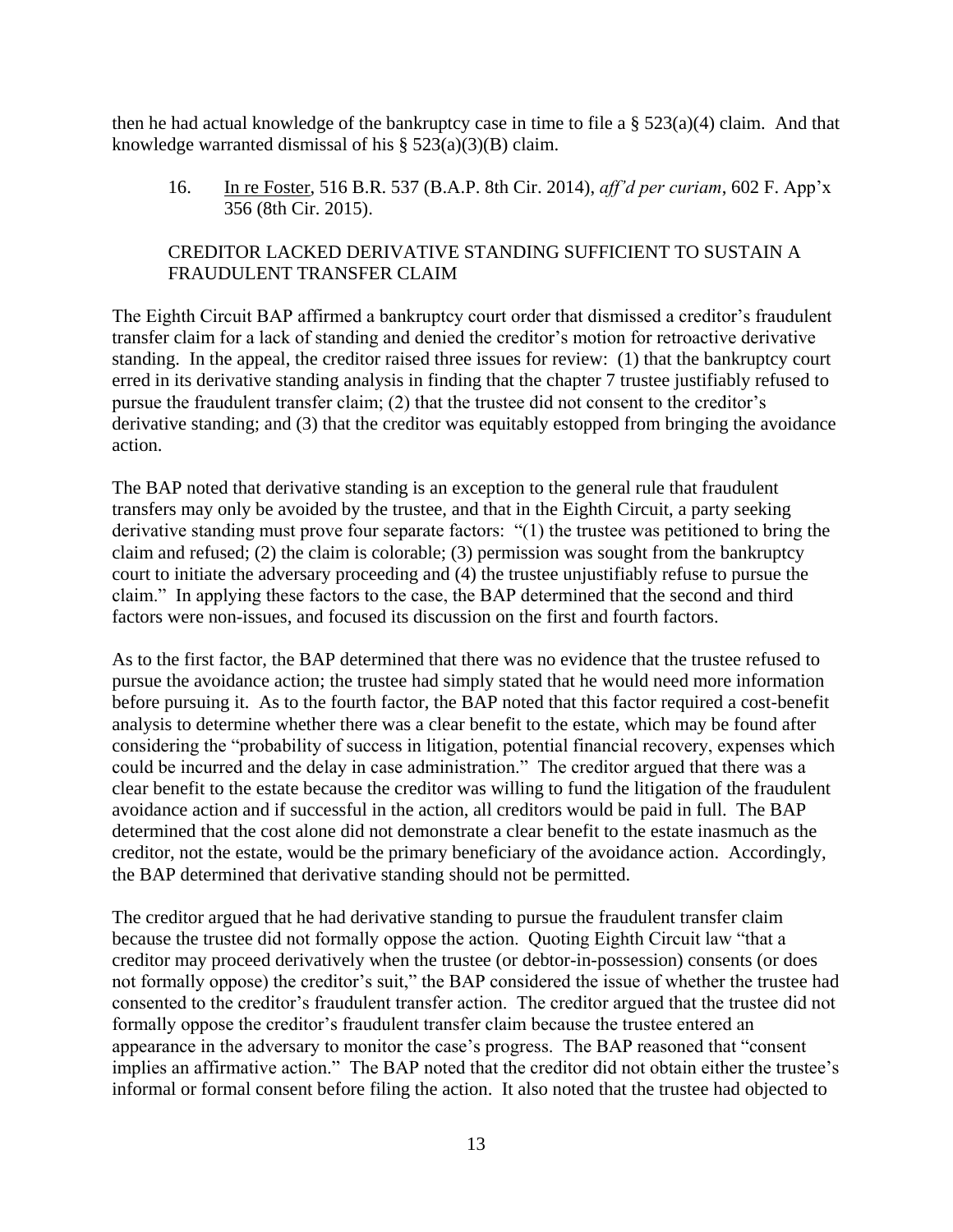the creditor's motion for retroactive approval of standing. The BAP noted that, in any event, in the absence of consent and formal opposition, a bankruptcy court must still find that such suit is "necessary, beneficial, and in the best interests of the estate." The creditor failed to show that the bankruptcy court abused its discretion in finding that granting derivative standing in this instance was not necessary and beneficial to the debtor's bankruptcy case.

Lastly, the creditor argued that the debtor was equitably estopped from raising the issue standing because it was not raised until the eve of trial. The BAP reasoned that standing is an issue of subject matter jurisdiction, which may be raised at any time; therefore, the theory of equitable estoppel did not apply.

# 17. Westlb AG v. Kelley, 531 B.R. 783 (D. Minn. 2015) (Schlitz, J.).

# A CONTINGENT FINANCIAL STAKE IN A CASE AND WEAKENED DEFENSES RESULTING FROM A BANKRUPTCY COURT'S ORDER DO NOT CREATE STANDING TO APPEAL; JUDICIAL ESTOPPEL BASED ON PRIOR PLEADINGS APPLIED TO STANDING

Four groups of lenders to Petters Company, Inc. ("PCI") appealed an order from the bankruptcy court granting the motion of the trustee requesting substantive consolidation of PCI and eight special-purpose entities ("SPEs"). In response, the trustee moved to dismiss the appeals on the basis that the appellants lacked standing to appeal because they have no claims against the bankruptcy estate. The appellants responded that the trustee should be estopped from arguing that they did not have standing and that they did in fact have standing.

The appellants rely on the trustee's statements made in earlier proceedings that the appellate court had jurisdiction over the appeal. In dismissing the appellants estoppel argument, the district court explained, " [j]udicial estoppel is an equitable doctrine under which a court may prevent a party from deliberately changing its position on a legal or factual issue during the course of a lawsuit." "Among the factors a court may consider in deciding whether to apply the doctrine are (1) whether the party's current position is "clearly inconsistent" with its former position; (2) whether the party succeeded in persuading the court to accept its earlier position; and (3) whether the party would derive an unfair advantage or impose an unfair detriment on the opposing party if it were not estopped." The court also stated, "[a]pplication of the doctrine is not warranted when the party's prior position was the product of inadvertence or mistake."

The appellants argued that because the trustee stated in his briefing supporting the motion to certify issues for immediate appeal that "[t]his Court has jurisdiction over this motion and the pending appeal pursuant to 28 U.S.C. §§ 158(a) and 1334 and Federal Rule of Bankruptcy Procedure 8001(f)," that the trustee should be judicially estopped from claiming that the appellate court did not have jurisdiction. In rejecting this argument, the district court stated that "the trustee's earlier assertion regarding jurisdiction is not 'clearly inconsistent' with his current assertion that appellants lack standing, because the trustee was earlier addressing the issue of finality, while now he is addressing the issue of standing." The district court also noted that the failure to raise the issue of standing was likely inadvertent and that the trustee gained nothing by failing to raise the issue of standing. Finally, the district court stated that "there is little prejudice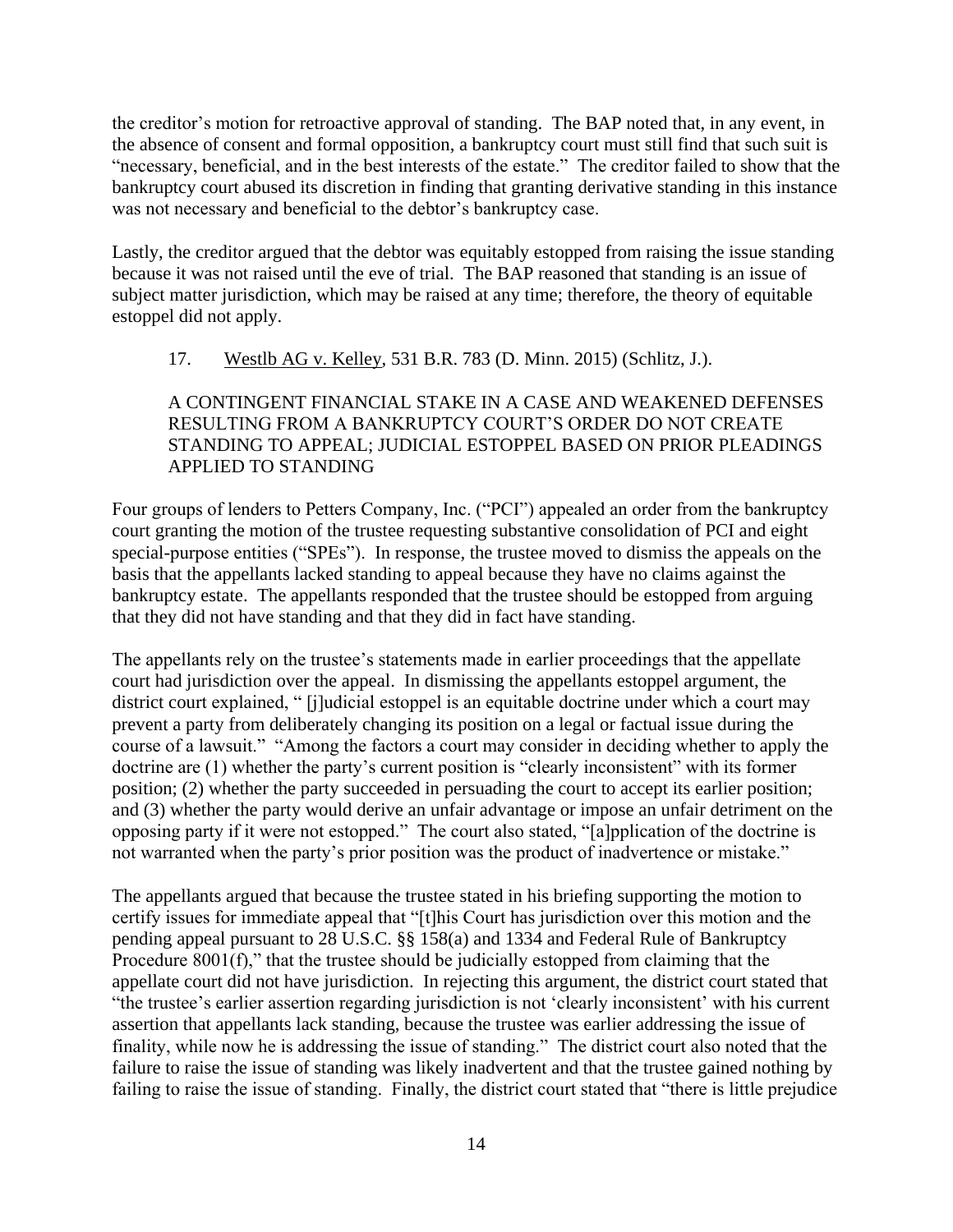to appellants in permitting the trustee to raise the issue of standing at this stage." Therefore, the trustee was not judicially estopped from arguing that the appellants lacked standing.

The appellants also argued that they had standing, even if the estoppel argument was unsuccessful. The district court stated, "[i]n order to have standing to appeal a bankruptcy order, an appellant must be a 'person aggrieved' by that order." The district court explained that "the right to participate in proceedings before a bankruptcy court is broader than the 'person aggrieved' status necessary to have standing to appeal . . . to qualify as a 'person aggrieved,' an appellant must have a 'financial stake in the bankruptcy court's order, meaning [it was] directly and adversely affected pecuniarily by the order."

In this case, the appellants claimed that the substantive consolidation order would weaken their defenses in the avoidance actions brought by the trustee. The district court did not agree, rejecting the argument that "being deprived of a defense to an adversary action gives an appellant standing to appeal and order of a bankruptcy court." The district court also disagreed with the appellants' argument that they had "contingent claims" because if they lose the avoidance actions, they will become net losers to the Ponzi scheme and will then be able to assert claims against the estate. The district court stated "appellants' harm is too contingent and indirect to grant them status as 'persons aggrieved." Therefore, the appeals were dismissed.

18. BMO Harris Bank N.A. v. Stoebner, Civil No. 14-1748 (DWF) (D. Minn. Jan. 8, 2015) (Frank, J.).

# IN FRAUDULENT TRANSFER CLAIM DISPUTE, DEBTOR DECLARED INSOLVENT AND CREDITOR WAIVED CHALLENGE TO TRUSTEE'S STANDING

The district court affirmed the bankruptcy court's orders and judgments in favor of the chapter 7 trustee in the trustee's fraudulent transfer suit against a bank. The bankruptcy court entered an order of judgment voiding transfers to the bank and an order denying the bank's motion to amend and alternative request for a new trial. On appeal, the bank argued that the bankruptcy court erred in finding that the debtor was insolvent at the time of the transfers. The bank also argued that the bankruptcy court erred in ruling that the bank waived any challenge to the trustee's standing.

First, the bank argued that the bankruptcy court relied on flawed valuation methods, flawed witness testimony, and errors in law in finding that the debtor was insolvent at the time of the transfers in question. The district court determined that the bankruptcy court's insolvency determination was not erroneous because it was supported by expert testimony and other evidence. The district court, with due deference to the bankruptcy court's evaluation of witnesses' credibility, concluded that the bankruptcy court properly relied on the testimony of the trustee's expert whom the bankruptcy court found to be more credible. The district court also held that the bankruptcy court applied the proper legal standard for insolvency under both the Bankruptcy Code and under Minnesota's Uniform Fraudulent Transfer Act.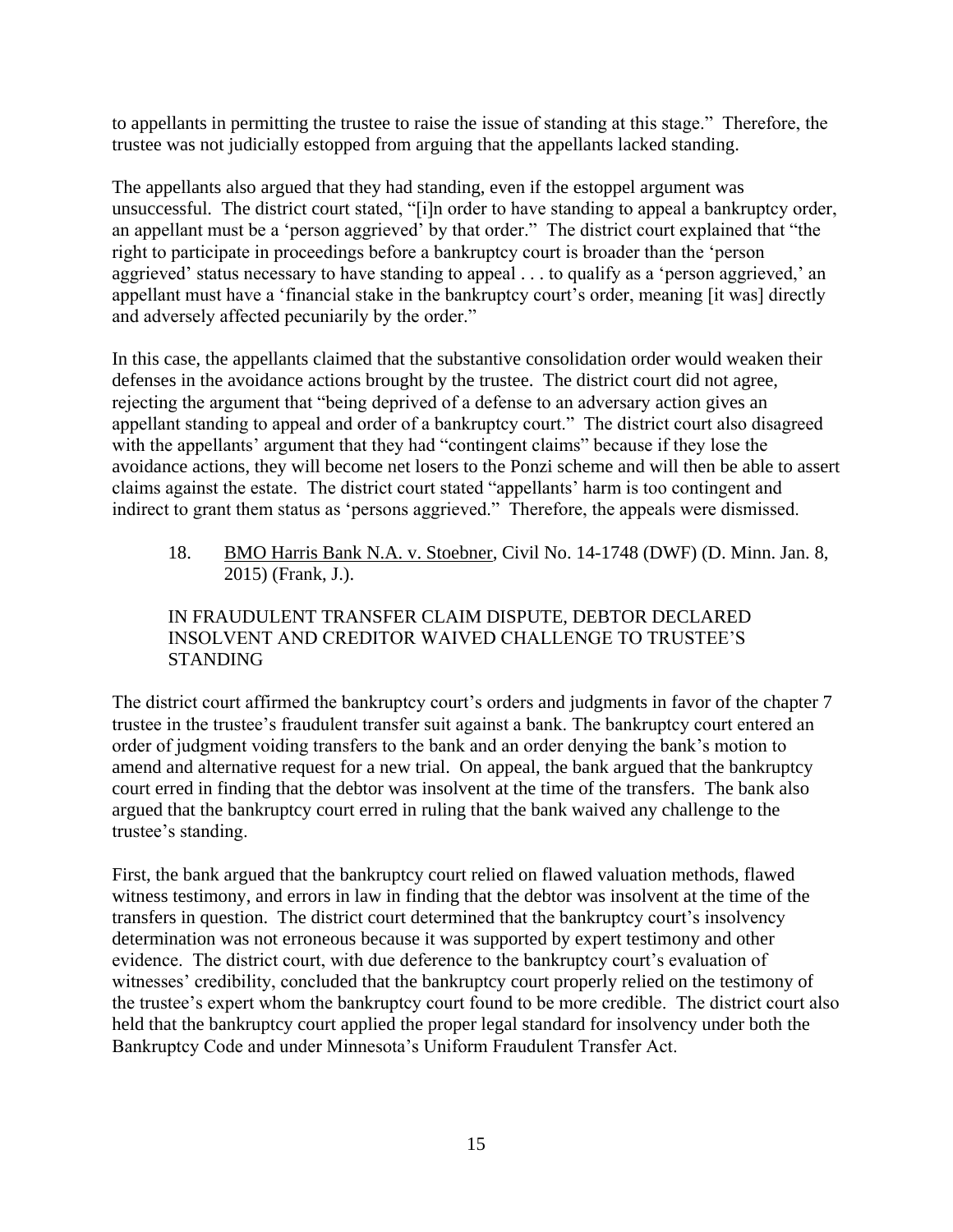Second, the bank argued that the bankruptcy court erred in ruling that the bank waived its challenge to the trustee's standing because a court's jurisdiction is never waived. The bank argued that the trustee lacked standing under § 544(b) to pursue the claim because the trustee failed to identify predicate creditors who had requisite standing to pursue any fraudulent transfer claims. The district court agreed with the bankruptcy court and found that the bank confused the issue of lack of standing with the issue of lack of jurisdiction. As to jurisdiction, the district court noted that, indeed, the bank acknowledged the bankruptcy court's jurisdiction over the adversary proceeding under 28 U.S.C. §§ 157, 1334 and Local Rule 1070-1. The district court concluded that the bankruptcy court correctly determined that the bank waived its challenge to the trustee's standing as it related to the existence of predicate creditors. The district court determined that the trustee carried his burden predicate creditors were named in his amended complaint. Examining the record as a whole, the district court concluded that the bank had waived its challenge to the trustee's standing. The bank did not challenge the existence of predicate creditors even after the trustee identified predicate creditors in his amended complaint. The district also observed that the bank wrote in its trial brief that the sole issue for trial was whether the debtor was insolvent.

#### 19. In re Robb, 534 B.R. 354 (B.A.P. 8th Cir. 2015) (Kressel, J.).

### DEBTOR'S FAILURE TO QUALIFY AS A PERSON AGGRIEVED MEANT DEBTOR LACKED STANDING TO APPEAL ORDER RELATING TO A CLAIM **OBJECTION**

After the chapter 7 trustee discovered a defect in the debtor's deed of trust, the debtor converted his case to one under chapter 13. The chapter 7 trustee then filed an unsecured proof of claim. The debtor objected. The bankruptcy court overruled his objection. The debtor then appealed. The BAP, *sua sponte*, dismissed the appeal for lack of jurisdiction.

The court held that the debtor lacked standing because he did not qualify as a "person aggrieved." The "person aggrieved doctrine" limits standing to persons with a financial stake in the bankruptcy court's order, meaning they must be directly affected pecuniarily by the order. A person qualifies as a "person aggrieved" when an order diminishes his property, increases his burden, or impairs his rights. Debtors typically lack standing to object to claims or orders relating to them due to a lack of pecuniary interest in the distribution of the estate's assets, except when an asset surplus exists that may be returned to the debtor.

Here, the debtor's obligation, a \$590.00 monthly payment under the plan, remained the same despite the chapter 7 trustee's claim and the claim's impact on other creditors. Thus, the debtor lacked standing, resulting in dismissal of the case for lack of jurisdiction.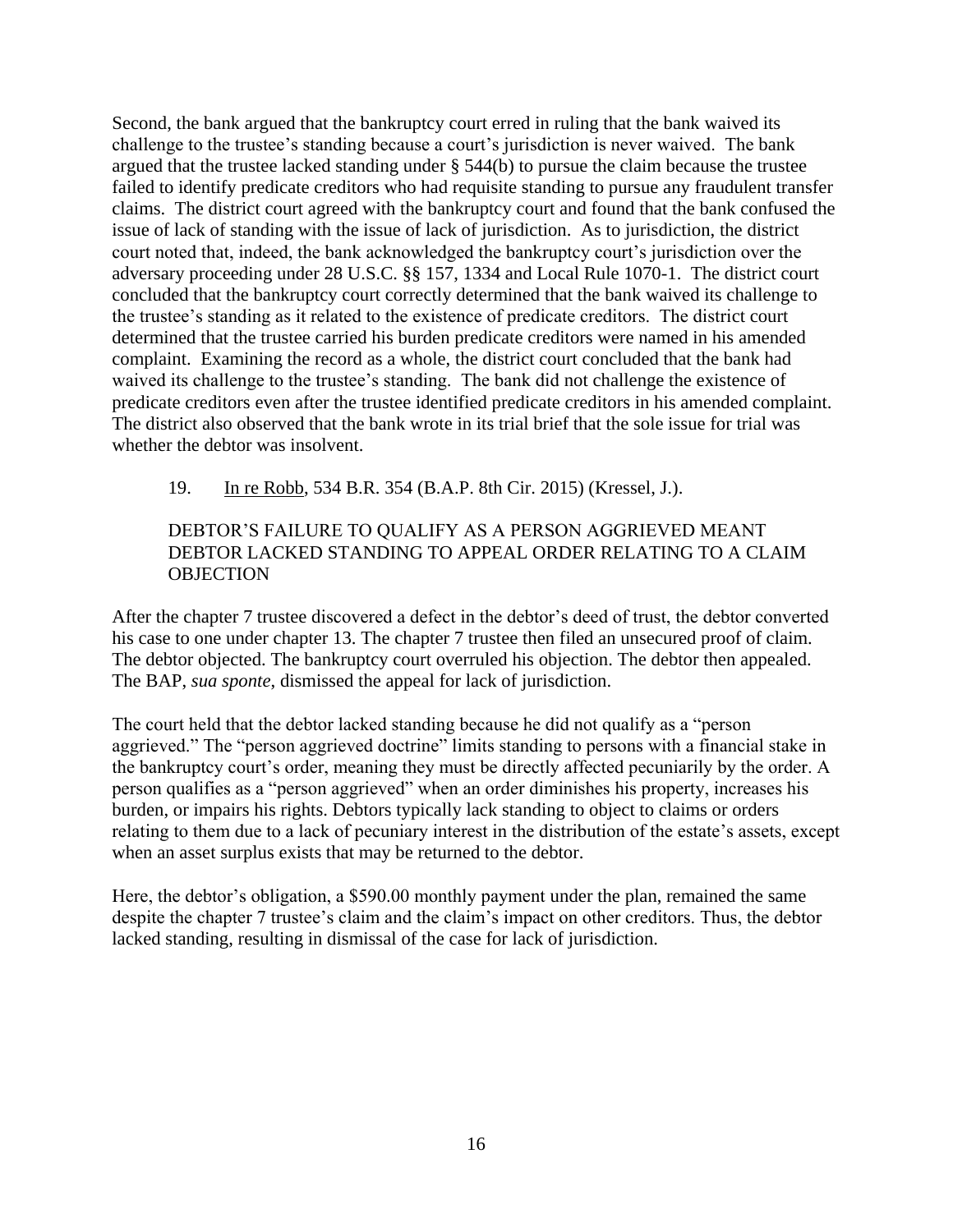# **PROCEDURE**

## <span id="page-16-0"></span>20. In re Behrens, 577 F. App'x 633 (8th Cir. 2014) (per curiam).

# CAN'T CHALLENGE CRIMINAL RESTITUTION AWARD OF A CRIMINAL SENTENCE IN AN ADVERSARY PROCEEDING IN BANKRUPTCY

The Court of Appeals affirmed the BAP dismissal of the debtor's adversary complaint, summarily finding that the complaint sought to collaterally attack a final criminal judgment.

21. Kelley v. Opportunity Finance, LLC, 2015 WL 321536 (D. Minn. 2015) (Davis, J.).

## A MOTION TO WITHDRAW REFERENCE BROUGHT FOUR YEARS AFTER THE CASE IS COMMENCED CONSTITUTES UNREASONABLE DELAY

The chapter 11 Petters case trustee brought an avoidance action in bankruptcy court, and the defendants sought to withdraw the reference pursuant to 28 U.S.C. § 157(d) for cause. While the district court found the defendants' motion to withdraw to be ripe as a legal question requiring no further factual development, it denied the motion as untimely because the four years the defendants waited to bring the motion constituted an unreasonable delay after "the bankruptcy court invested significant time and resources into this and hundreds of related adversary cases." In rejecting the defendants' argument that the *Bellingham* decision supported the motion to withdraw, the district court noted that "[i]f anything, *Bellingham* strengthens the basis for denying a withdrawal by affirming that *Stern* claims can be heard by the bankruptcy court and simply reviewed de novo by the district court." The district court also noted that the motion to withdraw had to be denied because the defendants failed to comply with Bankruptcy LR 5011-1, which required that the defendants first request a transfer from the bankruptcy court before bringing the motion to withdraw before the district court. Finally, the district court noted that judicial efficiency would be promoted, not undermined, by allowing the bankruptcy court to proceed even if the bankruptcy court did lack the authority to enter a final judgment.

22. In re Web2B Payment Solutions, Inc., 2015 WL 1815864 (D. Minn. 2015) (Doty, J.).

# MOTION FOR INDICATIVE RULING DENIED; MOTION TO INTERVENE FOR LIMITED PURPOSE GRANTED

On appeal of a bankruptcy court judgment against the plaintiff, the district court denied the plaintiff's motion for indicative ruling and granted a third-party's motion to intervene for the limited purpose of objecting to the plaintiff's motion for indicative ruling.

After Web2B Payment Solutions, Inc. filed bankruptcy, North American Banking Company ("NABC") turned over funds that were held in Web2B's accounts to the bankruptcy trustee. Rent–A–Center East, Inc., filed an adversary proceeding against the trustee, claiming an interest in those funds. The trustee moved for summary judgment. The bankruptcy court granted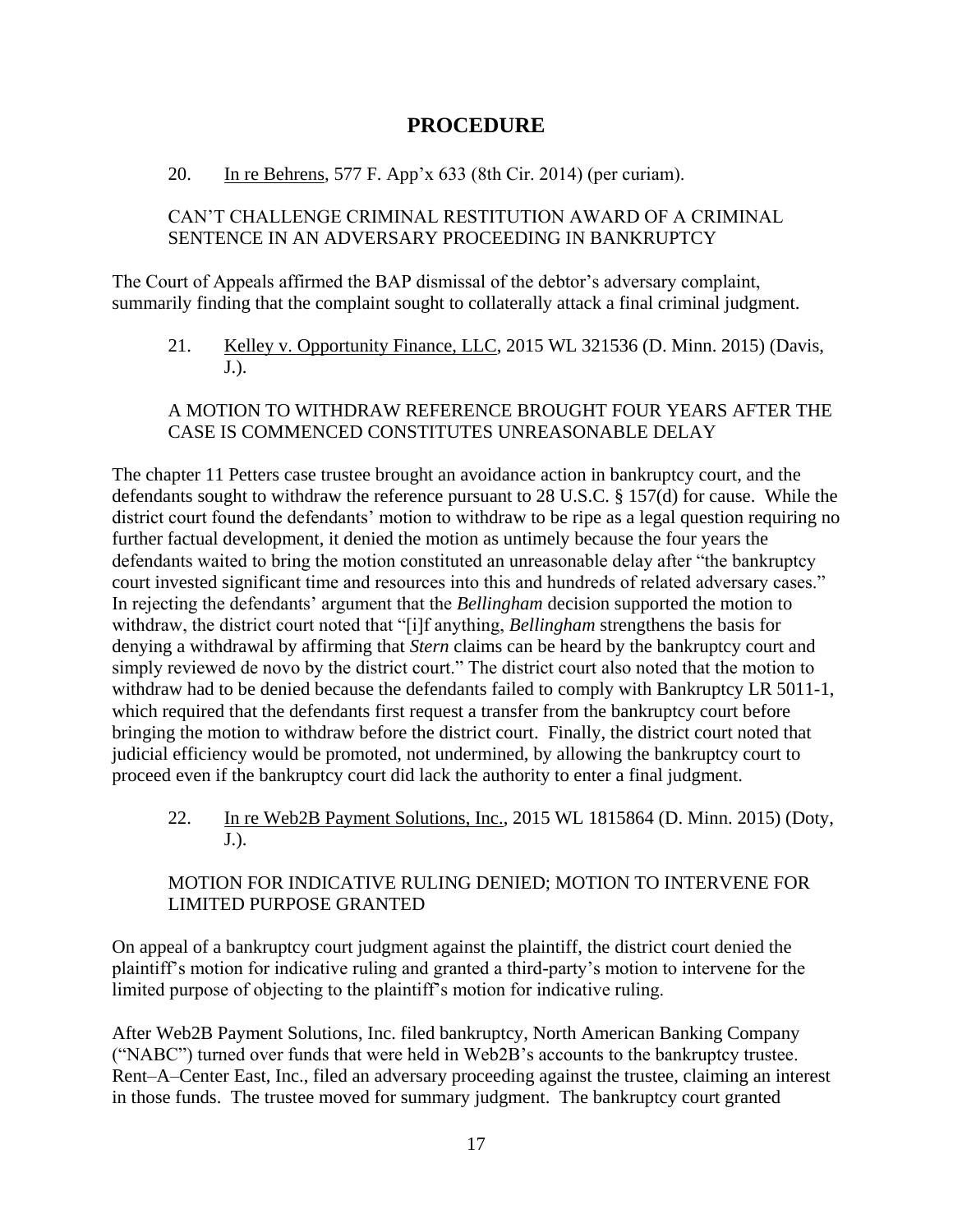summary judgment in favor of the trustee and against Rent-A-Center, ruling that Rent-A-Center had no right to the disputed funds. Rent-A-Center appealed to the district court. The district court affirmed and denied Rent-A-Center's subsequent motion for rehearing. Rent-A-Center then appealed both orders to the Eighth circuit.

In the meantime, Rent-A-Center had also sued NABC in district court for conversion of the funds in dispute. When NABC moved for summary judgment, Rent-A-Center moved to stay the district court proceeding, pending appeal of the orders in the bankruptcy adversary proceeding. The district court granted that stay request.

While on appeal, Rent-A-Center and the trustee agreed to a settlement, subject to bankruptcy court approval and subject to the district court vacating the appealed orders. At the bankruptcy court hearing on the settlement, Rent-A-Center disclosed its intent to seek vacatur of the district court orders because, in its view, the district court made findings that would affect litigation with NABC. The bankruptcy court did not approve the settlement, stating that vacating the orders would subvert the judicial process.

In the district court, Rent-A-Center moved under Federal Rule of Civil Procedure 62.1 for an indicative ruling that the district court would vacate its orders under Federal Rule of Civil Procedure  $60(b)(6)$  upon Eighth Circuit remand for that purpose. In response, NABC moved under Federal Rule of Civil Procedure 24(b) to intervene for the limited purpose of challenging Rent-A-Center's motion for indicative ruling. The district court explained that under Rule 24(b), "the court may permit anyone to intervene who . . . has a claim or defense that shares with the main action a common question of law or fact." Finding that the motion to intervene was timely and that common questions existed both in the district court case and the adversary proceeding, the district court granted NABC's motion to intervene. Rent-A-Center argued that the district court lacked jurisdiction over the motion to intervene because the case was on appeal. The district court, however, determined that it had jurisdiction over the motion because it was filed for the limited purpose of objecting to the motion for indicative ruling. To decide the motion for indicative ruling, the district court first determined whether sufficient cause existed to vacate its prior orders under Rule 60(b)(6). The district court found there were no extraordinary circumstances to justify relief of vacating the prior orders under Rule 60(b)(6), and that avoidance of adverse effects on other litigation did not qualify as an extraordinary circumstance to justify vacatur.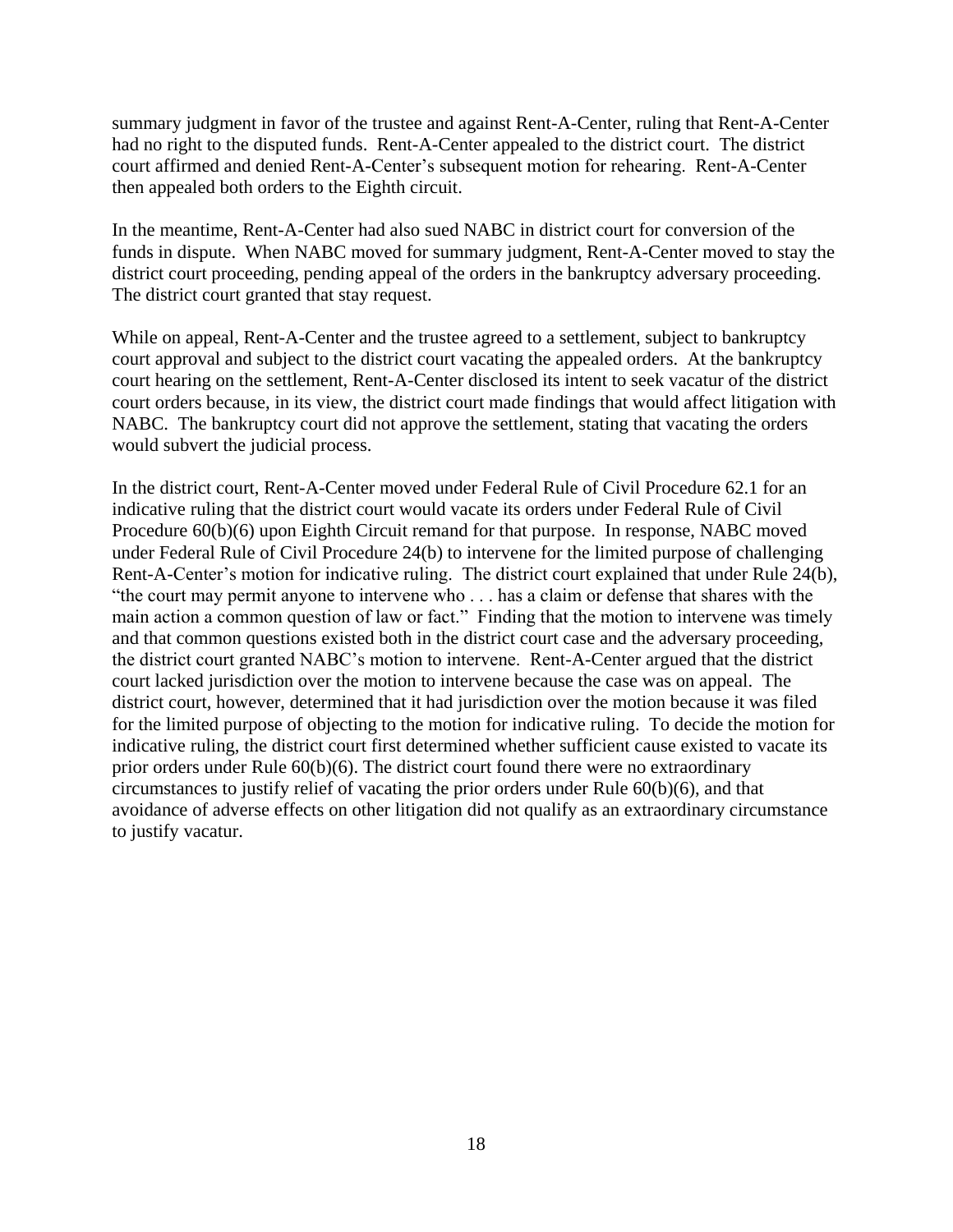#### 23. In re Sky Ventures, LLC, 523 B.R. 163 (Bankr. D. Minn. 2015) (Ridgway, J.).

### CREDITOR CANNOT CHALLENGE THE DETERMINATIONS OF AN ORDER IF IT DID NOT TIMELY OBJECT OR APPEAL THAT ORDER; RULE 60 RELIEF IS LIMITED

About 6 weeks postpetition, this chapter 11 debtor filed a motion under § 365(a) seeking rejection of an unexpired lease of nonresidential real property with MacGillivray Ranch, LLC. The debtor had been delinquent in payment of rent and all the parties agreed that the lease qualified as an unexpired nonresidential real property lease under § 365.

The motion sought an order regarding: (1) rejection of the lease; (2) setting a retroactive date for rejection to May 14, 2014, the date of the petition; and (3) setting a claims bar date for rejection damages as thirty days from the date of the order approving the rejection motion. The landlord, MacGillivray, was properly served, but there were no objections to the motion and the order was entered approving all relief sought by the debtor. MacGillivray did not appeal the order. It did, however, file a motion requesting that the rejection date be changed from the petition date to the date of the order, and requested an administrative claim for postpetition rents and other assessments totaling \$36,629.89. The debtor objected, claiming that its damages should be prepetition contract breach damages and that there should not be an allowed administrative expense. MacGillivray failed to file a rejection damages claim within the ordered 30 days but did file a proof of claim by the proof of claim deadline.

Despite discussion of Code §§ 362, 502, and 503, the bankruptcy court stated that the bottom line issue "is whether MacGillivray is precluded from advancing its claim because of the Court's prior order, one to which MacGillivray neither objected to, nor appealed from." Because MacGillivray received advance notice of the debtor's motion and it did nothing, the order became final and MacGillivray cannot challenge the determinations in the order.

MacGillivray also requested that the court reconsider its prior order under Federal Rule of Bankruptcy Procedure 9024 and Federal Rule of Civil Procedure 60. As an initial matter, the court noted that this request was procedurally improper because MacGillivray requested relief under Rule 60 in a supplemental briefing, not in a separate motion as required under Rule 60(b). However, the court also noted that even on the merits, Rule 60(b)(1) would not provide MacGillivray a basis for relief. Under Rule 60, a party must show "mistake, inadvertence, surprise, or excusable neglect." Rule 60(b)(3), which requires a showing of fraud, misrepresentation, or misconduct by the opposing party, would similarly be unavailable in this case. MacGillivray presented no basis to grant relief under either provision.

The court also considered whether the motion of MacGillivray could be deemed an informal proof of claim to satisfy its 30 day time period for the filing of a rejection damages claim. The court concluded, after discussion, "no." The motion by MacGillivray was denied in its entirety, as well as its request for allowance of its prepetition contract damages as an administrative claim.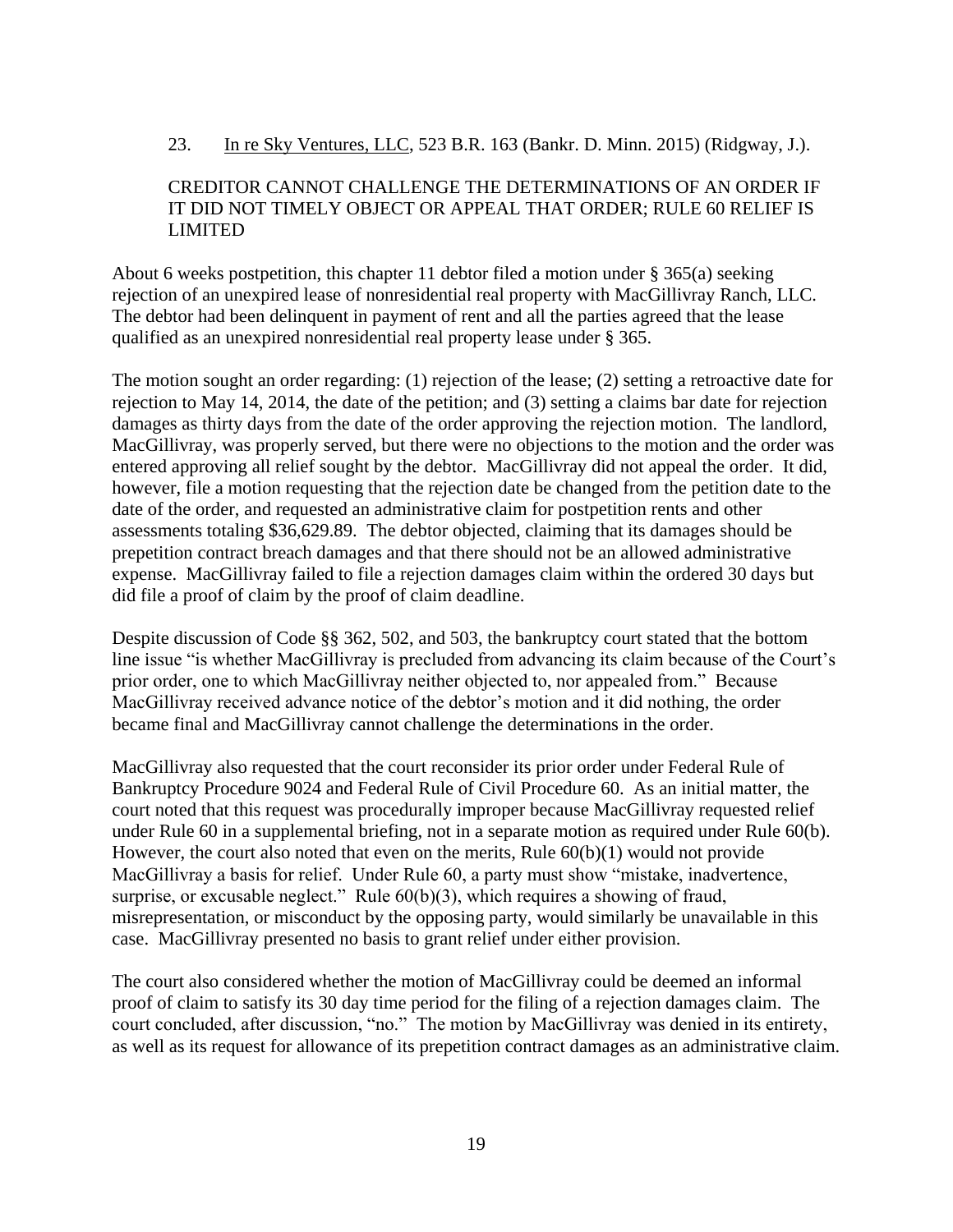### 24. In re Le, Bky. No. 13-32274 (Bankr. D. Minn. March 20, 2015) (Kishel, J.).

#### REMOVAL CANNOT BE INVOKED FROM A BANKRUPTCY COURT TO A DISTRICT COURT IN THE SAME DISTRICT; REMOVAL EXPLAINED

Wells Fargo Bank, N.A. filed a motion for relief from stay seeking leave to prosecute an eviction action in the Minnesota state courts. Less than twenty four hours before the hearing, debtors (pro se) filed a notice of removal to the United States District Court. A hearing was held and the court explained why the hearing was not halted in deference to the debtors' removal request. The court subsequently issued a written reprisal of that explanation regarding removal and the effect it has on the court.

The court explained, "removal of 'any claim or cause of action in a civil action . . . to the [federal] district court,' at the unilateral instance of a party . . . simply does not apply to the posture and venue of the proceeding in question, i.e., the motion for relief from stay." Removal cannot be invoked from a bankruptcy court to the district court in the same district because they are ostensibly the same court. "The 'bankruptcy court' for a particular judicial district is comprised of the bankruptcy judges in regular active service for the district. Though, as a collective the bankruptcy judges . . . 'shall constitute a unit of the district court.'" The division of labor between the bankruptcy court and the district court "do not set up the bankruptcy court as a separate court in the jurisdictional senses; i.e., they do not create a separate jurisdiction . . . ."

The court further explained, "removal takes a civil action from one court of independent and competent jurisdiction . . . to a federal district court that must have the prerequisites for exercising bankruptcy jurisdiction in its own right." Removal "does not apply between two federal court units of the same district." "Removal . . . involves crossing a line drawn by external principles of jurisdiction and venue; and in the case of two separate court units of the same federal judicial district there is no such line."

"[A] party to a proceeding in a bankruptcy case cannot itself invoke removal to push that proceeding from the bankruptcy judge presiding over it . . . to the district court that originally made the reference." "Only a district judge may bring about such a transfer . . . by pulling the proceeding back from the reference. That is done only by a party's request to the district judge, which request is made by a motion to the district court for withdrawal of reference under 28 U.S.C. § 157(d)." Because the debtors in this case did not use that procedure, the judge had no obligation to put the hearing on hold in response to the debtors' request for removal.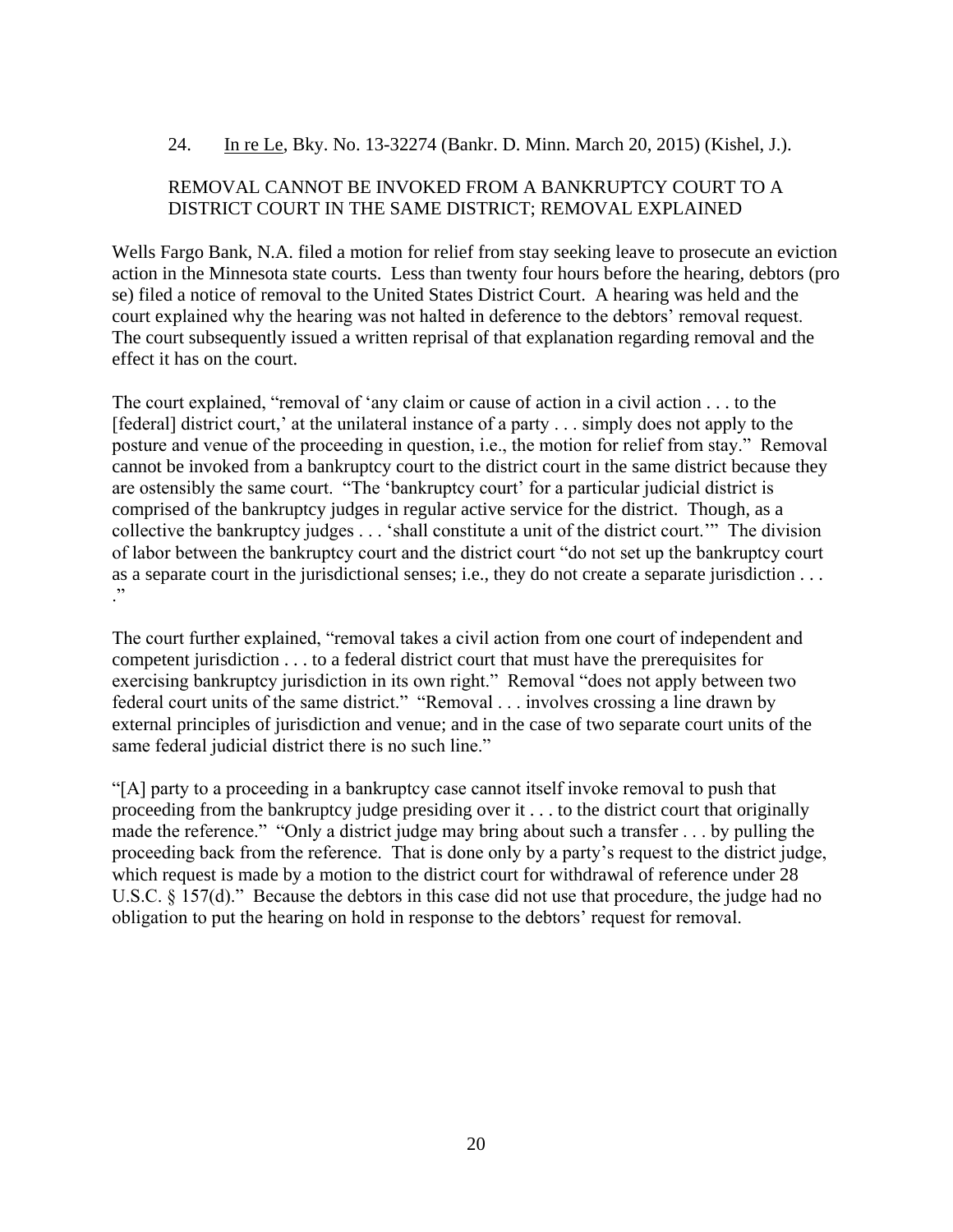# 25. Nhut Le v. Wells Fargo Bank, N.A., 595 F. App'x 661 (2015).

# DISMISSAL OF PRO SE DEBTORS' FILINGS FOR FAILURE TO MEET PLEADING STANDARDS AFFIRMED BY EIGHTH CIRCUIT

Debtors did not vacate their home after a foreclosure and sheriff's sale. Lender began an eviction action in Minnesota state court. Before lender completed the eviction, debtors filed for bankruptcy and removed the eviction to bankruptcy court. Debtors then filed an adversary proceeding against lender and its law firm (the "defendants") alleging 33 counts including civil rights violations, FDCPA violations, RICO Act violations, and treason. Debtors then filed a similar complaint in federal district court. Debtors removed the bankruptcy, adversary proceeding, and eviction action to federal district court, which consolidated the cases and referred the matter to a magistrate judge. Defendants filed a motion to dismiss the adversary proceeding and complaint for failure to meet *Twombly* and *Iqbal* pleading standards, remand the eviction to state court for lack of federal jurisdiction, and sever the bankruptcy case.

The magistrate judge recommended severing the bankruptcy, noting the debtors did not oppose the defendants' motion to sever. With regard to the eviction proceeding, the magistrate judge noted no federal question jurisdiction existed because the case raised no questions of federal law, nor was there diversity jurisdiction because the defendants (who were the plaintiffs in the eviction action) brought their claim in the debtors' state of residence. The magistrate judge recommended dismissing the adversary proceeding and accompanying (nearly identical) complaint for failure to meet pleading standards, since debtors' 90-page complaint failed to reference any factual details supporting their claims. The magistrate judge did not stop there: "it is noteworthy that many of the counts have no relevance to the circumstances of this case and were obviously included without any cogent and meaningful thought whatsoever as to how they might provide [the debtors] a means to obtain relief." *Nhut Le v. Wells Fargo Bank, NA,* 2014 WL 1672260 (page 7).

The district court adopted the magistrate judge's recommendations in their entirety. The Eighth Circuit affirmed, holding the debtors' complaint "was devoid of factual allegations and contained only conclusory legal theories." *Nhut Le v. Wells Fargo, N.A.*, 595 F. App'x 661 (2015).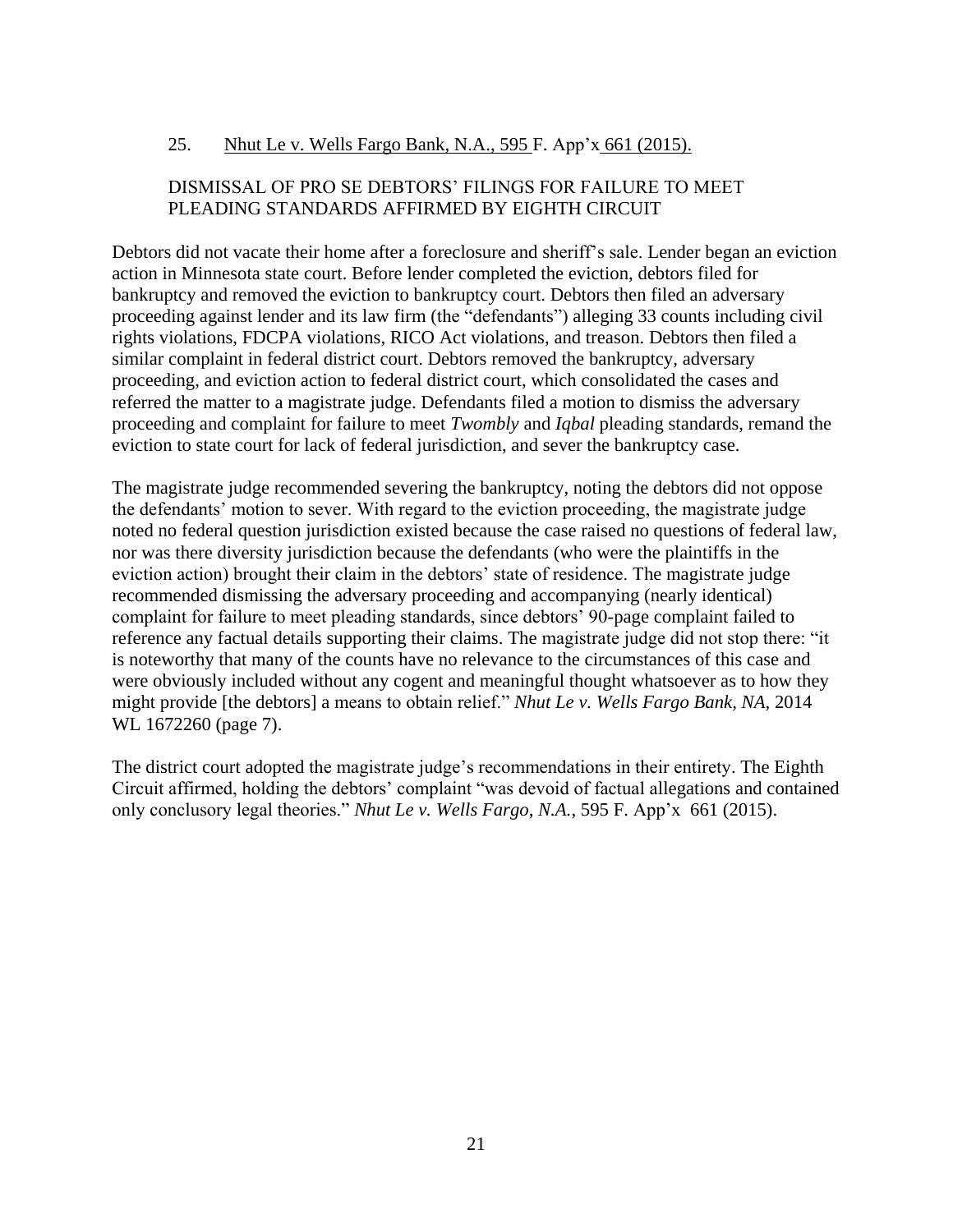# **AUTOMATIC STAY**

#### <span id="page-21-0"></span>26. In re Carter, 583 F. App'x 560 (8th Cir. 2014) (per curiam).

#### SANCTIONS UNDER § 362(k) WERE NOT APPROPRIATE WHERE THE CREDITOR'S VIOLATION OF THE AUTOMATIC STAY WAS NOT WILLFUL

The debtor was the owner and sole member of a logging company, but unbeknownst to the bank, prior to the bankruptcy filing, the husband assigned the assets of the logging company to himself. The debtor received notice of the filing of the bank's state court replevin suit, but he did not respond to the suit or file any objections until after the state court issued an order of delivery that granted the bank the right to immediate possession of the logging equipment. The debtor filed a motion alleging that the bank violated the automatic stay. The Eighth Circuit observed that the automatic stay under 11 U.S.C.A. § 362(a) becomes effective upon the filing of the bankruptcy petition and precludes any action attempting to enforce the collection of a pre-petition obligation. "Section  $362(k)(1)$  provides that a debtor injured by a 'willful' violation of the automatic stay 'shall recover actual damages, including costs and attorneys' fees[.]' " "To recover under §  $362(k)$ , the debtor must show that the creditor's violation of the automatic stay was willful[.]" In order for the action "[t]o be willful, a creditor must take action that is deliberate and with the knowledge that a bankruptcy petition has been filed," the court said. The Eighth Circuit ruled that debtors' argument failed. "At issue in this case is the Bank's knowledge of the assignment, coupled with knowledge of [debtors'] bankruptcy petition. The Bank was unaware of the assignment or [debtors'] bankruptcy petition when it initially sought replevin. It did not become aware of either event until [the husband debtor] filed his motion in state court. Due to the Bank's lack of knowledge prior to this time, a willful violation of the stay could not have occurred," the Eighth Circuit held. Note: This material is excerpted from the January 2015 issue of the Bankruptcy Current Awareness Alert newsletter, with permission. Copyright (c) 2015 Thomson Reuters/West. For more information about this publication please visit www.legalsolutions.thomsonreuters.com.

27. In re Gess, 526 B.R. 798 (B.A.P. 8th Cir. 2015) (Federman, J.).

THE DEBTOR, AS THE ONLY DESIGNEE UNDER THE WILL OF THE DEBTOR'S DECEASED FATHER, WHO HAD BEEN THE RECORD TITLE HOLDER OF AN AUTOMOBILE, HAD AT LEAST AN EQUITABLE INTEREST IN THE VEHICLE, AND THUS, THE SECURED CREDITOR CORRECTLY SOUGHT STAY RELIEF TO REPOSSESS THE VEHICLE

The debtors filed a joint chapter 7 bankruptcy petition, pro se. A credit union moved for stay relief regarding an automobile, which had been owned by the father of one of the debtors, but which was in the debtors' possession. The debtors opposed the motion, but the bankruptcy court granted the credit union relief under both subparagraphs (1) and (2) of 11 U.S.C.A. § 362(d), for reasons stated on the record at the conclusion of the hearing on the motion. The BAP observed that § 362(a) generally provides for an automatic stay against taking any action against property of the estate—once a bankruptcy petition is filed. The BAP addressed the debtors' three primary arguments as to why the stay should not have been lifted: (1) that they did not have an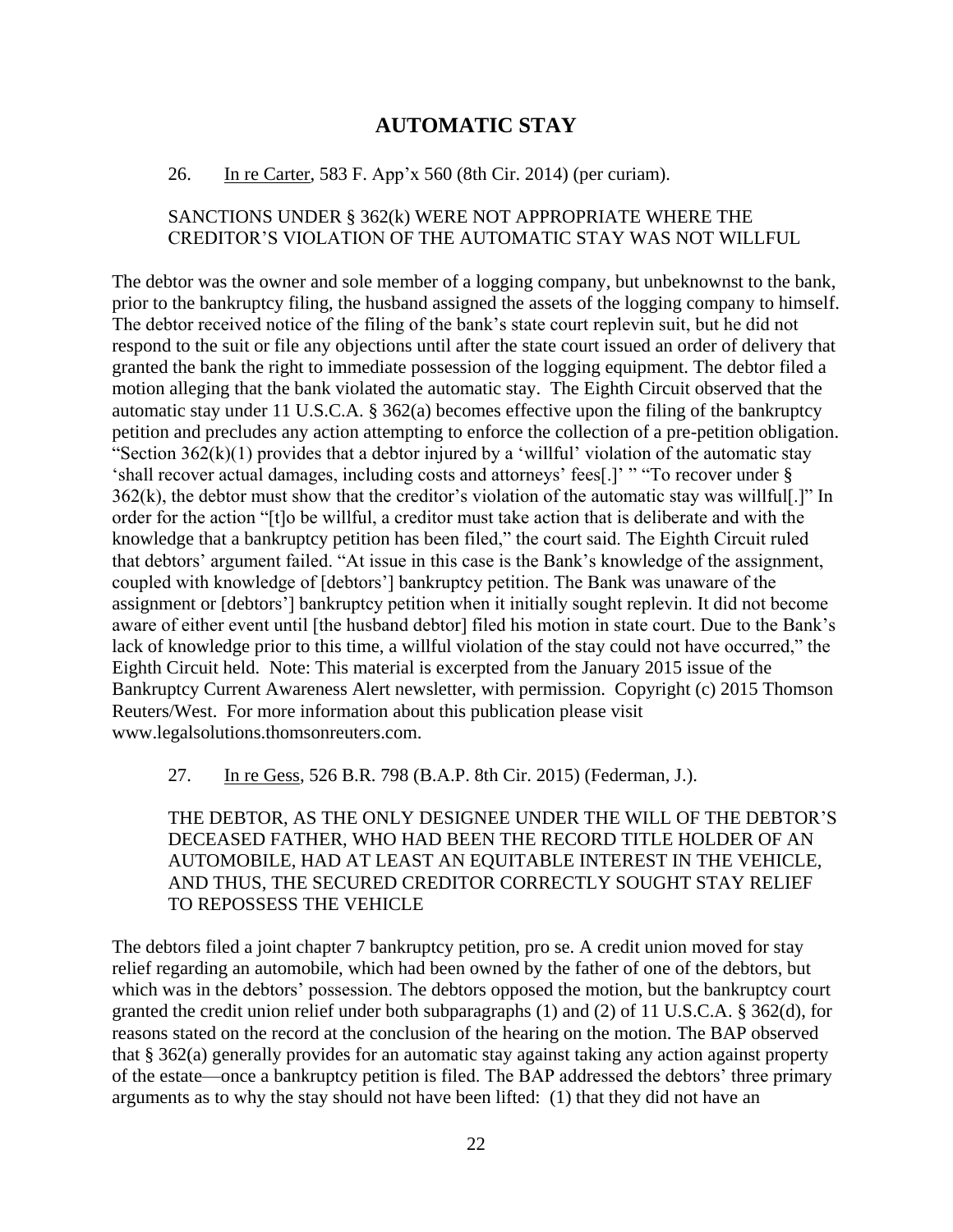ownership interest in the vehicle; (2) that the credit union's lien was no good or was not enforceable against them; and (3) that the credit union's interest was adequately protected because the vehicle was insured. The BAP found the vehicle to be property of the bankruptcy estate and thus subject to the automatic stay. The debtors asserted that because the credit union failed to establish "color of title," and that they had no ownership interest in the van. Indeed, the BAP noted that the bankruptcy court found, and the debtors did not dispute, that the certificate of title on the vehicle listed the debtor's father as the sole owner. The BAP noted, as the bankruptcy court did, that if that had been the end of the inquiry, the credit union would not have needed stay relief to repossess the vehicle. But, 11 U.S.C.A. § 541(a)(1) broadly defines property of the estate to include "all legal or equitable interests of the debtor in property as of the commencement of the case." Here, by the time the debtors filed their bankruptcy case, Mr. Gess's father had passed away, leaving him as the sole designee under his father's will, which had been made part of the record. As a result, the bankruptcy court found that Mr. Gess had an equitable interest in the van, and that it was property of the estate. Accordingly, the BAP found that the credit union correctly sought stay relief before exercising its rights in the vehicle and concluded that the bankruptcy court had not clearly erred in that holding. The BAP also agreed with the bankruptcy court that the credit union had properly perfected its security interest in the vehicle. Further, the BAP concluded that because the credit union established that its interest was not adequately protected, the bankruptcy court did not clearly err in determining that cause existed for stay relief under § 362(d)(1). Finally, the BAP held that the bankruptcy court "did not clearly err in granting relief from the stay under § 362(d)(2)." Note: This material is excerpted from the May 2015 issue of the Bankruptcy Current Awareness Alert newsletter, with permission. Copyright (c) 2015 Thomson Reuters/West. For more information about this publication please visit www.legalsolutions.thomsonreuters.com.

28. In re Gray, 519 B.R. 767 (B.A.P. 8th Cir. 2014) (Kressel, J.), *reh'g denied*, 525 B.R. 441 (B.A.P. 8th Cir. 2014).

#### BANKRUPTCY COURT'S AWARD OF PUNITIVE DAMAGES REVERSED WHERE THE BANKRUPTCY COURT DID NOT MAKE SPECIFIC FINDINGS OF FACT AS TO THE LANDLORD'S MOTIVE OR EGREGIOUS CONDUCT IN VIOLATING THE STAY

The bankruptcy court awarded damages—including punitive damages—for a landlord's violation of the automatic stay. For purposes of a stay violation, the bankruptcy court had to determine two things: (1) whether the landlord had knowledge of the bankruptcy filing; and (2) whether it acted deliberately. The BAP found that both of the elements were easily met and it could not say that the bankruptcy court's finding that the landlords willfully violated the automatic stay was clearly erroneous. Nor could the BAP say that the bankruptcy court's finding of actual damages was clearly erroneous. The BAP then turned to the issue of punitive damages against the one landlord. On this component, the BAP noted that the Eighth Circuit has held that an award of punitive damages in the context of a willful stay violation requires egregious, intentional misconduct on the part of the party that violated the stay. Here, the bankruptcy court awarded the punitive damages based on the one landlord's "consistent abdication of responsibility," but the bankruptcy court did not make specific findings of fact as to the landlord's motive or egregious conduct in violating the stay. The BAP found that the landlord's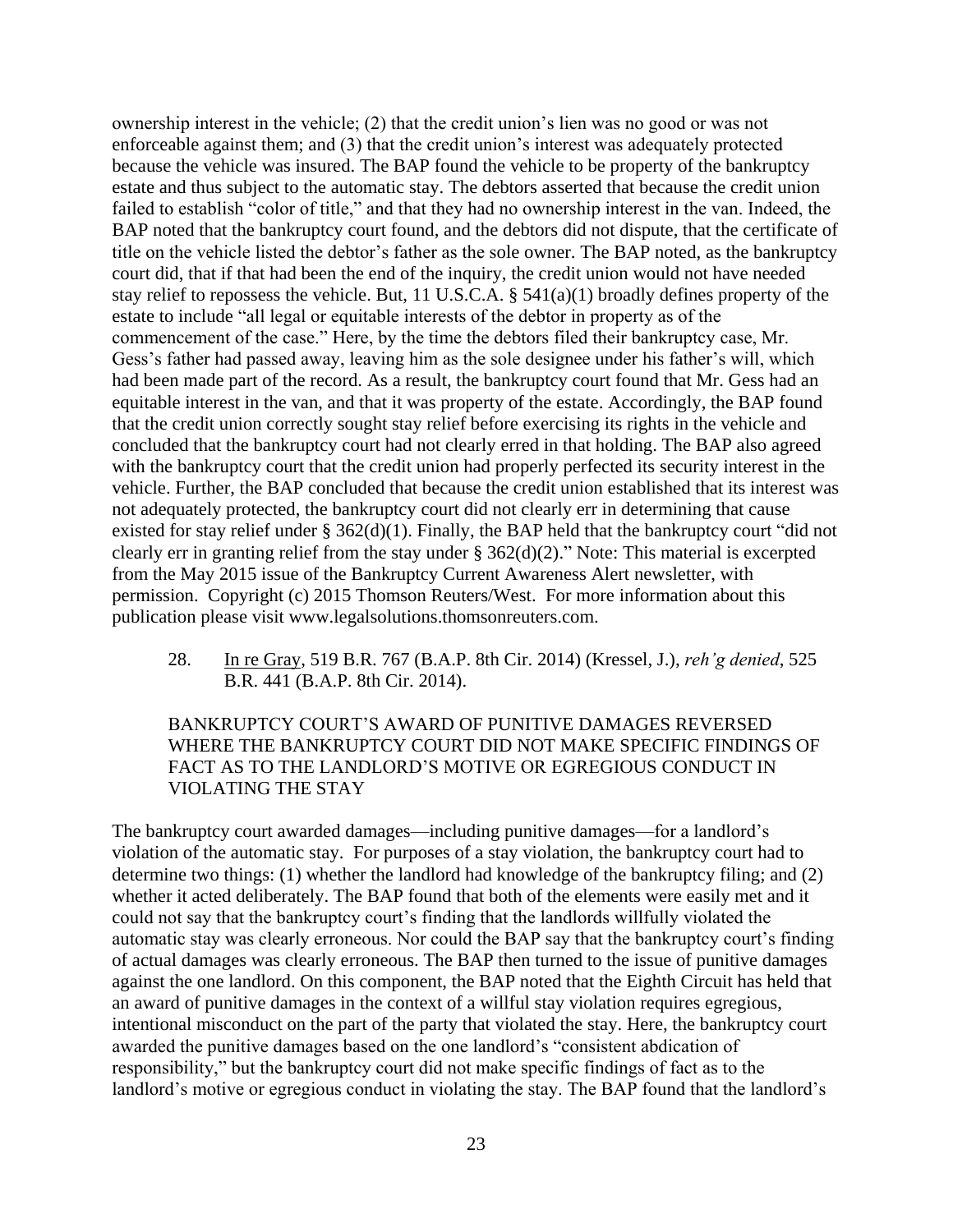failure to appear for a trial did not satisfy the Eighth Circuit test of egregious, intentional misconduct. Accordingly, the BAP concluded that the bankruptcy court abused its discretion in awarding punitive damages. Note: This material is excerpted from the January 2015 issue of the Bankruptcy Current Awareness Alert newsletter, with permission. Copyright (c) 2015 Thomson Reuters/West. For more information about this publication please visit www.legalsolutions.thomsonreuters.com.

29. Ritchie Capital Management LLC v. Opportunity Finance, LLC, Court File No. 27-CV-13-17424 (Hennepin County Minnesota District Court Jan. 15, 2015) (Robiner, J.).

# STATE COURTS HAVE JURISDICTION TO DETERMINE IF AUTOMATIC STAY APPLIES; THE AUTOMATIC STAY APPLIES TO ACTIONS THAT ARE DERIVED FROM ACTIONS AVAILABLE TO THE DEBTOR

This case involved the fallout from the Ponzi scheme operated by Tom Petters. On Sep. 24, 2013, in Minnesota state court, plaintiffs, late investors in Petter's Ponzi scheme, brought this case and, in broad terms, alleged that the defendants, early investors in the Ponzi scheme, had demanded that Petters accelerate repayment of loans with knowledge that Petters would have to defraud new investors to make those payments.

On Oct. 11, 2013, the defendants removed to federal court. The plaintiffs then moved for remand on the grounds of mandatory abstention while the defendants moved the federal district court to refer the case to the bankruptcy court. Around the same time, the trustee in the bankruptcy case moved to enjoin the federal district court from proceeding pending resolution of the trustee's claims against the same defendants in the bankruptcy court on similar claims. The bankruptcy court denied the trustee's request and the federal district court remanded the case back to the state court on the grounds of mandatory abstention. After remand, the defendants brought a motion to dismiss asserting that the automatic stay provisions of the bankruptcy code prevented the state court from adjudicating the plaintiffs' claim and secondarily, that plaintiffs failed to state a cause of action.

The first issue the state court considered was its own jurisdiction to rule on whether the automatic stay applied in the case. The court noted that federal courts have "original but not exclusive jurisdiction of all civil proceedings arising under title 11 or related to [a] case under title 11." The court further noted that neither the Judiciary Code nor the bankruptcy code deprives a state court of jurisdiction. The court cited Siskin v. Complete Aircraft Services, Inc. (In re Siskin), 258 B.R. 554, 563 (Bankr. E.D.N.Y. 2001), for the proposition that "the only aspect of a bankruptcy court proceeding over which district courts and their bankruptcy units have exclusive jurisdiction is the bankruptcy petition itself; in other matters arising in or relating to bankruptcy cases . . . state courts have concurrent jurisdiction, and Bankruptcy Courts are prohibited from relitigating these matters if state courts have already resolved them." The state court found that it had jurisdiction to determine whether the automatic stay provisions of § 362(a) applied to the case.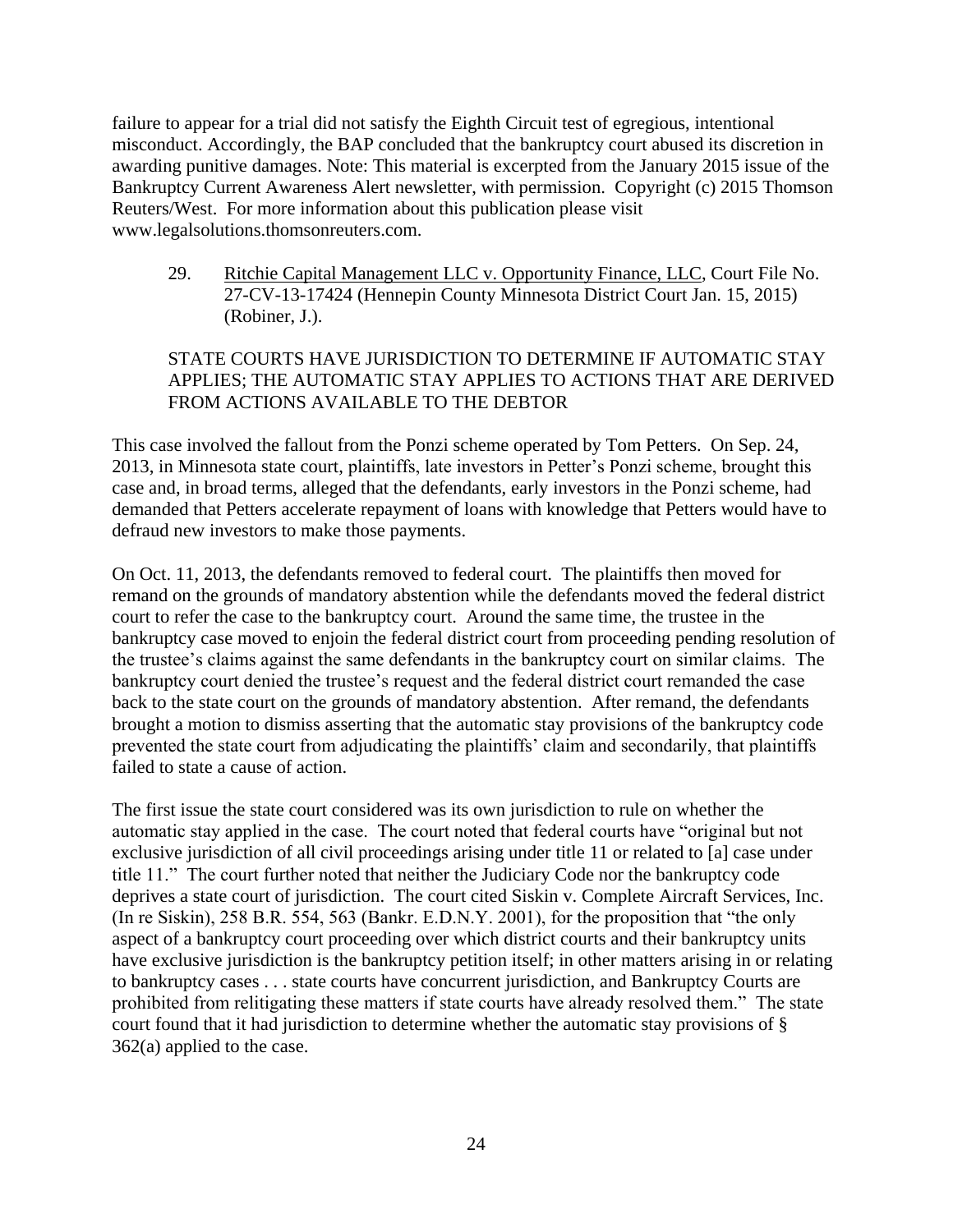The next issue the court addressed was whether the current action was stayed as a result of the automatic stay. The defendants asserted that because the action in this case derived from an action available to the debtor, this action had to be stayed. The state court rejected the argument that the federal district court's exercise of mandatory abstention controlled this issue, stating that the abstention "does not compel an automatic stay." The state court then examined two lines of cases, establishing that the automatic stay applies to actions against third parties if "the plaintiffs' rights were 'completely derivative'" of the bankruptcy estate's claims. A claim is derivative if there is no "particularized injury traceable to the defendants," and there are "no direct duties owed by defendants to plainitiffs." If a claim is "based on separate facts, theories, and duties than the [bankruptcy estate's] . . . claims," the claims are beyond the reach of the automatic stay. The court stated, "[p]laintiffs allege facts that are virtually identical to the allegations contained in the Trustee's adversarial proceeding" and that the plaintiffs "do not allege any duty owed by Defendants to Plaintiffs; they do not allege any misconduct or misrepresentations by Defendants to Plaintiffs." The state court concluded that the automatic stay should stay this proceeding.

<span id="page-24-0"></span>Finally, the court noted that it would not rule on any other defenses brought by the defendants due to the stay, but did comment on them briefly since they "underscore" the sensibility of staying the action. The state court noted numerous pleading deficiencies and that the remedies sought in this action were properly remedies sought in bankruptcy court.

# **EXEMPTIONS**

# 30. In re Hardy, 787 F.3d 1189 (8th Cir. 2015) (Melloy, J.).

# ADDITIONAL CHILD TAX CREDIT (ACTC) IS A PUBLIC ASSISTANCE BENFIT

The debtor sought to exempt the portion of her tax refund attributable to the Additional Child Tax Credit (ACTC) as a public assistance benefit under state law (Missouri). The bankruptcy court sustained the trustee's objection on the basis that the credit did not only benefit the needy and because the purpose of the tax credit was to ease the tax burden on working families and promote family values. The BAP affirmed the bankruptcy court, concluding that because nonneedy families (married filing jointly with adjusted gross income in excess of \$100,000) were potentially eligible for the credit, and because the ACTC also required a minimum income threshold that the most needy would not meet, it was not a public assistance benefit.

On appeal, the Eighth Circuit reversed, holding that because the legislative intent of ACTC, as documented through amendments, was to help low-income families, the credit at issue qualifies as a public assistance benefit. The court noted that, while defined in other parts of its code, the Missouri definitions of "public assistance benefit" did not aid in the application of the term with respect to a federal tax refund. The court next sought to determine the federal congressional intent behind the term, and agreed with the BAP that "public assistance benefit" generally means those government benefits provided to the needy. But, the court determined, after a lengthy review of the legislative history from its original passing in 1997 through each amendment, that the legislative purpose of the ACTC is to benefit low-income families, and that it has fulfilled that legislative intent in practice by overwhelmingly benefitting low-income families. The court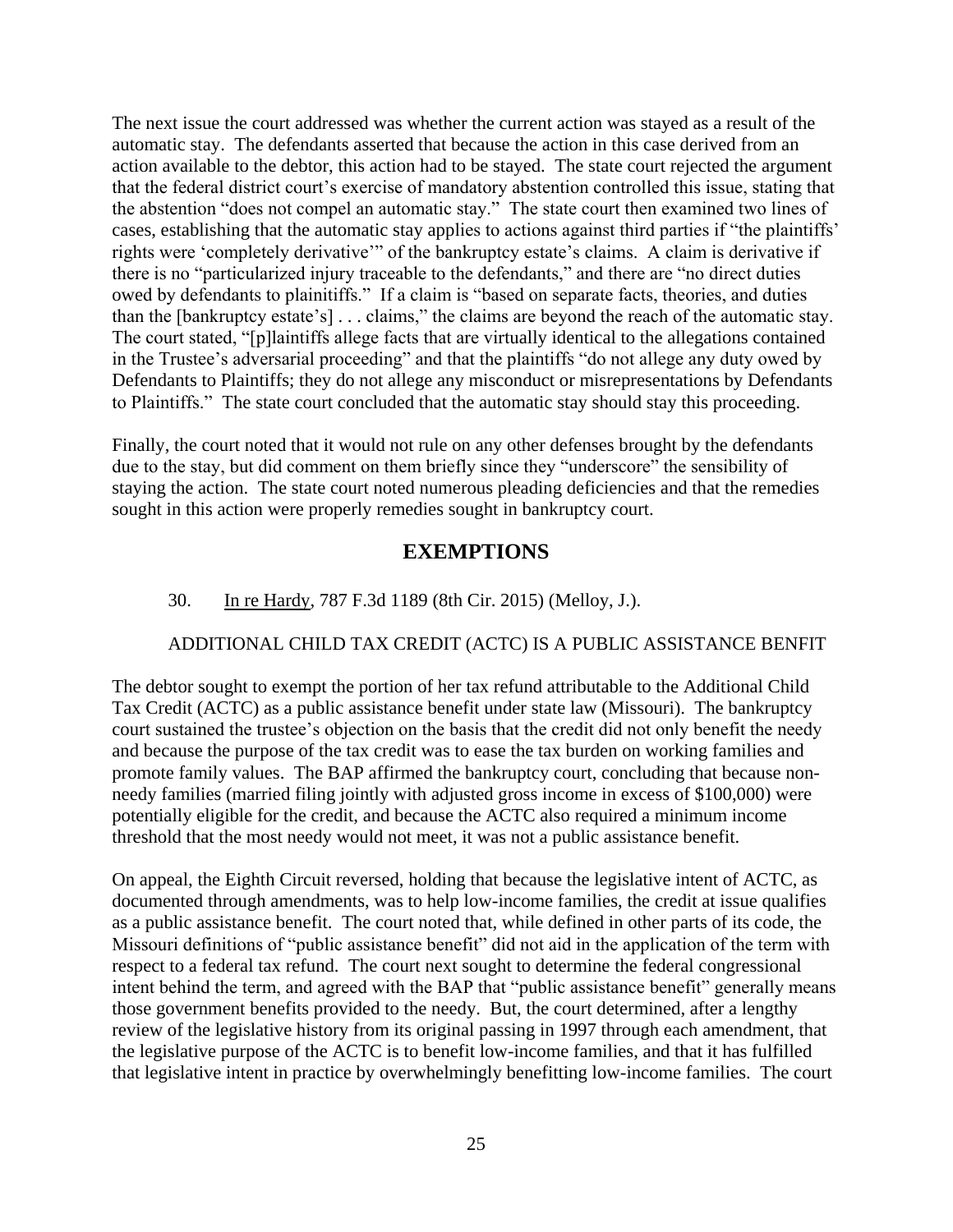found that the BAP had focused too narrowly on the statute only as originally enacted without due consideration of the various amendments and legislative purposes behind those amendments.

#### 31. In re Miller, 778 F.3d 711 (8th Cir. 2015) (Gruender, J.).

#### AN ANNUITY THAT THE DEBTOR PURCHASED WITH FUNDS FROM THE DEBTOR'S QUALIFIED INDIVIDUAL RETIREMENT ACCOUNT UNDER § 408(a) OF THE INTERNAL REVENUE CODE WAS EXEMPT UNDER § 522(b)(3)(C)

The debtor identified the funds in his annuity as exempt under 11 U.S.C.A. § 522(b)(3)(C), which allows a debtor to protect from creditors "retirement funds to the extent that those funds are in a fund or account that is exempt from taxation under section . . . 408 . . . of the Internal Revenue Code." The court then observed that 26 U.S.C.A. § 408(a), (b), (e)(1), in turn, provide that an individual retirement account and an individual retirement annuity are exempt from taxation; that is, they are qualified retirement plans. "Thus, if retirement funds are held in either of these qualified retirement plans, then the funds can be exempted from creditors' claims in bankruptcy. This exemption generally applies even if the debtor transferred the retirement funds to the qualified retirement plan from another qualified retirement plan," the court said. In this case, it was undisputed that the funds used to purchase the debtor's annuity were retirement funds that came from his individual retirement account, which was a qualified individual retirement account under § 408(a) of the Internal Revenue Code. Had the debtor simply left the funds in his individual retirement account, there was no question but that the funds would be exempt, the court said. But because the debtor used the funds to purchase the annuity, the trustee contended that the funds became property of the estate. The court observed that critical to the trustee's argument was her assertion that debtor's annuity was not a qualified individual retirement annuity within the meaning of § 408(b), which enumerates several requirements for an annuity to be a qualified individual retirement annuity, two of which were at issue in this case. The first was  $\&$  408(b)(2)(A), which provides that "[u]nder the contract . . . the premiums are not fixed," and the second was  $\S$  408(b)(2)(B), which states "[u]nder the contract . . . the annual premium on behalf of any individual will not exceed the dollar amount in effect under section 219(b)(1)(A) [of the Internal Revenue Code]." Here, the cap was \$6,000 for the taxable year in question. The trustee contended that the debtor's annuity failed both requirements, i.e., because debtor's annuity contract required him to pay a lump-sum amount to the insurance company, \$267,319.48, the trustee characterized the annuity's "premium []" as "fixed," in violation of §  $408(b)(2)(A)$ , and because the annuity contract allowed the debtor to pay more than \$6,000 in one year for the annuity, the trustee argued that the annuity's "annual premium" exceeded the limit set by §§ 408(b)(2)(B) and 219(b)(1)(A). In contrast, the debtor asserted that the funds he used to purchase the annuity, which came from his qualified individual retirement account, were not a "premium" subject to § 408(b). The Eighth Circuit concluded that the debtor had the better argument. "A premium does not include funds, such as [the debtor's in this case], that are taken from a qualified individual retirement account to pay for an individual retirement annuity. Though § 408 does not define the term 'premium,' §  $408(b)(2)(B)$  sets the maximum annual premium by incorporating the amount from  $\S 219(b)(1)(A)$ . This linkage of statutory provisions is significant, for it conveys that an annual premium does not encompass funds that already were contributed to a qualified retirement plan. To explain,  $\S 219(b)(1)(A)$  lists the maximum 'qualified retirement contribution<sup>[]</sup> that is 'allowed as a deduction. . . for the taxable year,' "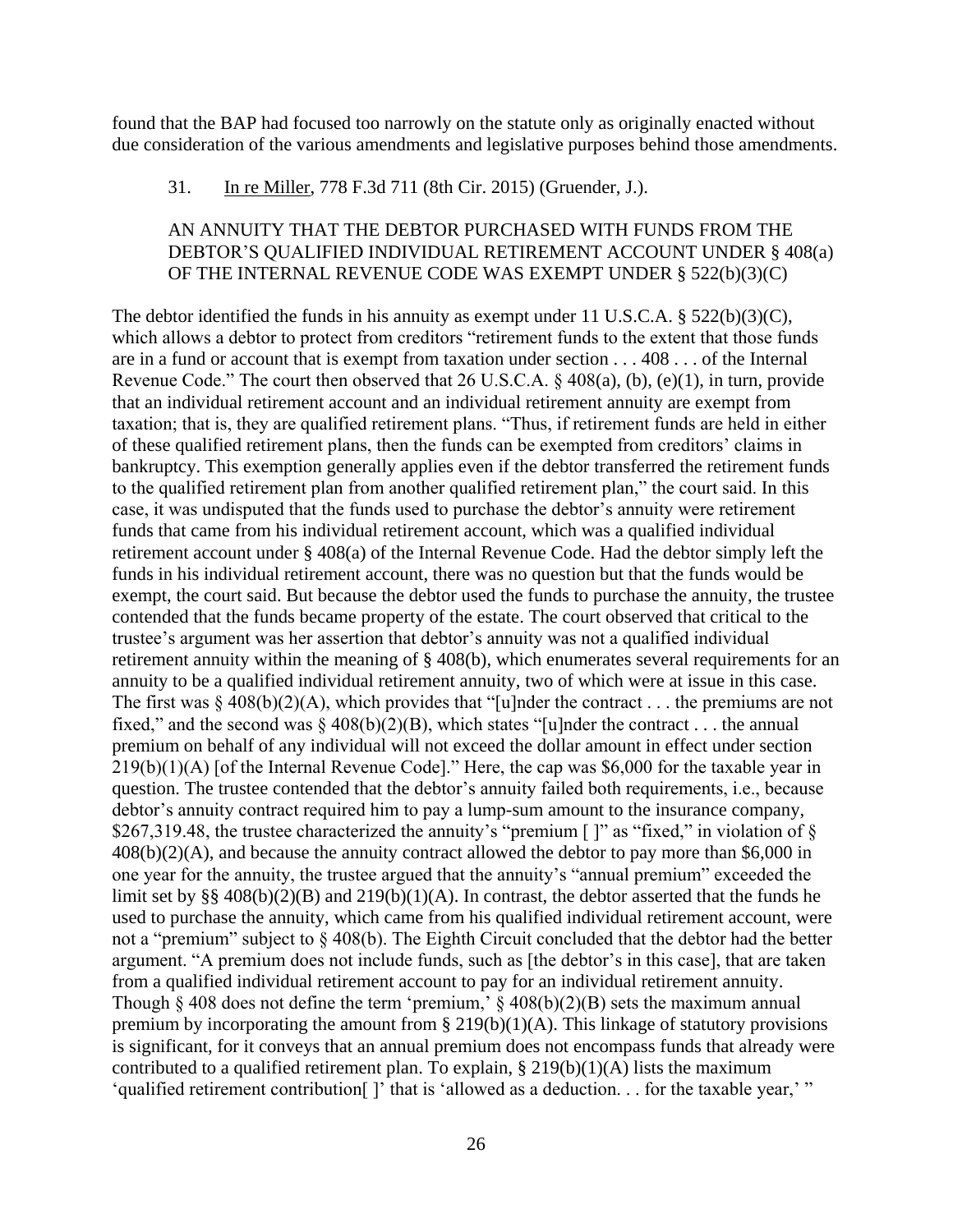the court stated. Note: This material is excerpted from the April 2015 issue of the Bankruptcy Current Awareness Alert newsletter, with permission. Copyright (c) 2015 Thomson Reuters/West. For more information about this publication please visit www.legalsolutions.thomsonreuters.com.

# 32. Boellner v. Dowden, 2015 WL 2193045 (8th Cir. 2015) (per curiam).

# EXEMPTION STACKING DISALLOWED; SUBSTANTIVE CONSOLIDATION OF SPOUSE'S CASES WHEN SUBSTANTIAL IDENITY AND HARM TO CREDITORS

The Boellner's lived separately. Marilyn's home was unencumbered and valued at \$450,000.00, while Samuel's home was in the process of being surrendered to the mortgage holder. Moreover, the Boellners had separate insurance policies, separate interests in businesses, separate annuities, and separate IRAs. Samuel owned annuities and IRAs valued at more than \$700,000.00. Samuel and Marilyn had individual credit card debt. In contrast, the trustee argued that the Boellners' assets, liabilities, and handling of financial affairs were substantially the same and their cases should be substantially consolidated: among other things, they shared a checking account, several credit cards and a leased car, they jointly owed taxes, and they jointly withdrew funds from IRAs. Boellner's counsel explained they filed separate petitions, because doing so allowed them to take advantage of both the federal and state exemptions. After reviewing the bankruptcy schedules and statements of financial affairs, the bankruptcy court ordered substantive consolidation. The Boellners appealed, asserting that the evidence was insufficient to support the outcome.

In affirming the bankruptcy court's order which was affirmed by the district court, the Eighth Circuit Court found sufficient evidence to support the governing issues. It explained "[i]n assessing the propriety of substantive consolidation, a court must determine: (1) whether there is a substantial identity between the assets, liabilities, and handling of financial affairs between the debtor spouses; and (2) whether harm will result from permitting or denying consolidation." "Ultimately, the court must be persuaded that the creditors will suffer greater prejudice in the absence of consolidation than the debtors (and any objecting creditors) will suffer from its imposition." The appellate court noted that the bankruptcy court determined that "the creditors will suffer great prejudice because if the exemptions were allowed to be stacked . . . [the creditors] would in all likelihood receive no distribution or significantly less distribution than they would if this was a joint case." The Eighth Circuit Court found that the bankruptcy court did not abuse its discretion in ordering joint administration and substantive consolidation and affirmed its decision.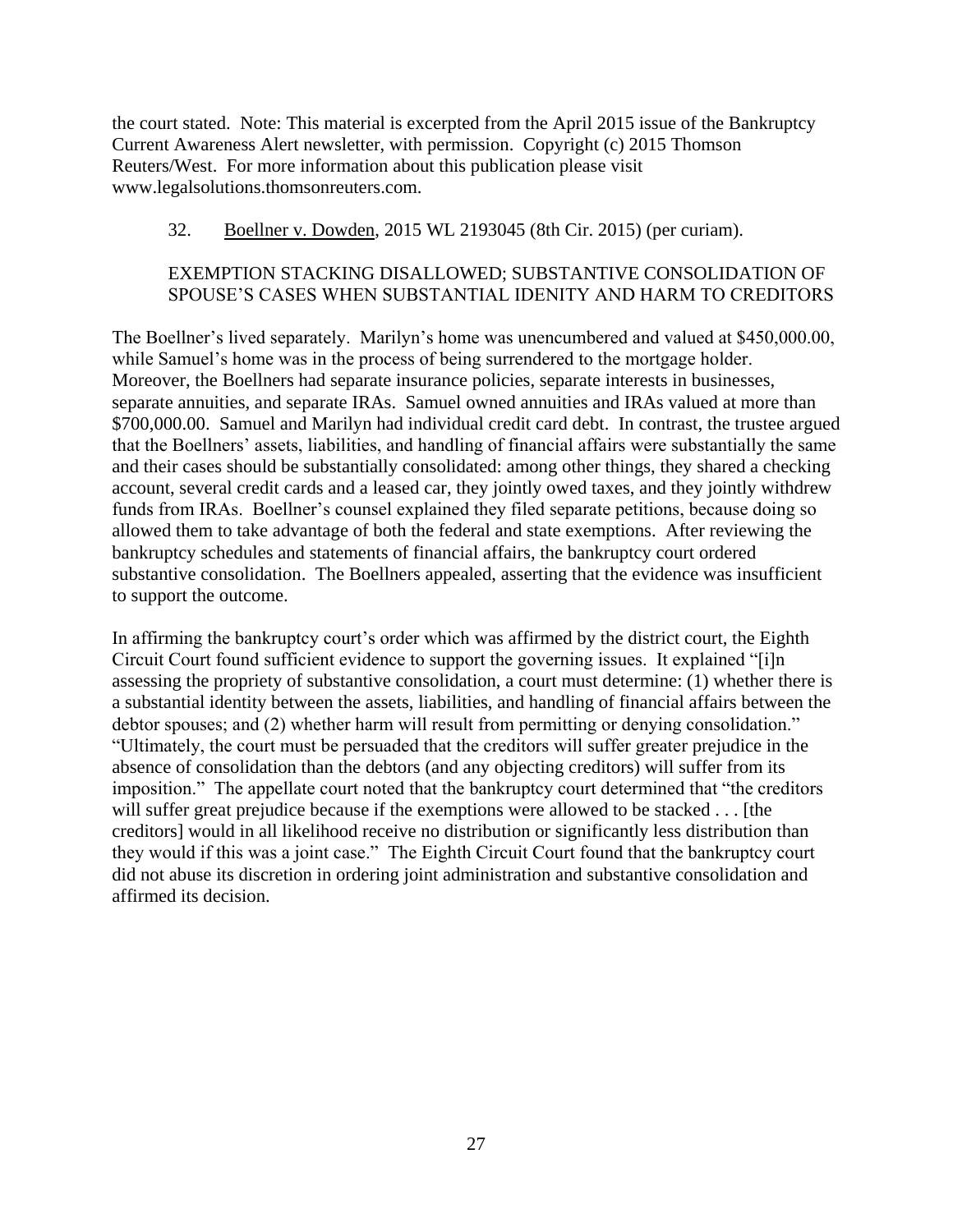33. In re Dmitruk, 517 B.R. 921 (B.A.P. 8th Cir. 2014) (Federman, J.).

#### REFUND MUST BE INTENDED TO ADDRESS THE BASIC ECONOMIC NEEDS TO BE EXEMPT UNDER MINNESOTA LAW

In this case, the debtor claimed his federal and state income tax refunds as exempt under Minn. Stat. § 550.37, subd. 14, as "government assistance based on need." The bankruptcy court, ruling on the Chapter 7 Trustee's objections to the exemptions, allowed and denied certain portions of the exemptions. The chapter 7 trustee appealed the allowance of an exemption of \$1,357 based on the Minnesota K-12 Education Credit.

In affirming the bankruptcy court's decision, the Eighth Circuit BAP stated "[p]rimarily, in order to be exempt, the refund must be intended to 'address the basic economic needs of low-income recipients.'" The appellate court noted that the Minnesota K-12 Education Credit is "phased out at relatively low income levels, similar to the income thresholds applicable to the federal Earned Income Credit and the Minnesota Working Family Credit . . . ." Furthermore, the court stated that "[e]ducation–like food and medical care–is a basic need of all children in Minnesota, and we believe the Education Credit's ultimate purpose is to assist people with low incomes in providing an education for their children." Based on this reasoning, the BAP permitted the debtor's claimed exemption and affirmed the bankruptcy court.

# **AVOIDANCE & OTHER TRUSTEE POWERS**

<span id="page-27-0"></span>34. Ritchie Capital Management, L.L.C. v. Kelley, 785 F.3d 273 (8th Cir. 2015) (Bye, J.).

#### THE BANKRUPTCY DID NOT ERR IN APPROVING SETTLEMENT AGREEMENT IN PONZI SCHEME CASE

The Eighth Circuit began its opinion by noting that a "bankruptcy court's approval of a settlement will not be set aside unless there is plain error or abuse of discretion." The court added, however, that a settlement is not required to constitute "the best result obtainable;" instead, the standard for evaluation "is whether the settlement is fair and equitable and in the best interests of the estate" and the trial court need only ensure that "the settlement does not fall below the lowest point in the range of reasonableness." In any event, the court must consider: "'(A) the probability of success in the litigation; (B) the difficulties, if any to be encountered in the matter of collection; (C) the complexity of the litigation involved, and the expense, inconvenience and delay necessarily attending it; and (D) the paramount interest of the creditors and a proper deference to their reasonable views in the premises.'" The appellant first challenged the bankruptcy court's approval of the allocation by contending that the allocation was wholly gratuitous, that it provided nothing to the creditors of Petters's corporation, and was without consideration. The Eighth Circuit didn't buy it: the appellant's "argument again overlooks that the settlement agreement was subject to approval by the bankruptcy court and the district court prior to it being enforceable . . . and a bankruptcy court may approve a settlement even though it may not be 'the best result obtainable.'" The Eighth Circuit also rejected the appellant's argument that the chapter 11 trustee had a conflict of interest and that the settlement agreement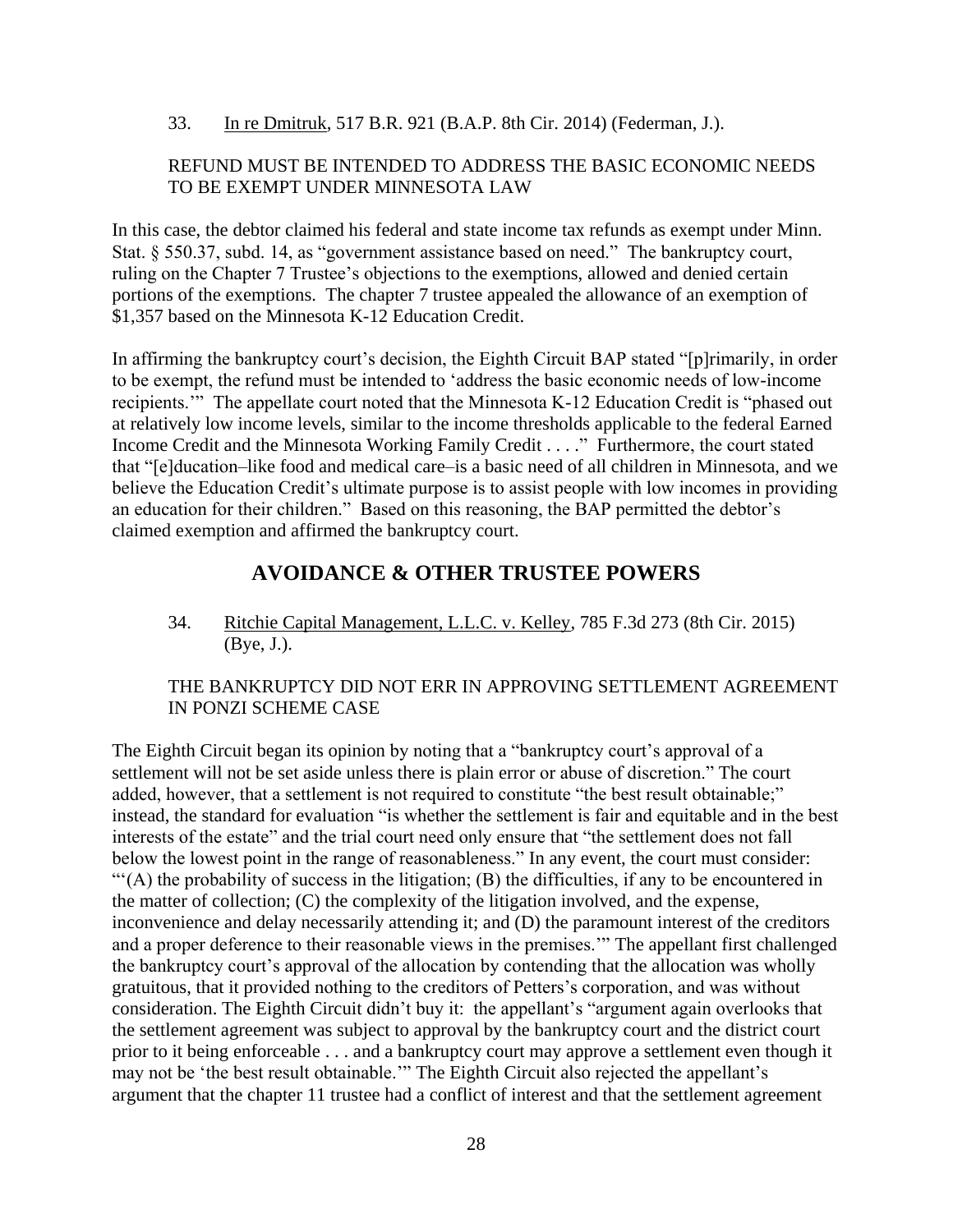had been unreasonable. Finally, the circuit court rejected the appellant's assertion that the allocation ran counter to the coordination agreement which governed the relationship between the receivership and the bankruptcy estate, explaining that "[a]lthough the claims pursued by [the Chapter 11 trustee] as the trustee and the receiver against [the assignee] are similar, they stem from separate wrongful conduct. The trustee's claims are derived from . . . conduct [of Petters's corporation], while the receiver's claims are based upon Petters's conduct. Consequently, the claims are not parallel. Additionally, [the appellant's] argument regarding the lack of a recovery from the same source bank account overlooks the broad language included in the coordination agreement which does not limit the variety of claims which the trustee and the receiver can bring. In other words, merely because the circumstances of this specific case did not result in parallel claims does not preclude parallel claims from existing under other circumstances," the court said. Note: This material is excerpted from the April 2015 issue of the Bankruptcy Current Awareness Alert newsletter, with permission. Copyright (c) 2015 Thomson Reuters/West. For more information about this publication please visit www.legalsolutions.thomsonreuters.com.

35. Ritchie Capital Management, LLC v. Stoebner, 779 F.3d 857 (8th Cir. 2015) (Riley, C.J.).

# WITHOUT ADOPTING A "PONZI SCHEME PRESUMPTION," EIGHTH CIRCUIT HOLDS THAT A SUFFICIENT NUMBER OF BADGES OF FRAUD SURROUNDED THE DEBTOR'S PRE-PETITION ENCUMBRANCE OF ITS TRADEMARKS TO GIVE RISE TO A PRESUMPTION OF FRAUD

"[O]ur cases have used the inferential 'badges of fraud' approach to determine whether a debtor acted with 'intent to hinder, delay, or defraud[]' a creditor regardless of whether the intent language came from a state fraudulent transfer statute or applicable bankruptcy law," and "[o]nce a trustee establishes a confluence of several badges of fraud, the trustee is entitled to a presumption of fraudulent intent. In such cases, 'the burden shifts to the transferee to prove some legitimate supervening purpose for the transfers at issue,'" namely that the transferee accepted the transfer in good faith and for value within the meaning of § 548(c). The Eighth Circuit noted that, in undertaking its badges of fraud analysis, the bankruptcy court had found five of the badges listed in the UFTA, but had observed that the badges "do not lie perfectly on their wording, for this case." The Eighth Circuit disagreed with the appellants' contention that this observation was an acknowledgment by the bankruptcy court that the badges of fraud did not apply. After considering the bankruptcy court's analysis, the Eighth Circuit stated—rather pragmatically—that while it might not have "totally agree[d] with the bankruptcy court's analysis and application of all the badges, the bankruptcy court did not err in concluding the trustee was entitled to a presumption of actual fraudulent intent." Note: This material is excerpted from the April 2015 issue of the Bankruptcy Current Awareness Alert newsletter, with permission. Copyright (c) 2015 Thomson Reuters/West. For more information about this publication please visit www.legalsolutions.thomsonreuters.com.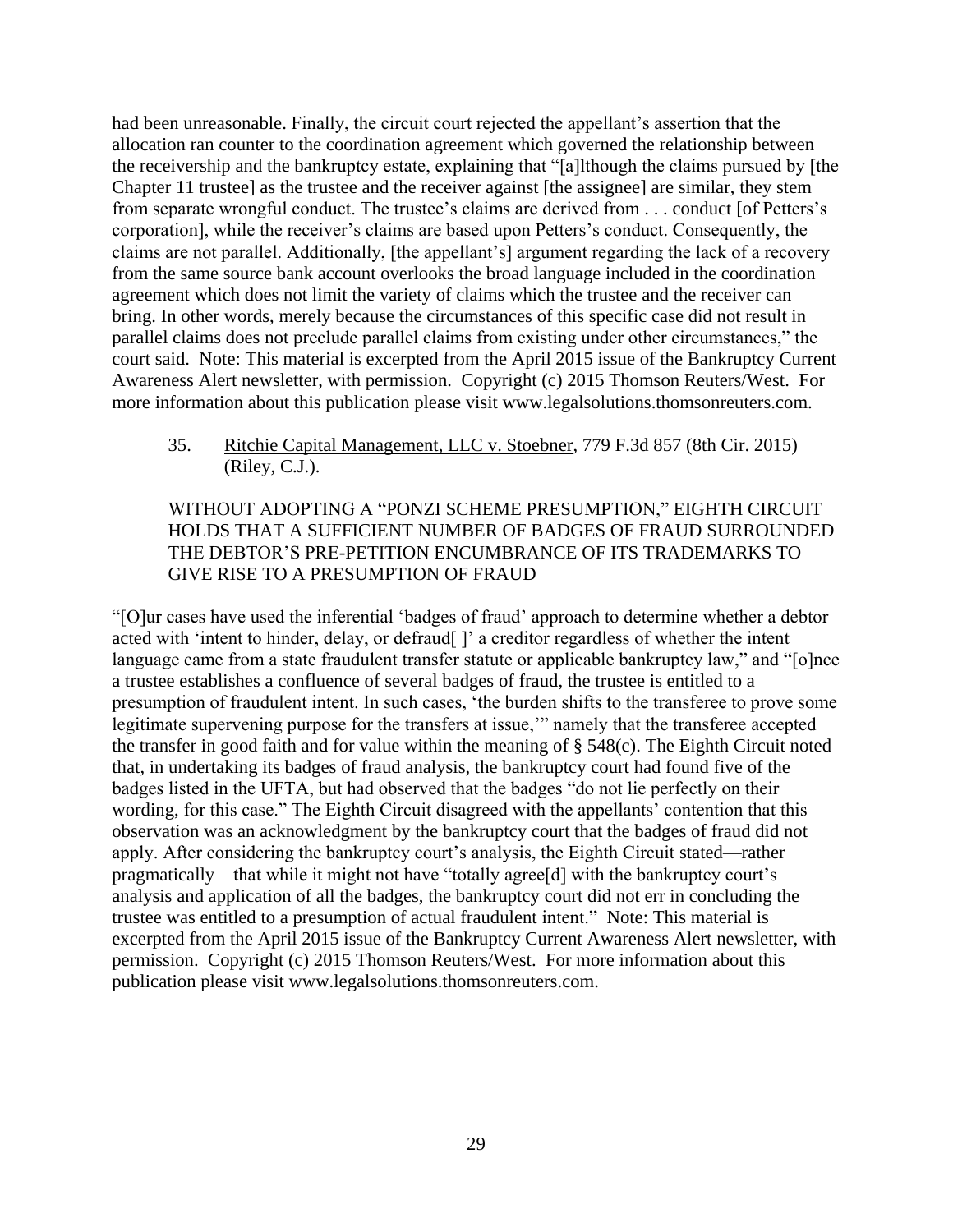#### 36. In re Pierce, 779 F.3d 814 (8th Cir. 2015) (Shepherd, J.).

#### IN A SPLIT DECISION, EIGHTH CIRCUIT HOLDS THAT THE DEFENSE FOR CONSUMER DEBTOR PAYMENTS UNDER \$600 CONTAINED IN § 547(c)(8) APPLIED

During the preference period, a collection agency garnished the wages of the husband debtor, totaling \$858.98, during six pre-petition pay periods. The husband's employer sent the first four garnishments, totaling \$562.78, to the state court that issued the garnishment order, and that court, in turn, delivered the payments to the collection agency in accord with state garnishment law. The debtors then filed their bankruptcy petition, and notified the state court that they had done so. When the state court later received the final two garnishments, which totaled \$296.20, instead of delivering those funds to the collection agency, it returned the money to the debtor's employer, which then refunded the money to the debtor. The Eighth Circuit stated that the debtors brought their preference action under 11 U.S.C.A. § 522(h), which allows a debtor to "avoid a transfer of property of the debtor" if, among other things, the trustee could avoid the transfer under 11 U.S.C.A. § 547. The court also noted that § 547(b) provides that "the trustee may avoid any transfer of an interest of the debtor in property" that meets the requirements of § 547(b). In this case, the parties agreed that these requirements were met in a prima facie sense. But the court noted, however, that the trustee's avoidance power is subject to certain defenses, including  $\S$  547(c)(8), which provides that the trustee may not avoid a transfer under  $\S$  547 "if, in a case filed by an individual debtor whose debts are primarily consumer debts, the aggregate value of all property that constitutes or is affected by such transfer is less than \$600." Here, the parties disagreed about whether the § 547(c)(8) defense applied. The circuit court could not overlook the fact that the state court returned the final two garnishments, totaling \$296.20, to the husband before the debtors commenced their preference action; nor could the debtors, the court said. "Their avoidance petition sought the return of only \$562.78, an amount corresponding to the first four garnishments, not the return of \$858.98, the total amount garnished. We find that the terms of the avoidance petition make clear that the [debtors] sought to avoid only the first four garnishments. . . Because 'the aggregate value of all property that constitutes or is affected by [the first four garnishments] is less than  $$600$ , the section  $547(c)(8)$  defense applies," the Eighth Circuit held. Note: This material is excerpted from the April 2015 issue of the Bankruptcy Current Awareness Alert newsletter, with permission. Copyright (c) 2015 Thomson Reuters/West. For more information about this publication please visit www.legalsolutions.thomsonreuters.com.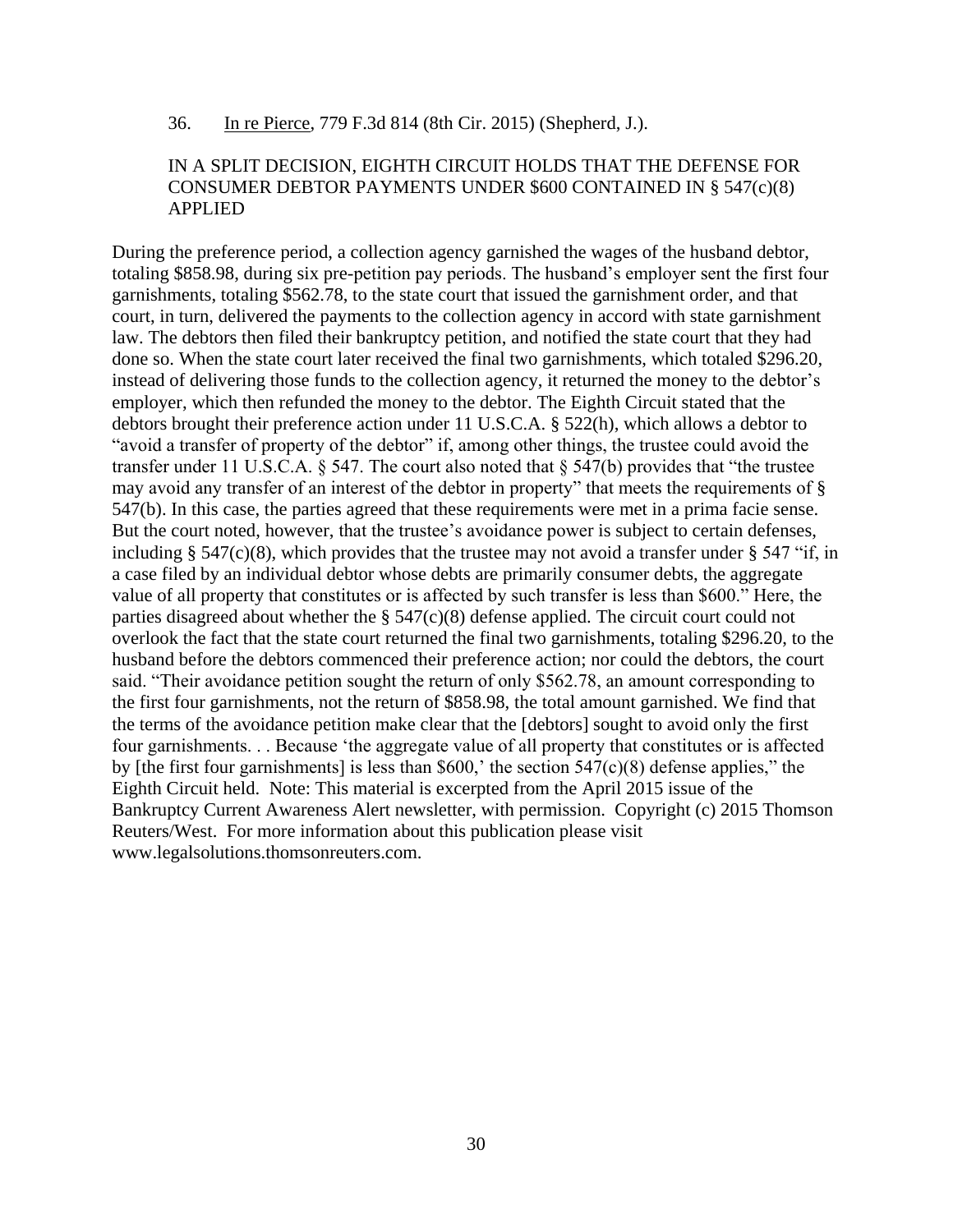### 37. In re Racing Services, Inc., 779 F.3d 498 (8th Cir. 2015) (Riley, C.J.).

#### AVOIDANCE ACTION AGAINST NORTH DAKOTA DETERMINES THE STATE MUST RETURN TO THE BANKRUPTCY ESTATE TAXES COLLECTED **PREPETITION**

This case involved an appeal by North Dakota, the North Dakota Racing Commission, and three special funds administered by the commission (collectively, the "state") from a district court decision reversing the bankruptcy court's grant of summary judgment to the state against PW Enterprises, Inc. ("PWE"). The debtor, Racing Services, Inc. ("RSI"), was a state-licensed horse racing simulcast service provider that assumed responsibility for paying taxes to the state and PWE was the largest non-governmental creditor of the debtor. PWE obtained derivative standing to bring this adversary proceeding.

In 1987, the North Dakota legislature authorized parimutuel betting for live horse races in North Dakota. In addition to legalizing this form of betting, the statutory scheme included what the state called a "Takeout Statute," which allowed the state to deduct taxes from the wager pool. In 2001, the state authorized "account wagering," another form of pari-mutuel wagering "in which an individual deposits money in an account and uses the account balance to pay for parimutuel wagers." However, when the state added the authorization for account wagering, it did not amend the Takeout Statute to allow for the deduction of taxes in the case of account wagering.

In the year before RSI filed for bankruptcy, the state of North Dakota collected \$5,270,101.20 in taxes from RSI for bets made under the account wagering statute. RSI filed a voluntary chapter 11 reorganization petition and later converted to chapter 7. PWE submitted proof of claim for \$2,248,100.86 and the state filed a proof of claim for \$6,422,243.58.

In PWE's complaint, it requested that the bankruptcy court: (1) disallow the state's claim against the bankruptcy estate for unpaid taxes, (2) deny priority to the state's claim, (3) avoid and recover allegedly preferential and fraudulent transfers (taxes paid) to the state, and (4) equitably subordinate the state's claim. On cross motions for summary judgment, the bankruptcy court granted the state's motion with respect to the first count, but denied summary judgment as to the remaining counts. PWE appealed this decision to the federal district court, which reversed and remanded, finding "'no legislative authority to collect taxes on account wagering during the time period in question.'" The state appealed that order which also required the state to return to the bankruptcy estate those taxes.

Thus, the only issue in this appeal was "whether North Dakota law impliedly authorized the state to collect taxes from RSI for account wagering during the period preceding RSI's bankruptcy, even though . . . 'there was no direct legislative authority to collect a tax on account wagering . . . .'" The state acknowledged the absence of affirmative legislative action to tax account wagering.

In affirming the district court, the Eighth Circuit Court of Appeals first cited the North Dakota Constitution which provides, "No tax shall be levied except in pursuance of law, and every law imposing a tax shall state distinctly the object of the same, to which only it shall be applied." The court noted that "'[t]axation of property is a legislative function, not a judicial function, and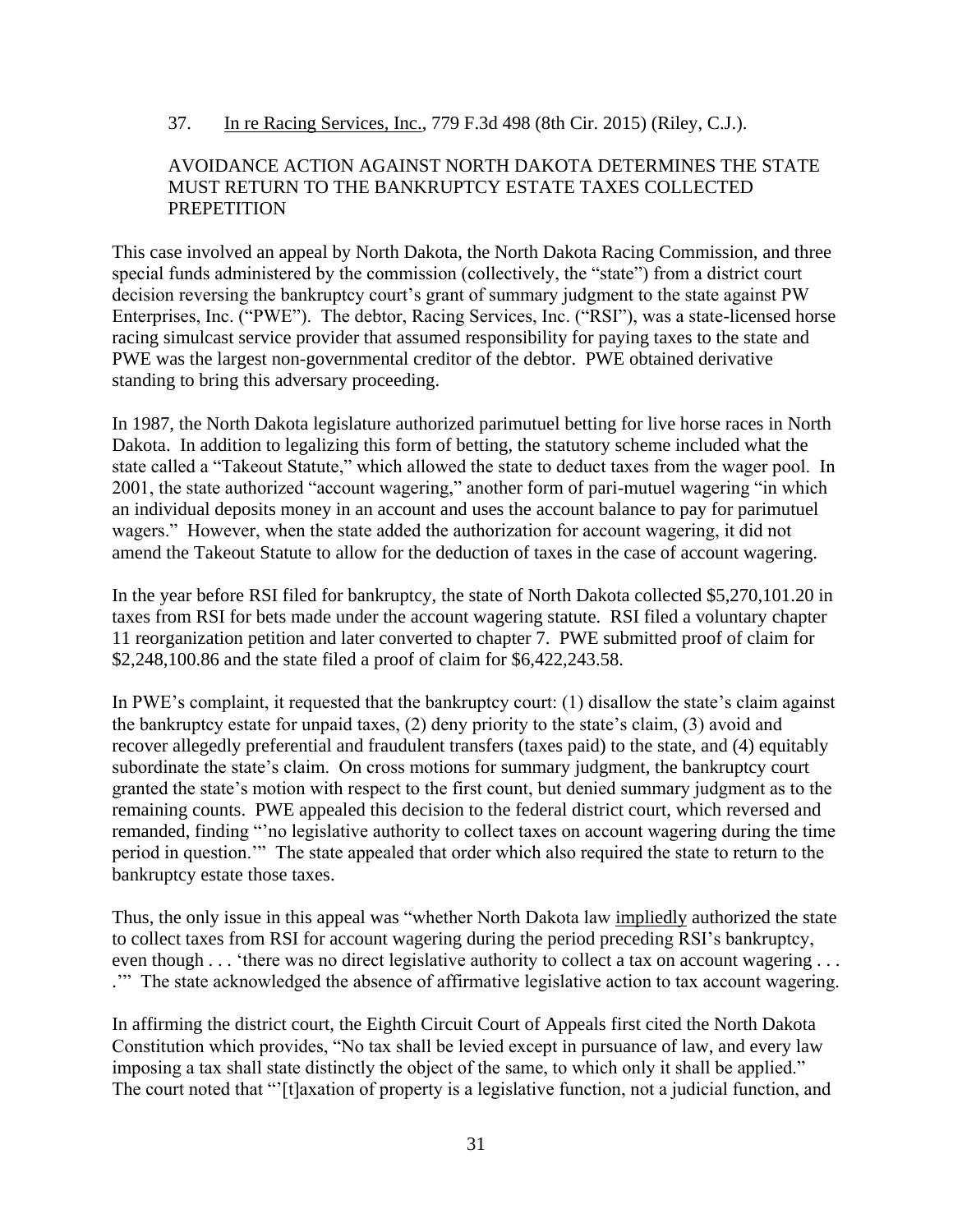courts may not substitute their judgment for that of the legislature." The court also stated, "'if the language is clear and unambiguous, the legislative intent is presumed clear from the face of the statute.'"

Even though the language was admitted by the state to be clear and unambiguous, the appellate court addressed the state's argument that the legislative history be examined to help determine the issue. However, the court further stated that even if considering the legislative history was proper, the state's evidence did not support the finding of an implied tax under North Dakota law. The state's argument that it would be absurd to authorize wagering without a corresponding bet payoff formula, and therefore a tax was created by implication, "asks too much." The court would not infer an alternative legislative intent where the statute was clear. Finally, the court rejected the state's argument that the district court's construction created constitutional infirmities.

# 38. In re Genmar Holdings, Inc., 776 F.3d 961 (8th Cir. 2014) (Loken, J.).

# CONTEMPORANEITY UNDER  $\S$  547(c)(1) IS A FLEXIBLE CONCEPT WHICH REQUIRES A CASE-BY-CASE INQUIRY INTO ALL RELEVANT **CIRCUMSTANCES**

The Eighth Circuit began its discussion by noting that avoidance of preferential transfers under § 547 "is intended to discourage creditors from racing to dismember a debtor sliding into bankruptcy and to promote equality of distribution to creditors in bankruptcy," and adding that contemporaneous exchanges for new value are excepted from avoidance because they "encourage creditors to continue doing business with troubled debtors who may then be able to avoid bankruptcy altogether," and "because other creditors are not adversely affected if the debtor's estate receives new value." Further, the court observed that to qualify for the exception under §  $547(c)(1)$ , the creditor transferee must prove that an otherwise preferential transfer was " $(A)$  intended by the debtor and the creditor  $\ldots$  to be a contemporaneous exchange for new case, the transferee claimed that the  $\S 547(c)(1)$  exception applied to the \$65,000 settlement payment because he provided new value to debtor by conveying the boat in a contemporaneous exchange. The Eighth Circuit explained that "[t]he critical inquiry in determining whether there has been a contemporaneous exchange for new value is whether the parties intended such an exchange." The court also noted that the transferee bore the burden of proving this fact under § 547(g). The BAP affirmed the bankruptcy court's conclusion that the transferee in this case presented no evidence permitting a reasonable fact finder to find that the parties to the settlement agreement intended a contemporaneous exchange for new value and the Eighth Circuit agreed. Note: This material is excerpted from the March 2015 issue of the Bankruptcy Current Awareness Alert newsletter, with permission. Copyright (c) 2015 Thomson Reuters/West. For more information about this publication please visit www.legalsolutions.thomsonreuters.com.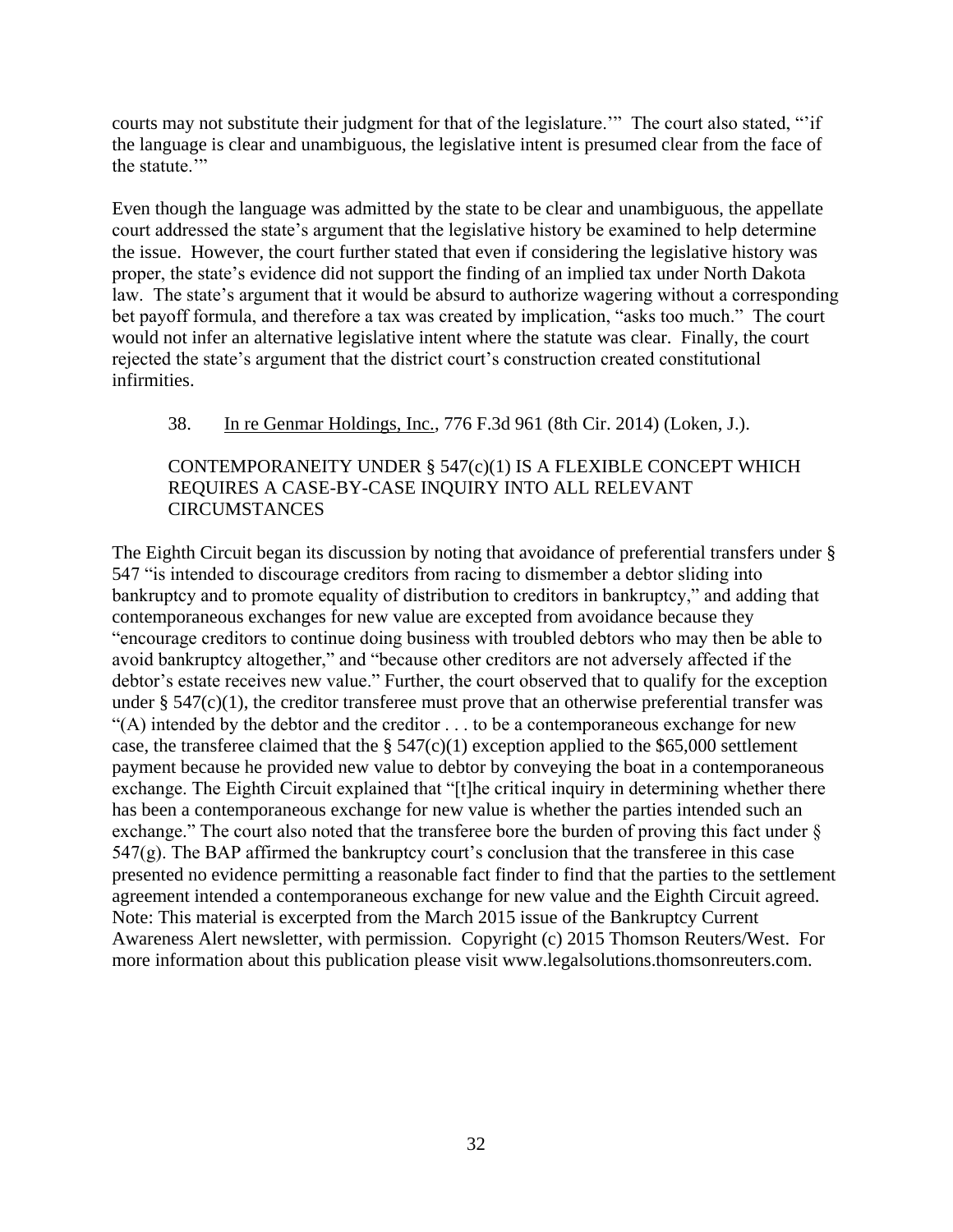39. Strauss v. Cole, 608 F. App'x 438 (8th Cir. 2015) (per curiam).

#### BANKRUPTCY COURT AUTHORITY AFTER *STERN* AND *ARKISON*; PROVING ACTUAL AND CONSTRUCTIVE FRAUD UNDER § 548; STAYING CIVIL PROCEEDINGS; AND MORE

The district court adopted the bankruptcy court's findings and conclusions and independently granted a chapter 7 trustee's motion for summary judgment on claims for avoidance of fraudulent and preferential transfers, and the court of appeals, in the above cited decision, summarily affirmed the district court, simply concluding that there was no basis for reversal.

The district court's de novo review of the bankruptcy court's findings of fact and conclusions of law reflects a garden-variety case of fraudulent and preferential transfer claims brought by a chapter 7 trustee against the principal/CEO of the debtor and his wife. The debtor was a corporate entity formed for the purpose of constructing and operating a manufacturing facility. The project was partly funded by bonds. The debtor never had enough money to complete the project and was never operational. Before its ultimate collapse, the CEO of the debtor accessed bond funds to pay nonexistent entities not really involved in the project and paid the funds to a personal judgment creditor and to his wife's account for their personal expenses.

As part of the analysis, the district court noted that because a corporation can only act through its officers that, for purposes of the intent element of actual fraudulent transfer, the intent of the CEO of the debtor was attributable to the debtor. The court explained the burden shifting in an actual fraudulent transfer case. When the undisputed facts establish a confluence of badges of fraud, there is presumption of fraudulent intent, shifting the burden to the transferee to prove a legitimate purpose for the transfers, but the shifted burden does not simply require the transferee to "explain away the natural inferences;" it requires the transferee to prove "that he has not committed the objectionable acts with which he has been charged."

The court also addressed a number of other issues including waiver of affirmative defenses; the test to be applied in deciding when to use the court's discretion to stay civil proceedings; the standard for granting a motion under Rule 56(f) to extend time to respond to a motion for summary judgment to allow additional discovery; exclusion of evidence in the summary judgment context pursuant to Rule  $56(c)(2)$ , as hearsay, and for lack of probative value; and waiver of arguments based on failure to brief or raise issues on appeal.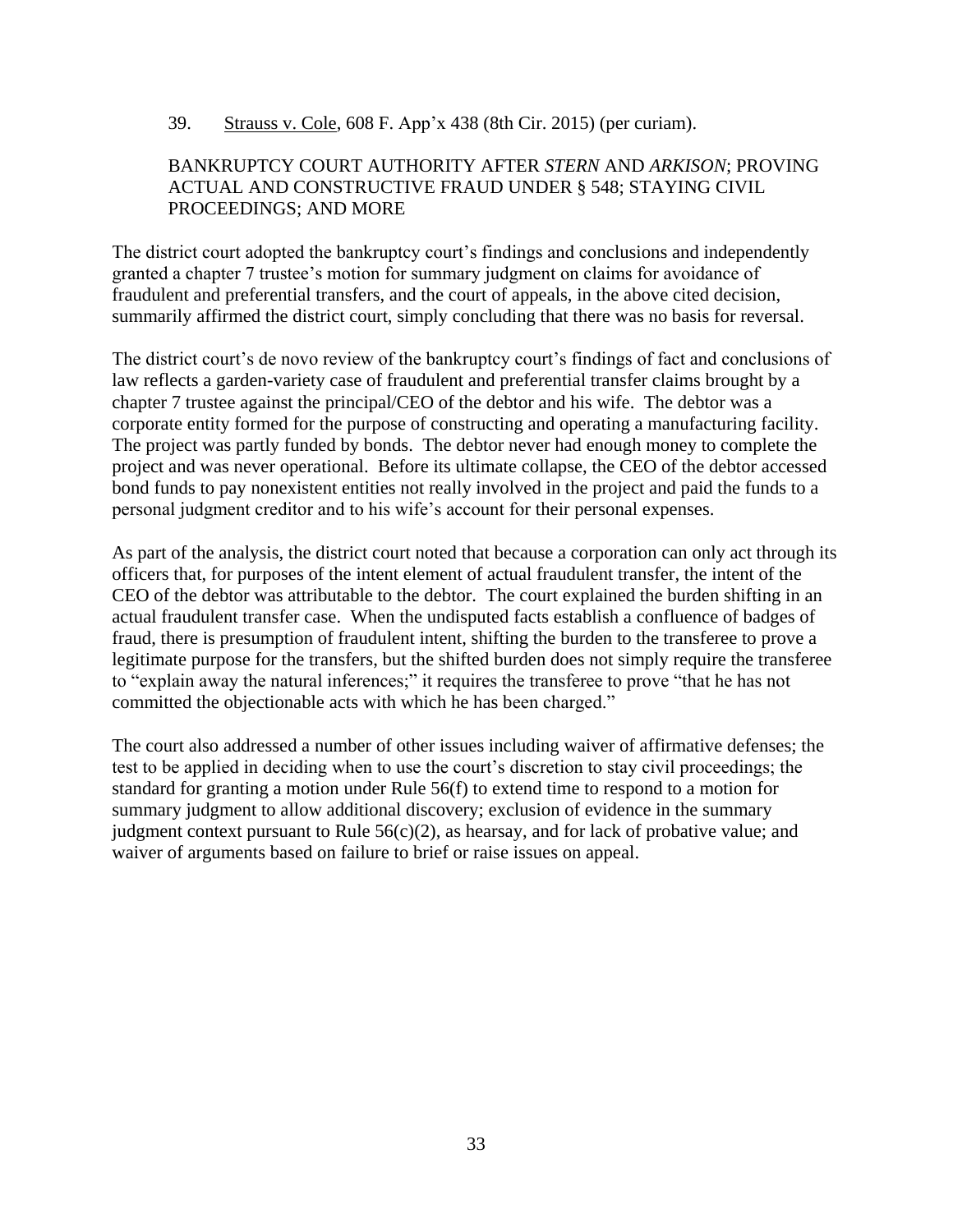#### 40. Finn v. Alliance Bank, 860 N.W.2d 638 (Minn. 2015) (Stras, J.).

#### PONZI SCHEME PRESUMPTION DOES NOT APPLY TO MUFTA CLAIMS; STATUTE OF LIMITATIONS FOR "RELIEF ON THE GROUND OF FRAUD" APPLIES TO MUFTA CLAIMS BASED ON ACTUAL FRAUD

The Supreme Court of Minnesota held that the Ponzi scheme presumption, a concept already adopted in many federal courts, does not apply to MUFTA claims, and that the statute of limitations "for relief on the ground of fraud" applied to MUFTA claims based on actual fraud.

A loan finance company had sold participation interests in financed loans to financial institutions. Over time, the company's operations evolved into a Ponzi scheme when it oversold participation interests in excess of the actual underlying loans and paid out early investors with funds from late investors. Two banks sued the company, and a receiver was appointed. In an effort to "claw back" payments from the company to investors, the receiver sued various financial institutions under Minnesota's Uniform Fraudulent Transfer Act ("MUFTA"), Minn. Stat. §§ 513.41–.51 (2014), to recover certain payments made with actual fraud and constructive fraud.

The suit made its way to the Supreme Court of Minnesota. Two issues of first impression under MUFTA were presented: (1) whether the Ponzi-scheme presumption applied to MUFTA claims and (2) which statute of limitations applied to MUFTA claims—the one "for relief on the ground of fraud" under Minn. Stat. § 541.05, subd. 1(6) (2014); or the one for claims based "upon a liability created by statute" under Minn. Stat. § 541.05, subd. 1(2) (2014).

The Court held that the Ponzi-scheme presumption does not apply to MUFTA claims. It noted that the Ponzi-scheme presumption contains three components, which are presumed: (1) "the debtor had fraudulent intent;" (2) "the debtor was 'insolvent' at the time of a disputed transfer, regardless of the transfer's timing and the actual operations of the debtor;" and (3) "any transfer from a Ponzi scheme was not for reasonably equivalent value." The Court examined each component to determine whether each component had support under the statute.

In examining whether MUFTA supported the presumption that the debtor had fraudulent intent, the Court observed that MUFTA enumerated non-exhaustive factors known as "badges of fraud," which individually are not conclusive, that the Court may consider to infer actual intent. This enumeration, therefore, precluded a determination that the unlisted Ponzi-scheme presumption is conclusive of this intent. Finding no statutory justification in MUFTA for a court to infer fraudulent intent simply upon the existence of a Ponzi scheme, the Court concluded that fraudulent intent must be determined on a case-by-case basis.

Regarding the second presumption that the debtor was insolvent at the time of a disputed transfer, the Court noted that MUFTA already included a provision for the presumption of insolvency under certain circumstances, but that presumption did not hinge upon the presence of a Ponzi scheme. The Court declined to extend MUFTA's statutory presumption of insolvency to include a presumption of insolvency based upon the existence of a Ponzi scheme. The Court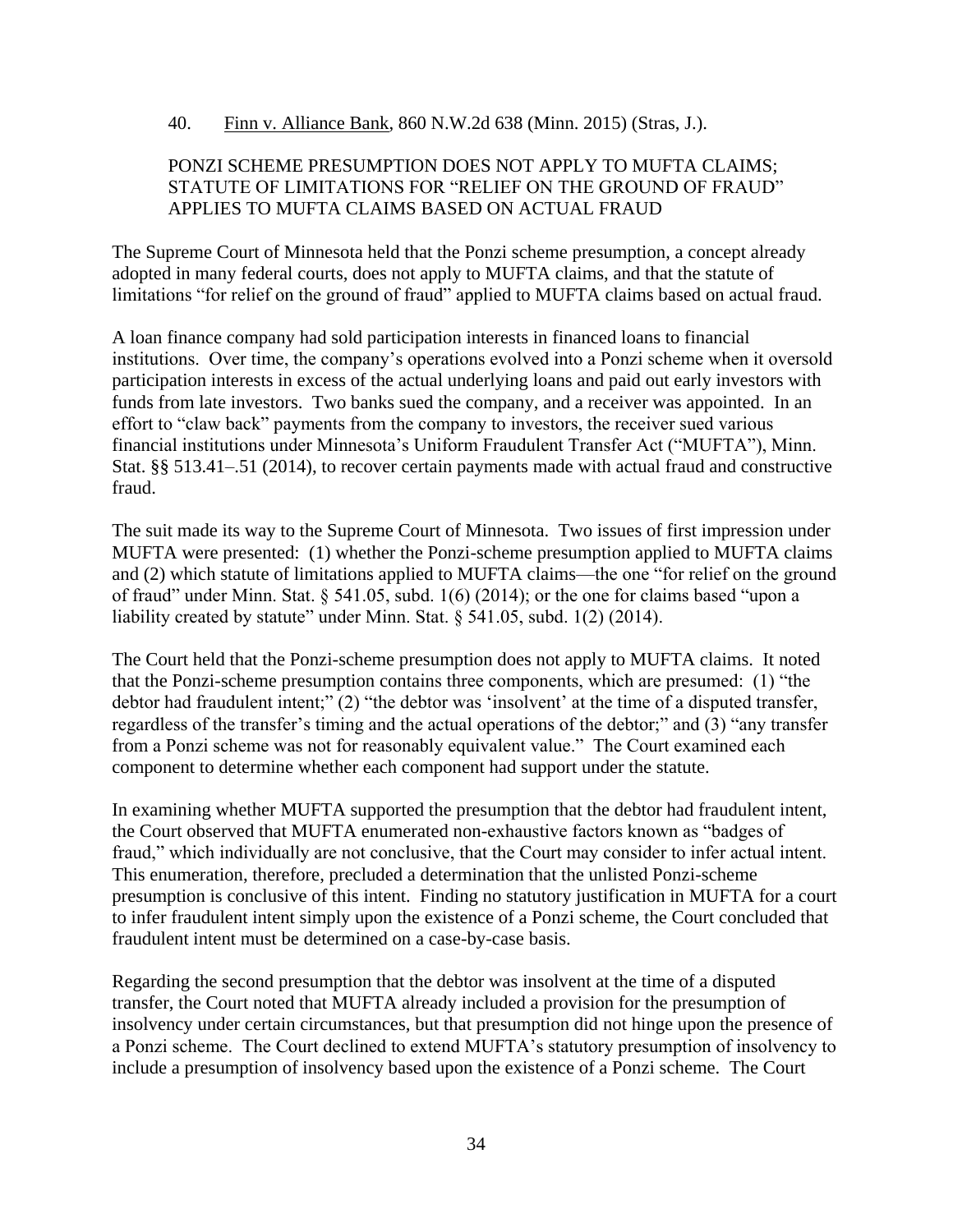also noted that even if it were assumed that a debtor operating a Ponzi scheme becomes insolvent, this assumption did not prove that the debtor was insolvent at the time of the transfer.

The Court also found no support in MUFTA for the third component of a Ponzi-scheme presumption—that a transfer from a Ponzi scheme was not for reasonably equivalent value. The Court acknowledged that for actual-fraud claims, MUFTA provides an affirmative, good-faith defense that the transferee "took in good faith and for a reasonably equivalent value." The Court reasoned that adopting the presumption that a transfer was not for reasonably equivalent value would negate that good-faith defense. In addition, the Court was unpersuaded by other arguments and principles advanced in support of this presumption.

Finally, the Court held that as to actual-fraud claims, the applicable statute of limitations was "for relief on the ground of fraud" under Minn. Stat. § 541.05, subd. 1(6) (2014), which accrues only upon discovery of facts serving as the basis of the fraud. The Court explained that just because fraudulent-transfer liability, which had long existed at common law, was later enacted by statute and codified, that codification does not re-characterize the claim into one created by statute. Instead, the Court relied upon common law precedent, which long maintained that a fraudulent-transfer claim based upon actual intent is subject to the statute of limitations for "relief on the ground of fraud." Because the constructive-fraud claim was already dismissed for pleading deficiencies, the Court declined to decide which statute of limitations applied to constructive fraud claims.

41. In re Keeley and Grabanski Land Partnership, 531 B.R. 771 (B.A.P. 8th Cir. 2015) (Federman, J.).

RECOVERY UNDER § 550 IS A REMEDY OF EQUITY AND RESTORATION, THE PURPOSE OF WHICH IS TO RESTORE THE ESTATE TO THE CONDITION IT WOULD HAVE ENJOYED BUT FOR THE TRANSFER, AND ALLOWING THE ESTATE TO PROFIT FROM AN INCREASE IN VALUE ATTRIBUTABLE TO IMPROVEMENTS OF THE GOOD FAITH TRANSFEREE DOES NOT PROMOTE RESTORING EQUITY; RULE 59 REVIEWED

The debtor was lessor on a lease of farm land. The bankruptcy trustee successfully avoided the lease as a fraudulent transfer because the rent under the lease was below fair market value. On appeal, the issue was the bankruptcy court's calculation of recovery under § 550. The BAP held that "[t]he remedy for avoidance of a lease does not fit so comfortably in  $\S$  550" because it was not possible to order the return of a portion of a leasehold interest that had been consumed, in this case a portion of a year and a half by the time of avoidance. Instead, the trustee is allowed to recover the market value of the lease (in contrast to the lower contract rate) for the period of consumed time, because the property itself is not recoverable. And, because the lease only had value until it was terminated by the avoidance, possession of and rights in the property reverted to the trustee not as a § 550 remedy but simply because the lease was no longer in effect.

With respect to the lessee's right to offset under  $\S$  550(e), the BAP explained that the purposes of setoff are equity and restoration, and also specifically to prevent a windfall to the estate or creditors, and held that the lessee was entitled to setoff for the lesser of the cost of improvements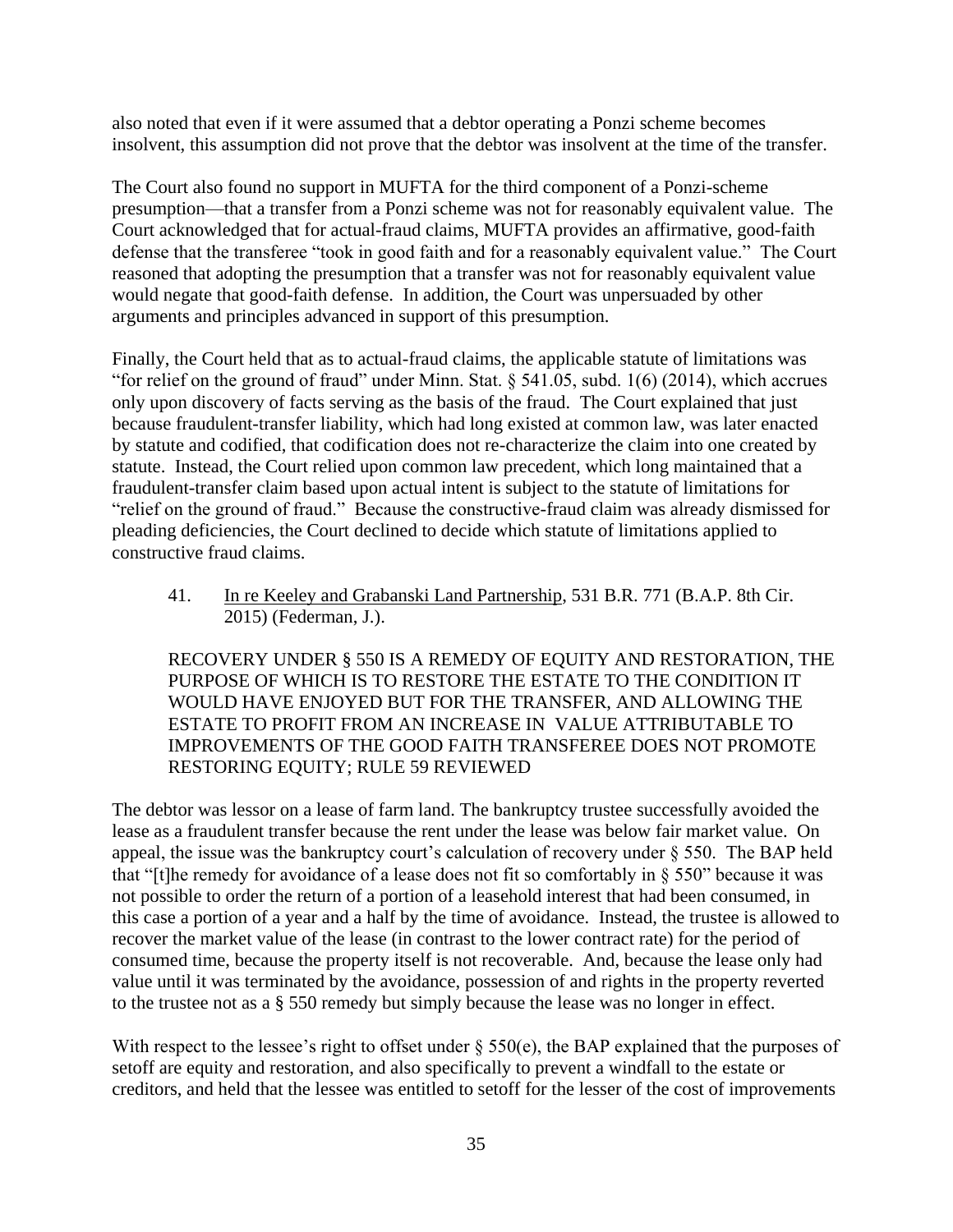or the increase in value as a result of the improvements. But, if there is no value to the improvement, such as a crop developed on the land during the lease, then that zero value is the lesser value, and there can be no setoff of the costs of the improvement. Payment of property taxes, however, is a defined improvement under § 550 and therefore the cost and the value are equivalent and subject to setoff. Crops are not a defined improvement, but the parties agreed, without citing authority, that the lessee, as a good faith transferee, would at least be entitled to the value of the crop, but not the costs associated with it. In any event, the BAP concluded that under applicable state law the lessee had the right to plant the crop and was entitled to the proceeds of that crop regardless of whether he was a good faith transferee under § 550(e).

The court also conducted an analysis of Fed. R. Civ. P. 59 to determine whether the bankruptcy court erred in denying the trustee's request for a new trial based upon newly discovered evidence that the lease in this case was actually executed postpetition and therefore void. The BAP set forth the elements necessary to prevail on a Rule 59(e) motion: "(1) the evidence was discovered after trial; (2) the movant exercised due diligence to discover the evidence before the end of the trial; (3) the evidence is material and not merely cumulative or impeaching; and (4) a new trial considering the evidence would probably produce a different result." The court noted that the analysis is the same under Rule 60(b)(2), and that the moving party "bears a heavy burden." The bankruptcy court found in favor of the trustee as to the first three elements, but as to the fourth concluded that the result would be the same even accounting for the newly discovered evidence. The BAP agreed, and explained that even if the lease was executed postpetition, it would not be void, but voidable as an unauthorized postpetition transfer, and that the result would not be different. Whether avoided pursuant to § 548 or § 549, the lease was in place when the crops were planted and the crop was planted under its authority, not by a squatter entitled to nothing.

42. Seaver v. Ashenfelter (In re MSP Aviation, LLC), 531 B.R. 795 (Bankr. D. Minn. 2015) (Ridgway, J.).

# TRUSTEE'S EQUITABLE RECHARACTERIZATION CLAIM FAILS

The bankruptcy court for the District of Minnesota declined to recharacterize loans from the defendant to the debtor as equity contributions.

The debtor, a company that provided jet repair and services, filed for chapter 7 bankruptcy. The chapter 7 trustee filed an adversary proceeding against a founding member of the debtor for equitable relief under 11 U.S.C. § 105(a) and for declaratory relief under 28 U.S.C. § 2201(a), seeking to have certain loans made by the member to the company recharacterized as equity contributions, and seeking to recover payments made by the debtor to the member as unauthorized transfers under Minn. Stat. § 322B.54, subd. 1.

When determining whether the court should recharacterize the loans as equity contributions under the doctrine of equitable recharacterization, the court noted that the Eighth Circuit had not yet determined whether the bankruptcy court's equitable powers under § 105(a) included the power to recharacterize a loan as equity. The court declined to decide whether equitable recharacterization was an appropriate remedy. Nonetheless, the court found that even if equitable recharacterization was a viable option, after analyzing the case under the eleven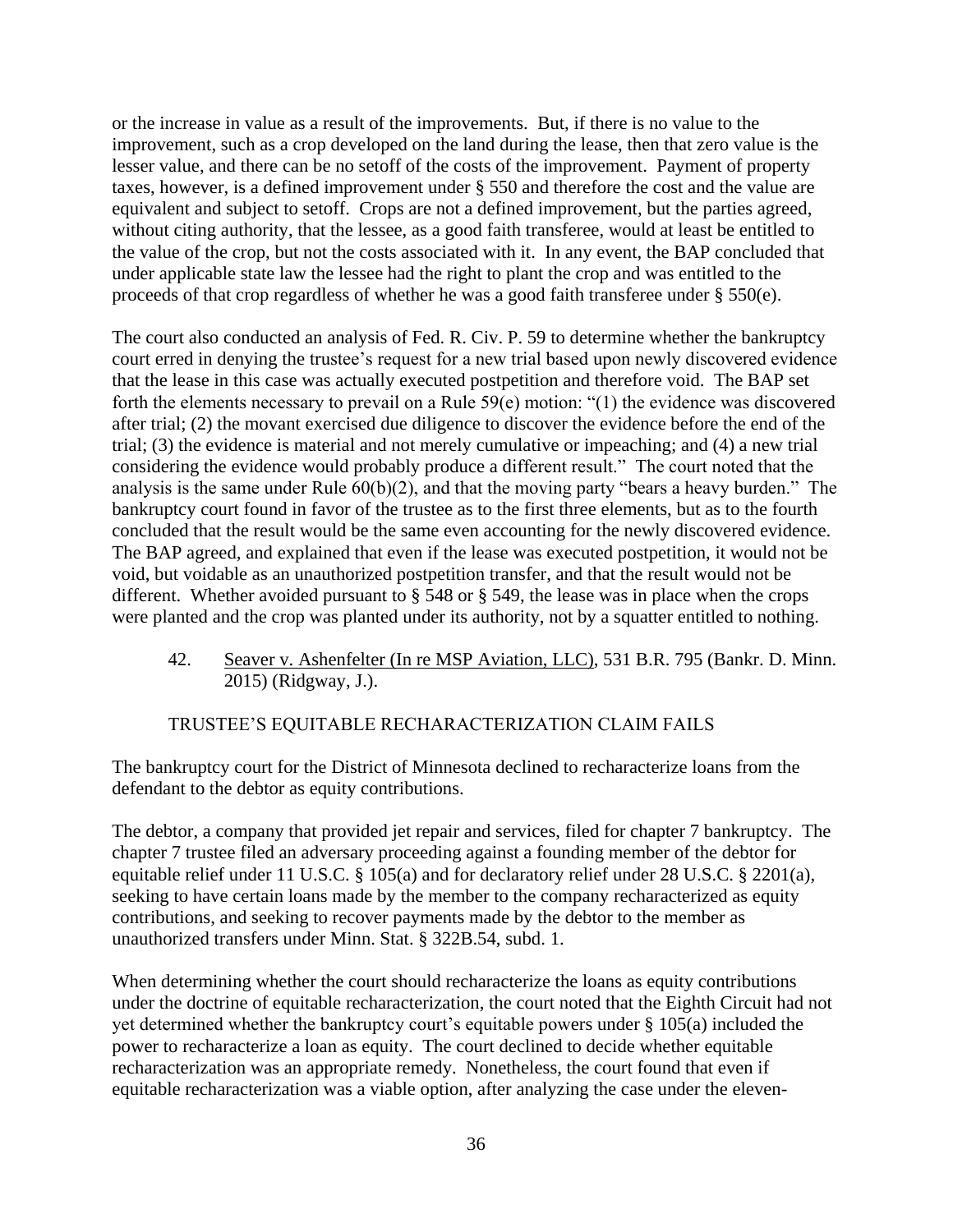factored test for equitable recharacterization from Roth Steel Tube Co. v. Commissioner of Internal Revenue, 800 F.2d 625, 630 (6th Cir. 1986), the facts of the case did not support equitable recharacterization. The court analyzed the following eleven factors:

- (1) the names given to the instruments, if any, evidencing the indebtedness;
- (2) the presence or absence of a fixed maturity date and schedule of payments;
- (3) the presence or absence of a fixed rate of interest and interest payments;
- (4) the source of repayments;
- (5) the adequacy or inadequacy of capitalization;
- (6) the identity of interest between the creditor and the stockholder;
- (7) the security, if any, for the advances;
- (8) the corporation's ability to obtain financing from outside lending institutions;
- (9) the extent to which the advances were subordinated to the claims of outside creditors;
- (10) the extent to which the advances were used to acquire capital assets; and
- (11) the presence or absence of a sinking fund to provide repayments.

After analysis, the court found that many of the factors weighed in favor of the defendant. The court found that the following facts did not support recharacterization: documents evidencing the transaction described the transaction as a loan; the note stated a fixed rate of interest, which went unpaid due to the subordination of the debt to only one other creditor; the loan was secured; the company was adequately capitalized; and the advances were not used to acquire capital assets. The court also declined to apply the doctrine of quasi-estoppel to the transactions because the trustee failed to show alleged benefits that the defendant received from the transaction. Because the equitable recharacterization claim did not survive, the court dismissed the claims for declaratory judgment and for recovery of an unauthorized transfer.

43. Kelley v. Opportunity Finance, LLC (In re Petters Co.), ADV 10-4301 (Bankr. D. Minn. June 11, 2015) (Kishel, J.).

# MOTION TO DISMISS BASED ON 2012 MUFTA AMENDMENTS EXCLUDING TRANSFERS TO CHARITIES IS DENIED

As part of the ongoing litigation surrounding Petters Company, Inc.'s ("PCI") bankruptcy, a group of defendants consisting of the Northwestern Foundation, the Minneapolis Foundation, and the Sabes Family Foundation (the "charity-defendants") brought a motion to dismiss based on the 2012 amendments to Minn. Stat. § 513.41(12), under the Minnesota Uniform Fraudulent Transfer Act ("MUFTA"). These defendants had all received money from one or more of the debtors in the course of the Petters Ponzi scheme. The trustee was seeking to recover these payments through fraudulent transfer actions.

In 2012, a change was made to MUFTA's definitional provision, Minn. Stat. § 513.41(12). Prior to the 2012 amendment, the definition of "transfer" read solely: "every mode, direct or indirect, absolute or conditional, voluntary or involuntary, of disposing of or parting with an asset or an interest in an asset, and includes payment of money, release, lease, and creation of a lien or other encumbrance." The 2012 amendment added that a "[t]ransfer does not include a contribution of money or an asset made to a qualified charitable or religious organization or entity unless the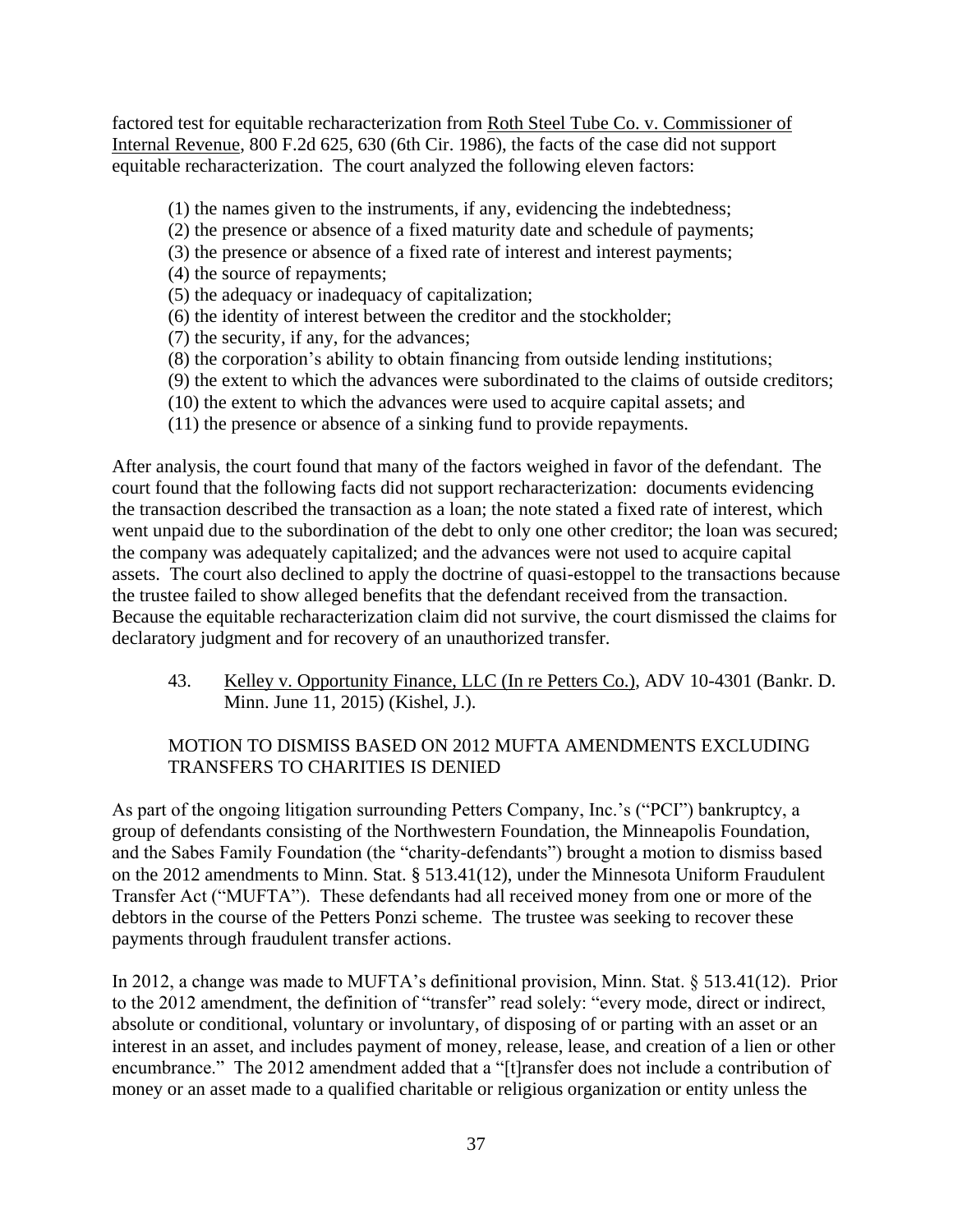contribution was made within two years of commencement of an action under 513.41 to 513.51 against the qualified charitable or religious organization . . . ." In addition to this provision, the legislation provided that the amendment was "effective on the day following final enactment and applie[d] to a cause of action existing on, or arising on or after, that date." As a practical matter, this meant that the amendment applied to any litigation pending on Apr. 4, 2012, including this adversary proceeding.

Based on this new provision, the charity-defendants argued that the case for avoidance against them fails to the extent that the payments of money on which the trustee sued took place more than two years before the debtor's bankruptcy filing. In response, the trustee argued that transfers at issue were not "contributions" as defined by the 2012 amendment because the payments made to these charitable organizations were made "under color of a financial instrument to which the [charity-defendants] were entitled as payees to receive money from PCI." In the alternative, the trustee argued that the transfers to the charity-defendants were not contributions, but rather were returns on investment because the charity-defendants were assigned promissory notes from third parties that had originally invested in the debtor and its related entities.

Addressing the trustee's first arguments, the court noted that in the complaint, the trustee pleaded "that all three of the charity-defendants received payment from the [d]ebtors in the same transactional sequence: they had received and then held a specific form of intangible asset previously issued by the [d]ebtors, that later generated the payments that they received from the [d]ebtors." In other words, the trustee alleged that a "contribution" under the Minnesota statute, if any, was made when the charity-defendants received the right to payments from third-parties, but payments made by the debtors to the charity-defendants were made in order to "discharge their facial obligations under the notes." The court ruled that because the facts pleaded by the trustee are assumed to be true under Fed. R. Civ. P. 12(b)(6), the complaint was not dismissed.

As for the trustee's argument that the transfers were returns on investment, while the court weighed in on the trustee's pleading, the court decided that "this ultimate substantive issue is not before the court on this motion . . . it is best addressed on a developed record of specific historical fact, as to the charity-defendants' acquisition, holding, and intentional exploitation (if any) of the rights to payments under all of the notes before they were satisfied in full." Therefore, the defendants' motions to dismiss were denied.

#### 44. Running v. Goodspeed, 535 B.R. 302 (Bankr. D. Minn. 2015) (Constantine, J.).

# FRAUDULENT TRANSFER ACTION DISMISSED FOR LACK OF INSOLVENCY; NO RECOVERY WHEN NO BENEFIT TO THE ESTATE

Chapter 7 trustee sought to avoid debtor's pre-divorce alleged fraudulent transfer to his former wife. Before his divorce, debtor mortgaged two properties and the proceeds were used to purchase a third property titled solely in the name of his wife (the defendant). While the divorce was pending, the debtor filed for bankruptcy. The defendant asserted the proceeds represented her non-marital property, but the case turned on the trustee's failure to satisfy MUFTA's insolvency requirements.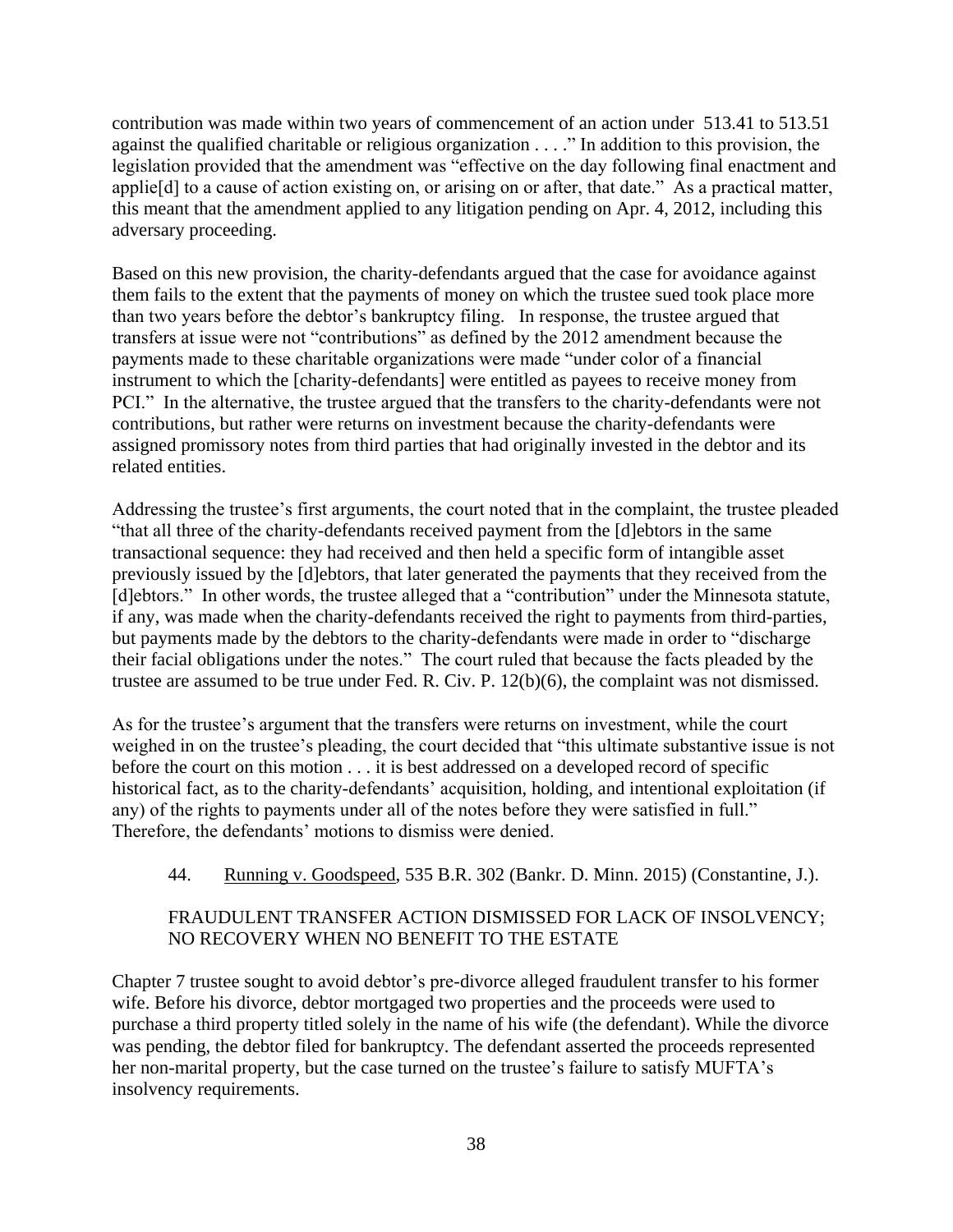The court discussed MUFTA's insolvency provisions at length, including the statutory definitions of words used within those provisions. The court also noted that 11 U.S.C. § 550(a) requires a trustee's recovery of an avoided transfer to benefit the estate. While this case was under advisement, the trustee filed a notice stating that the amount of money on hand for distribution to creditors exceeded the total amount of outstanding claims and expenses. Accordingly, the court discussed that the only party to benefit from avoiding the transfer would be, inappropriately, the debtor – since any proceeds from avoiding the transfer would be paid to the debtor. Moreover, a payment to the debtor could infringe on marital property issues more appropriately handled in the state court divorce case.

#### **DISCHARGE & DISCHARGEABILITY**

<span id="page-38-0"></span>45. Venture Bank v. Lapides, \_\_ F.3d. \_\_, 2015 WL 5011704 (8th Cir. 2015) (Loken, J.).

#### POST-DISCHARGE CHANGE-IN-TERMS AGREEMENTS WERE NOT ENFORCEABLE § 524(c) REAFFIRMATION AGREEMENTS; INDEED, THEY VIOLATED THE DISCHARGE INJUNCTION

The Eighth Circuit explained that it "need not consider whether a promise not to foreclose on a mortgage is adequate consideration under [state] law if the Change in Terms Agreements were contrary to § 524(c). The Agreements served no purpose other than reaffirmation agreements in which [the debtor] agreed to repay all of his discharged personal debt. . . Instead of continuing to accept [the debtor's] voluntary payments, a post-discharge arrangement both parties were free to continue, [the] Bank insisted that [the debtor] again promise to repay the entire discharged personal debt in order to continue the refinancing negotiations. . . When a post-discharge agreement does nothing but obligate a debtor to repay a discharged debt, it is inconsistent with § 524(c), a statute declaring that agreements removing specific personal debts from the benefits of discharge must be negotiated and filed with the court before discharge, when a debtor has the protection of his bankruptcy attorney and the bankruptcy court. . . We simply conclude that the post-discharge Change in Terms Agreements are unenforceable because they were nothing more than reaffirmation agreements that did not comply with  $\S$  524(c)," the court held. Next, the court turned to the issue of whether the bank violated the discharge injunction, noting that as the bankruptcy court and the district court recognized, the bank did not necessarily violate the discharge injunction simply because it accepted monthly payments made pursuant to Change in Terms Agreements that were unenforceable. The court stated that while § 524(a)(2) provides that a discharge "operates as an injunction against. . . an act, to collect, recover or offset any [discharged] debt as a personal liability of the debtor,"  $\S$  524(f) provides that a discharge does not "prevent[ ] a debtor from voluntarily repaying any debt." In this case, the bankruptcy court concluded that the bank had violated the discharge injunction because the "Bank's communications and post-petition conduct were designed to obtain payments and enforce the debt" and therefore the debtor's monthly payments under the post-discharge Change in Terms Agreements were involuntary. The Eighth Circuit agreed, explaining that "ample evidence of pressure and inducement supports the bankruptcy court's finding of involuntariness. The Bank encouraged [the debtor] to believe that, if he made regular payments, it would consider helping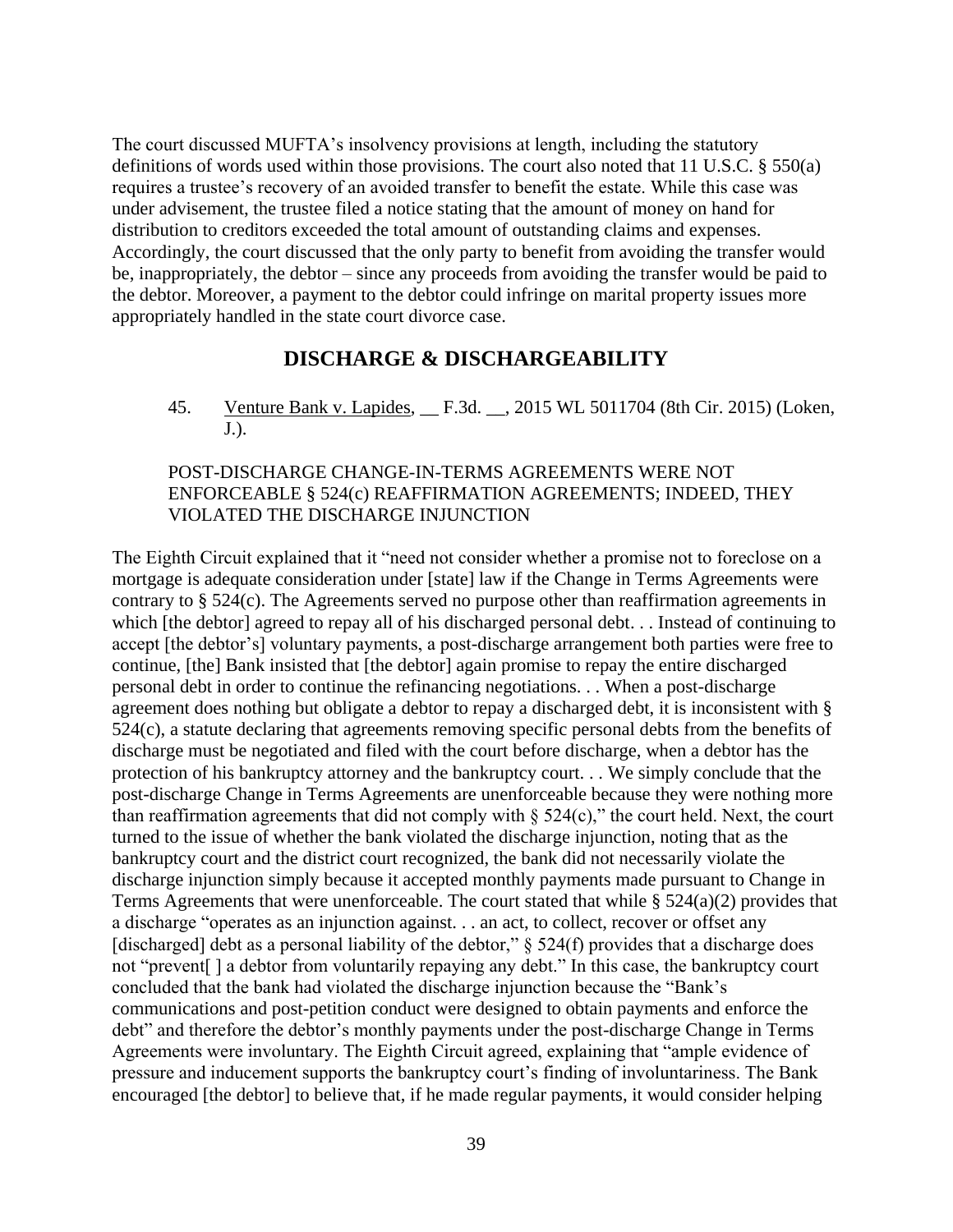him refinance his home. It then required him to sign agreements obligating him to repay the entire discharged debt, rather than continue to make monthly payments, and sent numerous emails reminding him that payments were "due" and seeking payment of additional principal and interest. . . [But the] Bank did not refinance the three mortgages on the [debtor's] home. It simply dangled the possibility of refinancing to induce [the debtor] to sign agreements promising to repay the entire discharged debt. The bankruptcy court did not clearly err in finding that [the debtor's] payments were not voluntary within the meaning of § 524(f)." Thus, the Eighth Circuit concluded that the district court did not err in affirming the bankruptcy court's decision that the bank violated the discharge injunction. Note: This material is excerpted from the October 2015 issue of the Bankruptcy Current Awareness Alert newsletter, with permission. Copyright (c) 2015 Thomson Reuters/West. For more information about this publication please visit www.legalsolutions.thomsonreuters.com.

#### 46. In re Walker, 528 B.R. 418 (B.A.P. 8th Cir. 2015) (Schermer, J.).

## NO DEBT ARISES FROM AN UNCONSCIONABLE AGREEMENT; NO § 523 OR §727 STANDING FOR A NON-CREDITOR; ELEMENTS OF JUDICIAL ESTOPPEL

The debtor, an entertainer, entered into a management agreement with Joseph R. Wilson. The agreement was for a 25-year term with an option to extend for four periods of two years. The contract provided compensation to Wilson of 50% of the debtor's revenues and, if Wilson died, the right of Wilson's benefactor to hire a replacement manager under the contract and obligating the debtor to continue to pay Wilson's benefactor and the replacement under the agreement. In addition, the contract provided that the debtor was solely responsible for his expenses and was only allowed to work at such times and places as were approved in writing by Wilson.

Wilson filed for bankruptcy in March 2008. The debtor fired Wilson in September 2008. In August 2009, the debtor's wife launched Precious Princess Productions to receive the debtor's revenues. In August 2012, the debtor's wife established a successor company, Unchained Productions LLC, to receive the debtor's income. In July 2012, the debtor declared bankruptcy.

Wilson filed an adversary proceeding in the debtor's bankruptcy case claiming  $\S$  523 nondischargeable debt arising from the management agreement and seeking denial of discharge under § 727. The bankruptcy court ruled in favor of the debtor and related defendants, finding no debt to Wilson because the management contract was void as unconscionable, and that therefore no action under § 523 or § 727 could be maintained by Wilson. The court denied Wilson's requests for amended findings, a new trial, and to amend judgment. Wilson appealed.

The BAP affirmed the bankruptcy court's determination of unconscionability based upon unreasonable term length, excessive manager compensation, the debtor's inability to terminate the contract, and the manager's power to choose his own replacement. The BAP rejected the argument that unconscionability was not properly raised at trial, concluding that it was tried with the implied consent of Wilson. The BAP rejected a statute of limitations argument because it was not raised until Wilson's post-judgment motion.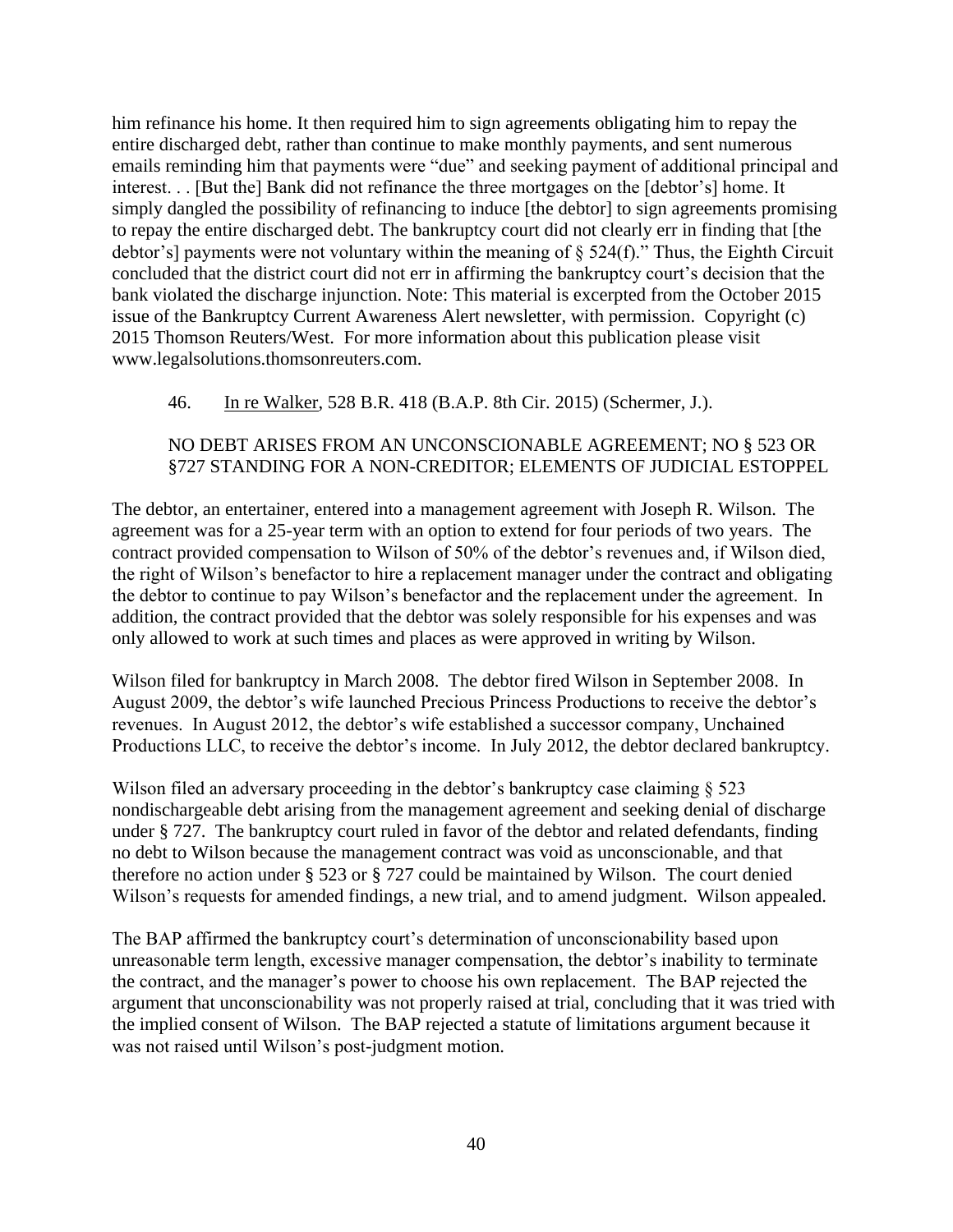Wilson also argued that he was a creditor of the debtor based upon funds he had invested in the debtor. In affirming the bankruptcy court, the BAP stated that because Wilson failed to disclose in his own bankruptcy case any debt owed to him by the debtor, Wilson was judicially estopped from claiming that he was owed funds from any investment in the debtor prior to his bankruptcy case. Moreover, the BAP noted, the record did not support any investment by Wilson in the debtor or that the debtor owed any debt to Wilson. Finally, the BAP held that because Wilson was not a creditor of the debtor, he lacked standing to bring an action under § 727.

47. Nielsen v. ACS, Inc. (In re Nielsen), 518 B.R. 529 (B.A.P. 8th Cir. 2014) (Schermer, J.).

#### STUDENT LOAN DEBT HELD NON-DISCHARGEABLE

The BAP ruled that the bankruptcy court did not abuse its discretion in determining that under the Eighth Circuit's "totality-of-the-circumstances" analysis, the debtor failed to meet her burden of proving an undue hardship under § 523(a)(8) for purposes of obtaining a discharge of her student loans. The BAP declined to consider some of the issues presented on appeal by the debtor either because those issues were not presented at trial or were not germane.

To obtain a discharge of student loan debt under § 523(a)(8), the debtor must show that excepting the student loan debt from discharge constitutes an undue hardship. In the Eighth Circuit, to determine whether an undue hardship exists, the standard to be applied is a totality-ofthe-circumstances analysis, which examines "(1) a debtor's past, present, and reasonably reliable future financial resources; (2) a calculation of the debtor's and [debtor's] dependent's reasonable necessary living expenses; and (3) any other relevant facts and circumstances surrounding each particular bankruptcy case."

In this case, the debtor argued that the bankruptcy court failed to consider the negative effects of mold exposure into the undue hardship analysis. Upon review, the BAP ruled that there was nothing in the record to contradict the bankruptcy court's detailed findings that there was insufficient evidence that the mold exposure constituted an undue hardship.

The debtor also argued that the bankruptcy court incorrectly assessed her income and expenses. The BAP stated that the court's assessment of the debtor's finances was supported by the record, and the BAP found no error with the bankruptcy court's assessment.

The BAP likewise found no error with the bankruptcy court's determinations the debtor's future income potential weighed against undue hardship, since the debtor had good employment prospects, her debtor's employment limitations were largely self-imposed, she was of young age, that she lacked substantial physical or mental impairments, and that she had a number of marketable degrees.

Lastly, the debtor argued that the bankruptcy court should not have considered her failure to participate in an available Income Contingent Repayment Plan ("ICRP"). The BAP held that the bankruptcy court properly analyzed the ICRP as but one factor in its undue hardship analysis because whether an ICRP exists as an alternative form of debt repayment is a separate issue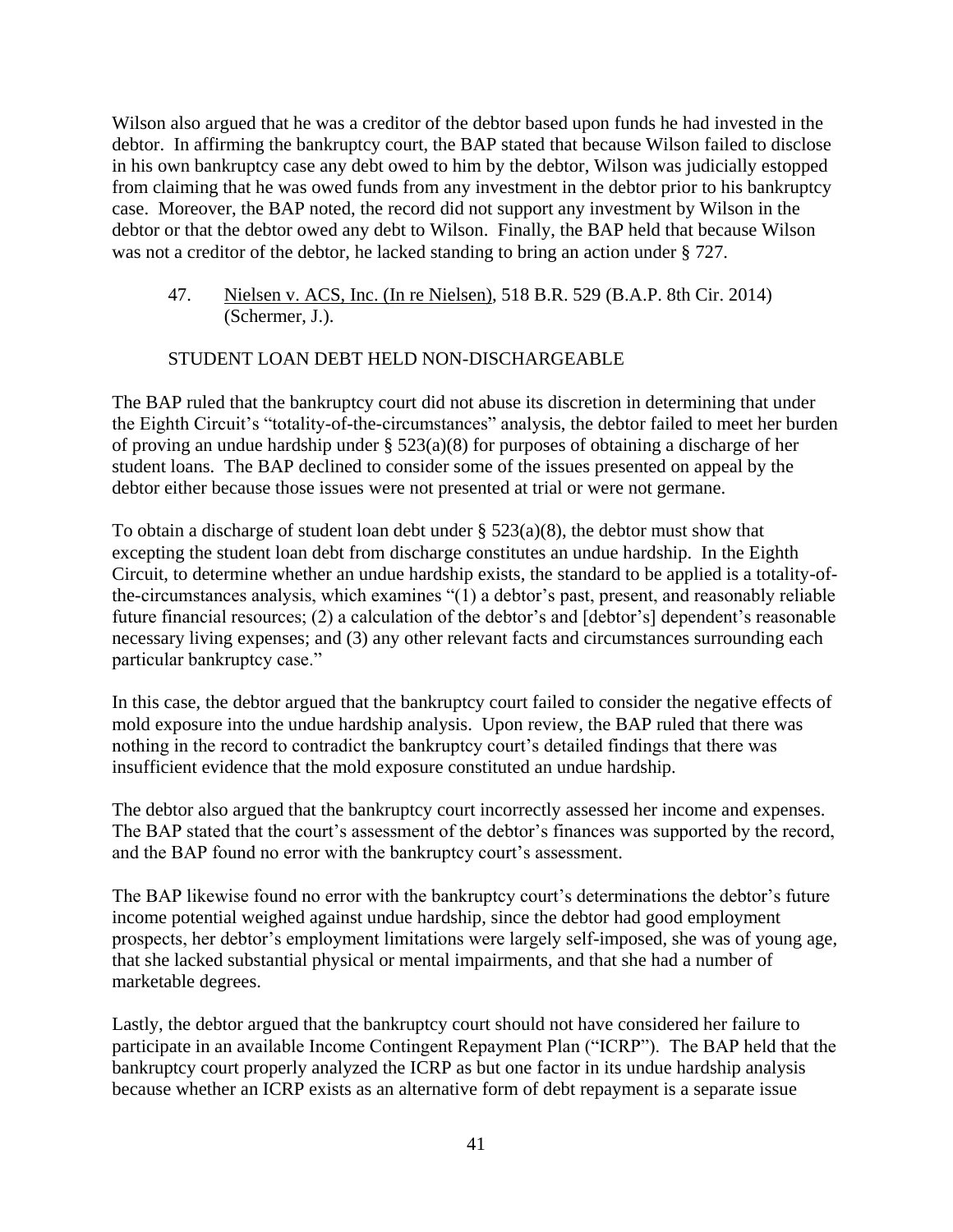under the totality of the circumstances analysis in the Eighth circuit. Further, a debtor's potential adverse consequences of an ICRP were not determinative of that issue.

48. Huonder v. Champion Milking Systems, LLC, ADV 14-3089 (Bankr. D. Minn. July 10, 2015) (Kishel, J.).

# DEBTORS' ACTION FOR POST-DISCHARGE INJUNCTION VIOLATIONS SURVIVES SUMMARY JUDGMENT, DESPITE NO SUPPORT FOR CAUSAL LINK BETWEEN VIOLATIONS AND EMOTIONAL DAMAGES

A prepetition creditor, Champion Milking Systems (CMS) sent debtor post-discharge invoices and began a conciliation court action to collect a prepetition debt. CMS withdrew the conciliation court action before the first hearing. CMS's CEO then appeared at the Huonders' (the debtors') home. The parties dispute what happened during the visit. CMS claimed its CEO personally apologized. The Huonders claimed the CEO berated John Huonder and pressured him to pay the prepetition debt. After the visit CMS' CEO sent a letter to the Huonders, which stated CMS sent the post-discharge invoices by mistake. The Debtors filed an action for post-discharge injunction violations against CMS, alleging the violations caused emotional damages. The parties then conducted discovery, culminating in CMS' motion for summary judgment.

The bankruptcy judge denied summary judgment, holding the Huonders had put just enough evidentiary material in the record for their case to survive. However, the court pointed out the debtors had yet to introduce any facts which could prove a causal link between the alleged postdischarge injunctions and debtors' damages: "the bottom line . . . CMS does not have a knockout on this lawsuit, as a matter of law, notwithstanding the Debtors' failure to produce a formal medical diagnosis to corroborate their own belief that CMS's acts caused the numerous physical symptoms of which John Huonder complains." The court noted Eighth Circuit case law dictated a debtor may recover attorney fees when: "the fees were incurred in obtaining relief against a creditor in enforcement of the debtor's legally-cognizable protections and prerogatives within the bankruptcy process, even where the debtor does not prove up actual, pecuniary damages resulting from a creditor's adjudged violation."

# **PLANS, DISMISSAL, & CONVERSION**

# <span id="page-41-0"></span>49. Harris v. Viegelahn, 135 S. Ct. 1829 (2015) (Ginsburg, J.).

# A DEBTOR WHO CONVERTS TO CHAPTER 7 IN GOOD FAITH IS ENTITLED TO RETURN OF ANY POSTPETITION WAGES NOT YET DISTRIBUTED BY THE CHAPTER 13 TRUSTEE

The Court also observed that many Chapter 13 debtors do not successfully complete a Chapter 13 plan; Congress accorded Chapter 13 debtors a nonwaivable right to convert to Chapter 7 "at any time" under 11 U.S.C.A. § 1307(a). To accomplish such a conversion, the debtor need only file a notice with the bankruptcy court; no court order is needed. Additionally, the Court noted that conversion from Chapter 13 to Chapter 7 does not commence a new bankruptcy case. Instead, the case continues, albeit under a different path, but without "effect[ing] a change in the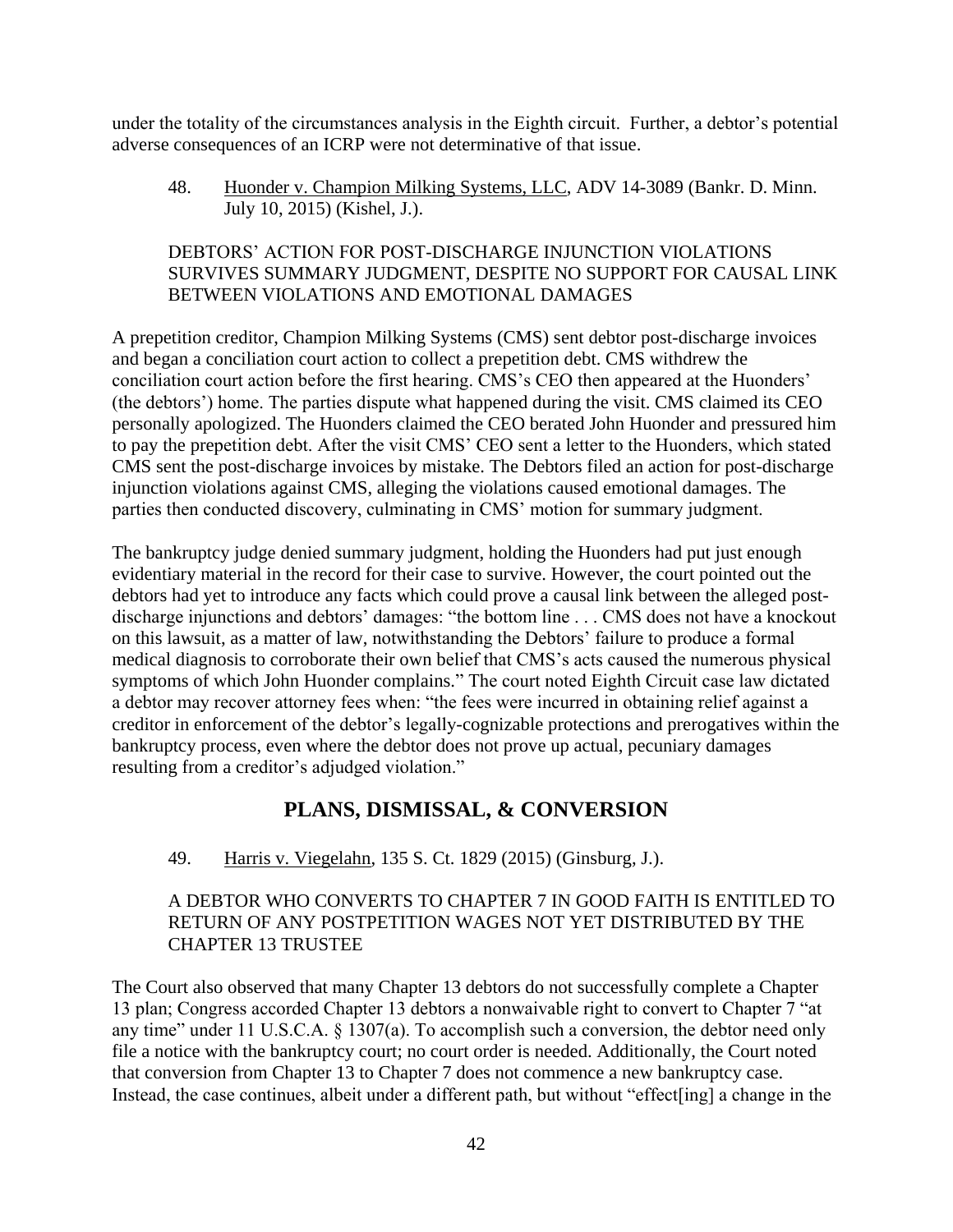date of the filing of the petition" under 11 U.S.C.A. § 348(a). But conversion does immediately "terminate[] the service" of the Chapter 13 trustee, who is replaced with a Chapter 7 trustee under § 348(e).

Next, the Court turned to § 348(f), which Congress added to the Bankruptcy Code in 1994. Section 348(f)(1)(A) provides that in a case converted from Chapter 13, the debtor's postpetition earnings and acquisitions do not become part of the new Chapter 7 estate: "[P]roperty of the [Chapter 7] estate in the converted case shall consist of property of the estate, as of the date of filing of the [initial Chapter 13] petition, that remains in the possession of or is under the control of the debtor on the date of conversion." And the Court mentioned  $\S$  348(f)(2), which provides an exception for debtors who convert in bad faith: "If the debtor converts a case [initially filed] under chapter 13 . . . in bad faith, the property of the estate in the converted case shall consist of the property of the estate as of the date of the conversion." At this point the Court said that  $\delta$ 348(f) "makes one thing clear: A debtor's postpetition wages, including undisbursed funds in the hands of a trustee, ordinarily do not become part of the Chapter 7 estate created by conversion. Absent a bad-faith conversion, § 348(f) limits a converted Chapter 7 estate to property belonging to the debtor 'as of the date' the original Chapter 13 petition was filed. Postpetition wages, by definition, do not fit that bill."

The Court reasoned that by "excluding postpetition wages from the converted Chapter 7 estate,  $\S$  $348(f)(1)(A)$  removes those earnings from the pool of assets that may be liquidated and distributed to creditors. Allowing a terminated Chapter 13 trustee to disburse the very same earnings to the very same creditors is incompatible with that statutory design." In this regard, the Court found  $\S 348(f)(2)$ 's exception for bad-faith conversions instructive, since  $\S 348(f)(2)$ provides that in the bad-faith conversion scenario, the converted Chapter 7 estate "consist[s] of the property of the [Chapter 13] estate as of the date of conversion."

The Court stated that § 348(e) was also informative: "Conversion [from Chapter 13 to Chapter 7] terminates the service of [the Chapter 13] trustee." But since a core service provided by a Chapter 13 trustee is the disbursement of "payments to creditors" under 11 U.S.C.A. § 1326(c) , "[t]he moment a case is converted from Chapter 13 to Chapter 7 . . . , the Chapter 13 trustee is stripped of authority to provide that 'service,'" the Court said, adding that "[r]eturning funds to a debtor, however, is not a Chapter 13 trustee service as is making 'paymen[t] to creditors.' " Note: This material is excerpted from the July 2015 issue of the Bankruptcy Current Awareness Alert newsletter, with permission. Copyright (c) 2015 Thomson Reuters/West. For more information about this publication please visit www.legalsolutions.thomsonreuters.com.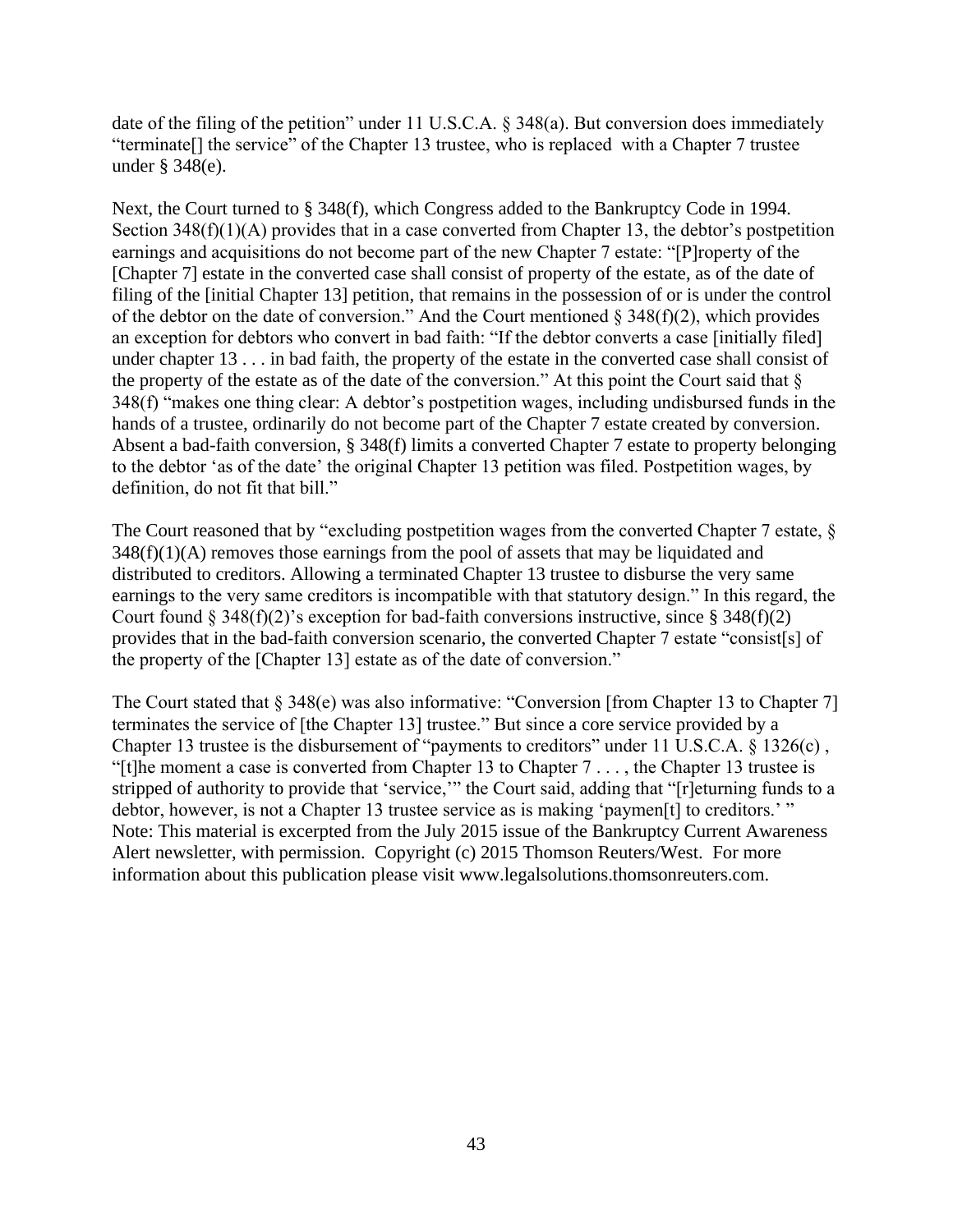#### 50. In re Bowman, 526 B.R. 802 (B.A.P. 8th Cir. 2015) (Nail, J.).

#### A DISMISSED CASE CANNOT BE REOPENED UNDER § 350(b)

Debtors filed a petition for relief under Chapter 11 on November 5, 1999. The debtors proposed several plans of reorganization, but failed to confirm a plan. The bankruptcy court dismissed the debtors' case on September 28, 2004, on a motion made by the U.S. Trustee (UST). The debtors did not appeal the dismissal order, and the case was closed on May 5, 2005. More than nine years later, on September 15, 2014, the debtors filed a motion to reopen their case "to pursue Confirmation of their current Plan[.]" The UST and a creditor objected, and on September 24, 2014, without holding a hearing, the bankruptcy court entered a text order denying the debtors' motion. The BAP noted that 11 U.S.C.A. § 350 provides: "(a) After an estate is fully administered and the court has discharged the trustee, the court shall close the case. (b) A case may be reopened in the court in which such case was closed to administer assets, to accord relief to the debtor, or for other cause." In this case, the bankruptcy court held that "section 350 should not be used to reopen a case that was dismissed for cause before it was fully administered." The BAP agreed, stating that "a dismissed case cannot be reopened under § 350(b)[.]" For that reason alone, the BAP said it could not say that the bankruptcy court's denial of the debtors' motion to reopen their dismissed case was an abuse of discretion. The BAP added in a footnote that: "Several other factors also support the bankruptcy court's decision, including the nearly ten-year gap between the dismissal of Debtors' case and the filing of their motion to reopen, Debtors' failure to demonstrate reopening their case would not be futile, and Debtors' failure to offer a legitimate reason why they could not file a new bankruptcy case." Note: This material is excerpted from the May 2015 issue of the Bankruptcy Current Awareness Alert newsletter, with permission. Copyright (c) 2015 Thomson Reuters/West. For more information about this publication please visit www.legalsolutions.thomsonreuters.com.

51. In re Sowell, 535 B.R. 824 (Bankr. D. Minn. 2015) (Ridgway, J.).

DEBTOR WHO CONVERTS FROM A CHAPTER 13 TO 7 AND LACKS A CONFIRMED PLAN IS NOT ENTITLED TO THE RETURN OF THE AMOUNT LEFT IN CHAPTER 13 TRUSTEE'S HANDS; ORDER EXPRESSLY DIRECTING THE REMAINING FUNDS IN CHAPTER 13 TRUSTEE'S HAND BE PAID TO ATTORNEY WOULD BE INAPPROPRIATE

The debtor voluntarily converted his chapter 13 case to one under chapter 7. No plan had been confirmed. After the chapter 13 trustee's "Final Report and Account" indicated that \$1,855.03 was "on hand," the debtor's attorney sought approval of his fees and court authorization for the trustee to disburse the amount on hand. The trustee asked the court to hold a hearing on the fee application to consider the issues raised in *Harris v. Viegelahn*, a Supreme Court case involving a confirmed chapter 13 plan that held,"[A] debtor who converts to Chapter 7 is entitled to return of any postpetition wages not yet distributed by the Chapter 13 trustee."

The bankruptcy court reasoned that the rationale of *Harris* applies in a case that lacked a confirmed plan.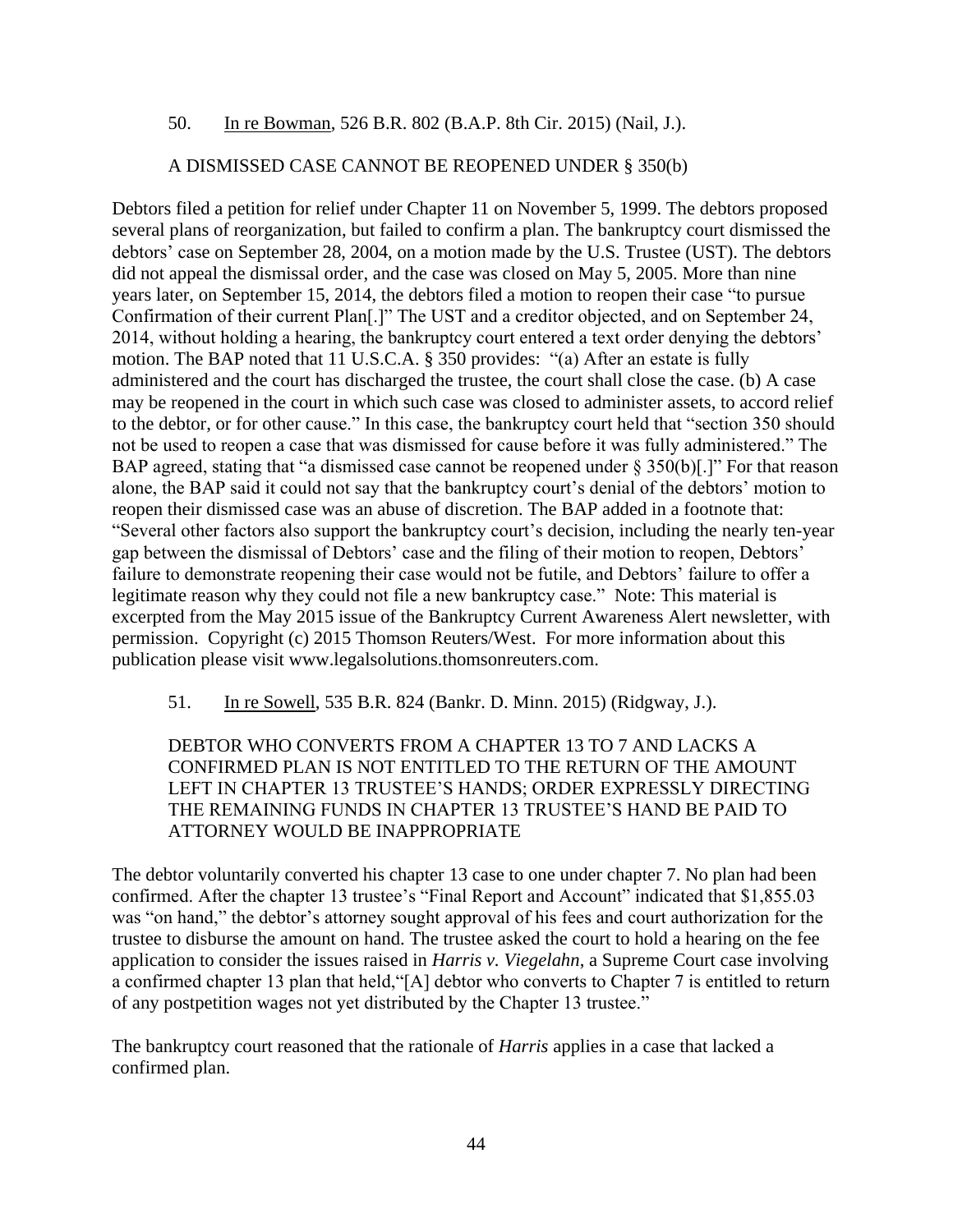First, the bankruptcy court addressed the debtor's argument that the trustee did not have standing to challenge the fee request. The court relied upon  $\S 1302(b)(1)$ , which incorporates  $\S 704(a)(2)$  $\&$  (7), as the basis for a chapter 13 trustee to appear and be heard on this matter. Next, the court determined that a chapter 7 trustee's "no distribution" report failed to moot a question concerning the return of undistributed funds by a chapter 13 trustee.

Finally, the court held that *Harris* controlled, and that an order directing that funds remaining in the hands of the chapter 13 trustee upon conversion be paid to satisfy attorney's fees would be inappropriate.

52. In re Stewart, 536 B.R. 273 (Bankr. D. Minn. 2015) (Ridgway, J.).

# "SURRENDERS" AND "VESTING" IN § 1325(a)(5)(C) & § 1322(b)(9), RESPECTIVELY, MAY WORK IN TANDEM WHEN PROVIDING FOR THE TREATMENT OF A SECURED CLAIM IN A CHAPTER 13 PLAN

The chapter 13 debtor sought court authorization allowing the transfer of encumbered real property to the secured creditor in full satisfaction of its claim. The debtor owned real property in Maryland that was subject to a mortgage, a lien for real estate taxes, and a lien for homeowner's association assessments. The debtor's confirmed plan stated plan confirmation vests the property in the mortgagee and the confirmation order constitutes a deed of conveyance of the property and, when recorded at the registry of deeds, the secured claims will be paid by the surrender of the collateral real property.

The bankruptcy court interpreted the interaction between "surrenders" in 11 U.S.C. §  $1325(a)(5)(C)$  and "vesting" in 11 U.S.C. § 1322(b)(9), concluding, with the support of case law, that "surrenders" and "vesting" in §§ 1325(a)(5)(C)  $\&$  1322(b)(9), respectively, may work in tandem when providing for the treatment of a secured claim in a chapter 13 plan. The court also relied upon § 1327(a) and the holding in *Bullard v. Blue Hills Bank*, 575 U.S. \_\_\_, 135 S. Ct. 1686 (May 4, 2015), that the provisions of a confirmed plan bind all the parties in interest.

# **PROPERTY OF THE ESTATE**

<span id="page-44-0"></span>53. In re Lien, 527 B.R. 1 (Bankr. D. Minn. 2015) (Ridgway, J.).

DEBTORS CONVERTED FROM CHAPTER 13 TO 7 IN BAD FAITH TO AVOID POSTPETITION INHERITANCE FROM COMING INTO THE ESTATE, AND PROPERTY OF THE ESTATE IS THEREFORE DETERMINED AS OF THE TIME OF CONVERSION

Applying the totality of the circumstances analysis, the bankruptcy court determined that the debtors acted in bad faith in converting to chapter 7 in order to shield a substantial postconfirmation inheritance from creditors. The court found that the debtors could have continued making plan payments without hardship; that the debtors' claim that they did not realize that the inheritance would have any effect on their obligations under the plan was unconvincing; and that the debtors also omitted several other assets acquired pre-conversion. Under the totality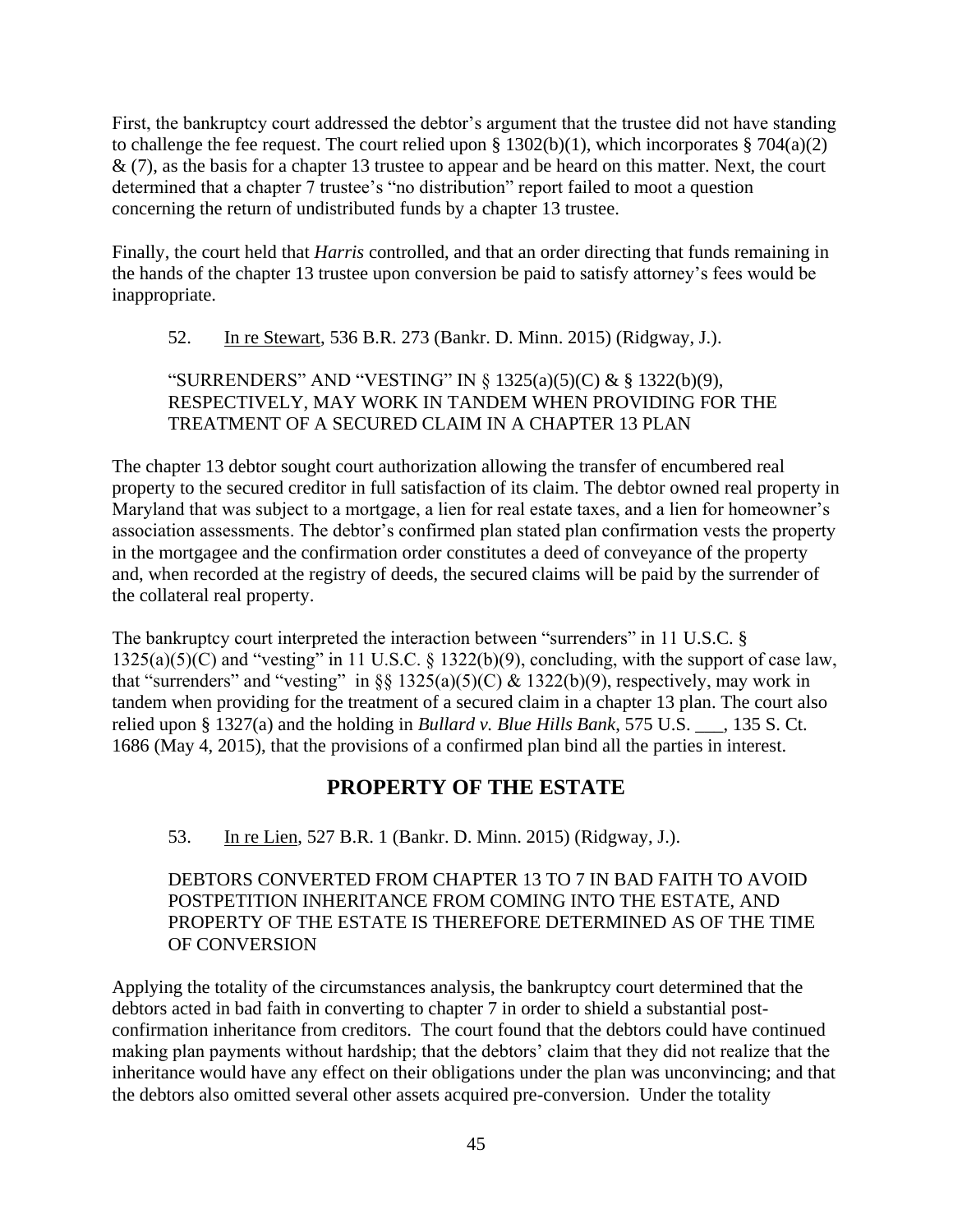analysis, the debtors' conduct indicated manipulation of the Code in an effort to obtain a windfall at the expense of creditors. Moreover, the court found that pursuant to  $\S$  348(f)(2), the property of the estate in the case converted in bad faith consists of property of the estate at the time of the bad faith conversion. Accordingly, the court ordered non-exempt property as of the date of conversion to be turned over to the chapter 7 trustee.

54. In re Hennessy, 526 B.R. 806 (Bankr. D. Minn. 2015) (Ridgway, J.).

INHERITED "529" COLLEGE TUITION SAVINGS ACCOUNTS MAY BE EXCLUDED FROM PROPERTY OF THE CHAPTER 7 ESTATE SUBJECT TO 11 U.S.C. § 541(b)(6)

On a chapter 7 trustee's motion for turnover of estate property, the bankruptcy court concluded that an inherited 529 plan is distinguishable from an inherited IRA because the heir to the 529 possesses only the same rights as the 529 settlor. Therefore, subject to satisfying the other requirements of § 541(b)(6) (qualified plan, proper beneficiaries, timing and size of contributions), an inherited 529 plan is excluded from property of the estate. An inherited IRA presents the debtor heir with "an opportunity for consumption," whereas an inherited 529 plan continues to serve its original purpose whether owned by the settlor or the heir.

# **SANCTIONS**

#### <span id="page-45-0"></span>55. In re Young, 789 F.3d 872 (8th Cir. 2015) (Melloy, J.).

BANKRUPTCY COURT'S IMPOSITION OF RULE 9011 SANCTIONS AGAINST CHAPTER 13 DEBTOR'S ATTORNEY, INCLUDING FINES AND SUSPENSION, FOR MISREPRESENTATIONS AND CERTIFICATIONS MADE REGARDING DOMESTIC SUPPORT OBLIGATIONS FOR PURPOSES OF OBTAINING CONFIRMATION, UPHELD AS WITHIN THE COURT'S SANCTION POWER AND AS APPROPRIATE IN SEVERITY

In this case, counsel for a chapter 13 debtor intentionally mischaracterized the debtor's past due postpetition domestic support obligations as past due prepetition obligations in order to avoid dismissal, and falsely certified that the debtor was current on the obligations, and misleadingly represented that the debtor would "continue" to remain current on the obligations, in order to trick the chapter 13 trustee into withdrawing his objection to confirmation. The ruse succeeded and the debtor's plan was confirmed. The bankruptcy court discovered the false and inaccurate statements, entered a show cause order, and ultimately entered sanctions, including barring the attorney from practicing in Arkansas bankruptcy courts for six months and a fine of \$1,000. The court also imposed a concurrent suspension and separate \$1,000 fine for misrepresentations during the show cause hearing, but the BAP reversed those additional sanctions because the attorney was not provided notice and an opportunity to defend against those sanctions.

On appeal the BAP otherwise affirmed the sanctions, and the Eighth Circuit also affirmed. The court noted the preferential provisions and significant consequences in the Code regarding domestic support obligations, especially in chapter 13 cases. In reviewing the award of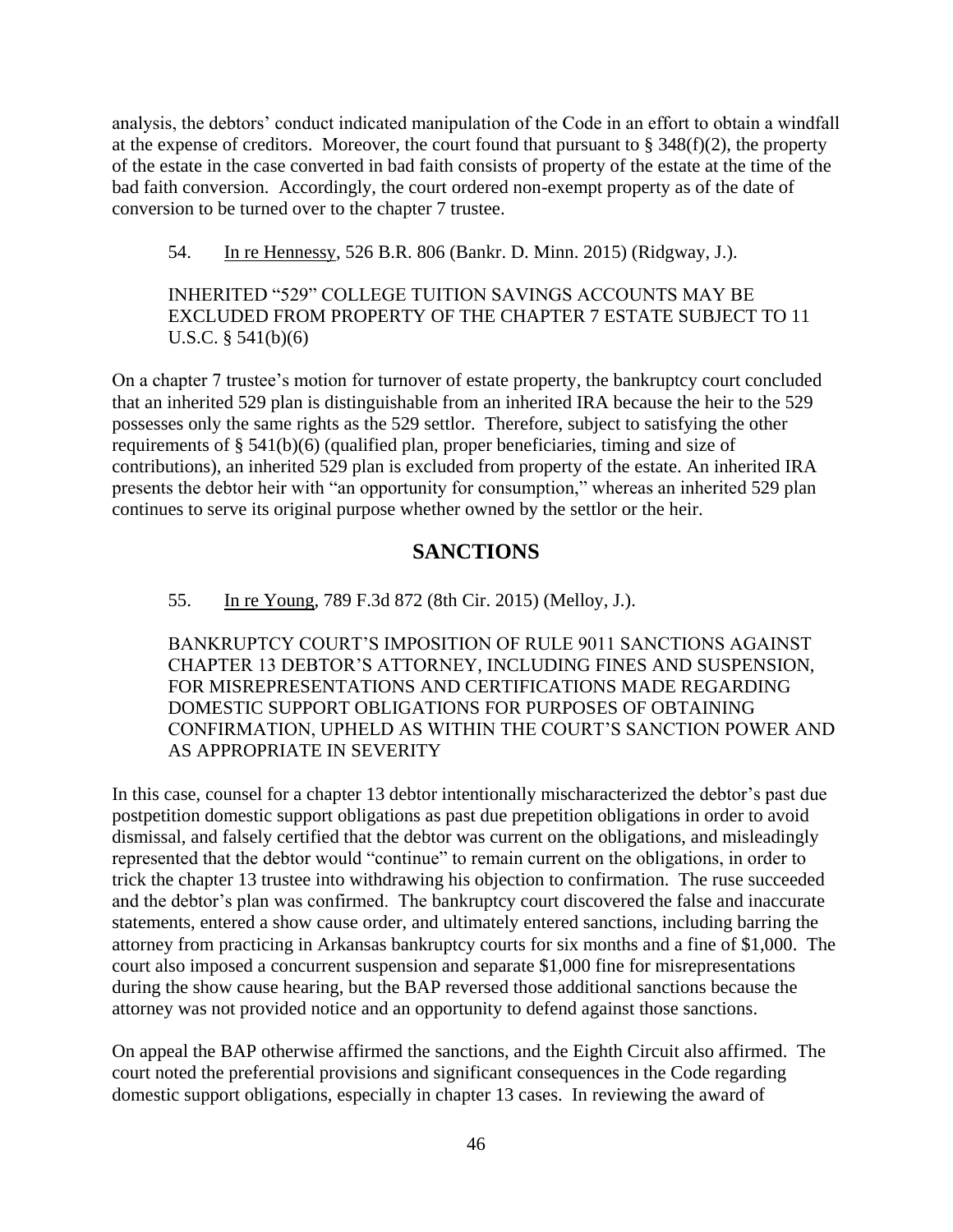sanctions, the court examined the facts and agreed that the attorney's misconduct was "calculated and disingenuous" such as to justify the sanctions imposed. The court agreed that the attorney had "no basis in law or in fact for her assertions" and "obtained an impermissible benefit" for the debtor as a result of her manipulation of "the Code, the court, and the bankruptcy system."

The court opined that "Rule 9011 is critical for the bankruptcy system to function because," due to high volume caseloads and time limitations, "the bankruptcy judge must rely on counsel to act in good faith." The court rejected the "pure-heart-and-empty-head defense," in favor of the Rule 9011 requirement that attorneys must conduct reasonable inquiries into facts and law to support representations made to the court because the "potential for mischief to be caused by an attorney who is willing to skirt ethical obligations and procedural rules is enormous." The court concluded that the sanction in this case was appropriate because it was commensurate with the severity of the attorney's deception and limited to what was sufficient to "deter repetition of comparable conduct." Notably, the court found that the bankruptcy court was authorized to impose the sanction of suspension from practice of law not only because a local rule so provided, but also pursuant to Rule  $9011(c)(2)$ .

56. In re Clink, 770 F.3d 719 (8th Cir. 2014) (Kelly, J.).

A CHAPTER 7 DEBTOR'S ATTORNEY VIOLATED § 526(a)(2) BY ADVISING THE DEBTOR TO OMIT FROM HER BANKRUPTCY PETITION A \$3,000 CHECK THAT THE DEBTOR HAD WRITTEN TO HER MOTHER AS PART OF A \$5,000 REPAYMENT ON A LOAN AND THE ATTORNEY VIOLATED § 707(b)(4)(C)  $\&$ (D) BY FAILING TO DISCLOSE HORSES THAT THE DEBTOR OWNED AND BY FILING AMENDED SCHEDULES THAT DIFFERED SIGNIFICANTLY FROM THOSE SIGNED BY THE DEBTOR

The bankruptcy court credited the debtor's testimony and determined that her attorney violated  $\delta$ 707(b)(4) by failing to list the horses she owned on Schedule B. The bankruptcy court found that either the attorney knew of the horses and advised debtor not to list them, or he unreasonably failed to ask the debtor about any animal ownership. Based on the testimony at the hearing, the Eighth Circuit could not conclude that the bankruptcy court's factual findings were clearly erroneous, and noted that it could affirm the sanctions under § 707(b)(4) on that basis alone. But the bankruptcy court also concluded that the attorney violated  $\S 707(b)(4)(C)$  by attaching to the bankruptcy petition schedules that differed significantly from the schedules that the debtor had signed. The attorney "admitted that he made some of the changes [the debtor] had suggested on the draft petition, but he did not have her review and sign the petition filed with the bankruptcy court. Nor did he have her sign an amended petition he later filed that included different schedules listing new creditors and assets. So even if [the attorney] did not know that [the debtor] still owned horses . . . , he admitted that he filed various documents without [the debtor's] signature in violation of  $\S 707(b)(4)$ . Again, we see no clear error in the bankruptcy judge's findings, and we affirm the sanctions against [the attorney] under  $\S 707(b)(4)$  on this basis, as well," the Eighth Circuit ruled. Note: This material is excerpted from the December 2014 issue of the Bankruptcy Current Awareness Alert newsletter, with permission. Copyright (c) 2014 Thomson Reuters/West. For more information about this publication please visit www.legalsolutions.thomsonreuters.com.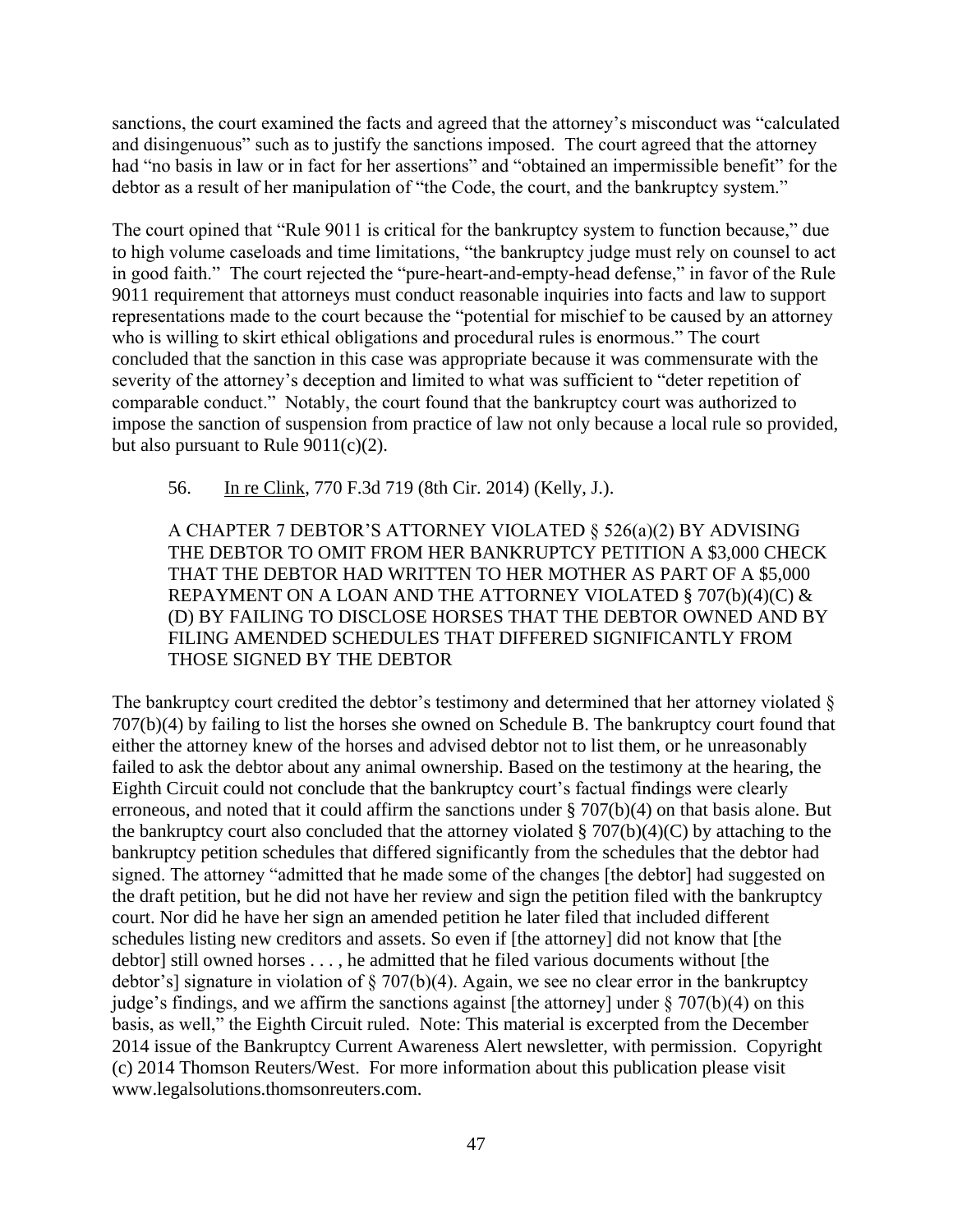57. Needler v. Casamatta (In re Miller Automotive Group Inc.), \_\_ B.R. \_\_, 2015 WL 4746246 (B.A.P. 8th Cir. 2015) (Saladino, J.).

BAP AFFIRMS SANCTIONS AGAINST ATTORNEY, INCLUDING DISGORGEMENT AND INDEFINITE SUSPENSION FROM PRACTICE, FOR NUMEROUS CODE, RULES AND PROFESSIONALISM VIOLATIONS, AND BECAUSE AN ATTORNEY WHO SHOULD HAVE KNOWN, BEFORE FILING THE PETITION, THAT REORGANIZATION WAS FUTILE, HAS RENDERED NO SERVICE TO THE ESTATE AND SHOULD THEREFORE NOT BE COMPENSATED FOR SUCH SERVICE; ALSO, NOTHING IN § 350 OR RULE 5010 REQUIRES NOTICE AND A HEARING PRIOR TO REOPENING A CASE

Counsel for the chapter 11 debtor in this case was not admitted to practice in the district but his employment was approved pro hac vice over the objection of the UST. During the pendency of the case, the attorney never sought or obtained approval of fees or expenses. The case fell apart as a result of counsel's ineffective representation during which he violated a number of local rules and was demonstrably incompetent in general. The case was dismissed on the debtor's motion. The UST filed a motion to reopen the case having received from the debtor and the debtor's principals a complaint concerning counsel's misconduct and mishandling of the case. The bankruptcy court granted the motion without a hearing and the UST filed a motion for sanctions, including disgorgement and indefinite suspension from practice in the district. Pursuant to order, counsel filed a final fee application.

The bankruptcy court held an evidentiary hearing and thereafter denied counsel's fee application and granted the UST's motion for disgorgement and sanctions. The attorney's motion for reconsideration was denied. Affirming the bankruptcy court, the BAP found that the attorney was provided with the requisite notice and opportunity and noted that counsel filed objections, at least two preliminary hearings were held, and he participated in the evidentiary hearing and was invited to submit a post-trial brief. In the analysis under Rule  $9011(c)(1)(B)$  and 11 U.S.C. § 105(a), the BAP determined that the evidence overwhelmingly supported the bankruptcy court's conclusion that the attorney not only failed to provide value to the debtor's estate, but that his services were not reasonably likely to do so and his only success was stringing along a case that should never have been filed.

In support of the indefinite suspension from practice and revocation of electronic filing privileges, the BAP found that the evidence overwhelmingly supported the bankruptcy court's findings and sanctions. "The record in the case was replete with examples of [counsel's] violations of not only the Bankruptcy Code, Bankruptcy Rules, and Local Rules, but basic tenets of legal representation as well," including failure to inform the client about pleadings and the status and progress of the case, failing to disclose to the client a pre-existing business relationship with the broker sought to be employed, failure to obtain client authorization before taking action in the case, failure to perform reasonable investigation into the facts contained in the petition and case filings, failure to enter into a written fee agreement with the client and misleading the client's principals about expected total fees, and concealing the source of retainer.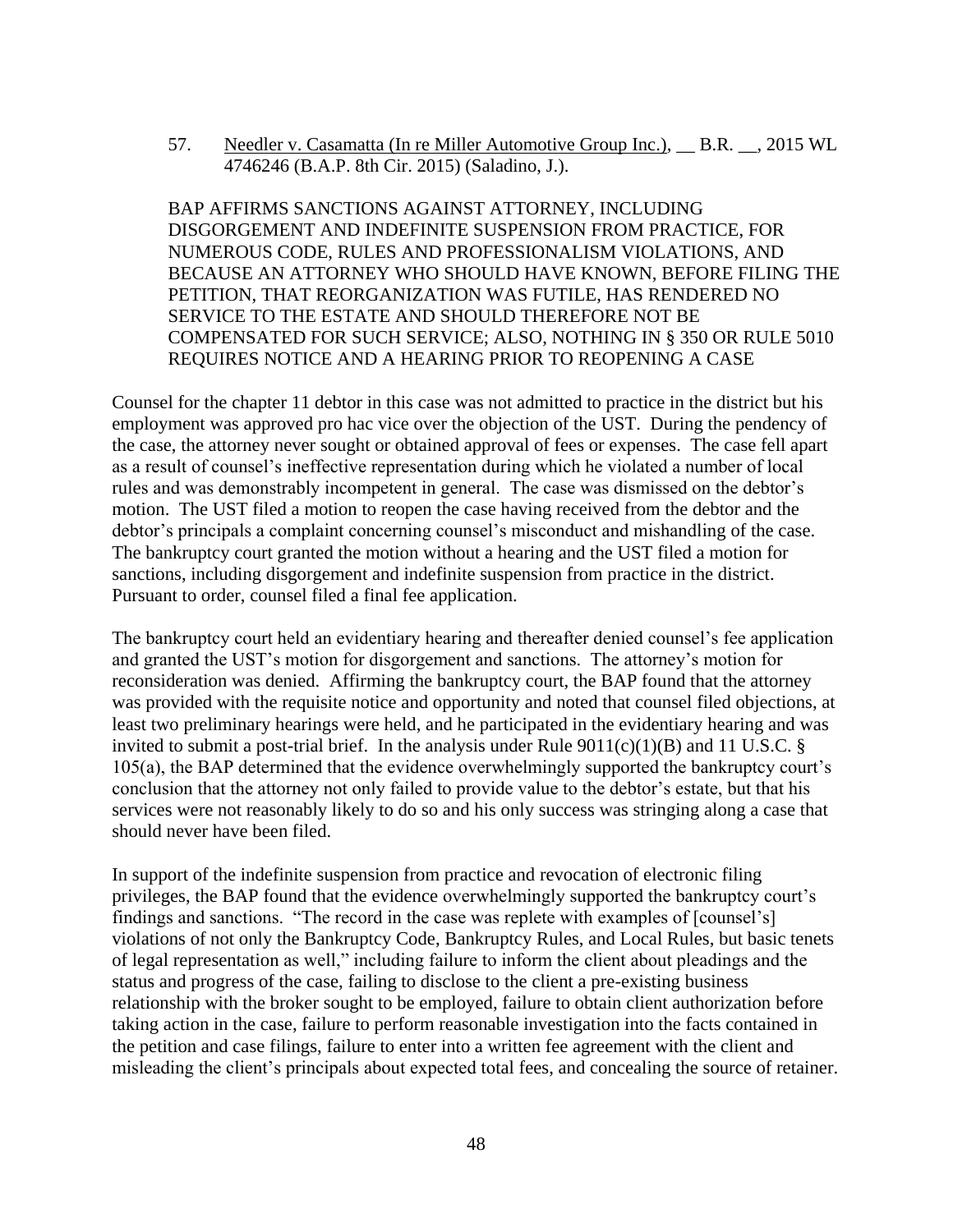The attorney's interactions with the debtor's representatives were "deplorable" and described as bullying. The BAP was also compelled by the bankruptcy court's finding that in at least eight unrelated published opinions in cases involving this attorney, "a pattern of professional misconduct, procedural noncompliance, and ethical violations" by the attorney was apparent. The BAP concluded that, because the attorney was a repeat offender in multiple jurisdictions, the indefinite nature of the suspension was a sanction reasonably suited to the violations.

Finally, the attorney argued that the bankruptcy court lacked jurisdiction because the motion to reopen was granted without notice and a hearing, and because the case, as a case dismissed prior to being fully administered, should not have been reopened. The BAP noted that nothing in 11 U.S.C. § 350 or its implementing Rule 5010 required notice and hearing; that the applicable local rule in the Western District of Missouri, which requires notice and a hearing, applies only to debtor motions to reopen; and that the Eighth Circuit's decisions in *Bowman* and *Finch* do not stand for the proposition that a case dismissed for cause prior to being fully administered cannot ever be reopened under § 350(b), but that § 350 clearly provides statutory authority to reopen a closed case when the purpose of reopening is to resurrect a closed file so that some type of request for relief can be received and acted upon and not as an opportunity to create and enforce rights that did not exist at the time the case was originally closed (such as to set aside a dismissal).

58. In re Living Hope Southwest Medical Services, LLC, 525 B.R. 95 (B.A.P. 8th Cir. 2015) (Federman, J.).

# A PARTIAL CORRECTION OF AN OFFENSIVE PLEADING DOES NOT TRIGGER A NEW SAFE HARBOR PERIOD; SANCTIONS THAT DETER ARE NECESSARY TO REMIND THOSE WHO NEED REMINDING THAT A COURT IS NOT A PLACE TO VENT UNSUPPORTED FRUSTRATION

Stephens was the owner of two entities, each one the debtor in two different bankruptcy cases. In an adversary proceeding brought by the trustee of one debtor against the other and Stephens, the parties stipulated to dismissal of Stephens as a defendant from the adversary. The adversary concluded with allowance of a claim against the other defendant-debtor entity. Notwithstanding Stephens' dismissal from the case, he appealed that and related orders. While his appeal was pending, Stephens filed a motion for relief from judgment under Rule 60(b) and (d) in the bankruptcy court. The trustee filed a Rule 9011 motion claiming that the Rule 60 motion's allegations of fraud on the court, including attorney misconduct and collusion (between counsel for the trustee and the other defendant-debtor entity), were flagrantly false and malicious. The bankruptcy court denied the Rule 60 motion for lack of standing (because Stephens had been dismissed from the adversary proceeding as a defendant) and granted the Rule 9011 motion and awarded sanctions. Stephens filed a motion for reconsideration of the sanctions order and the court denied the motion.

On appeal of the order denying reconsideration of the order awarding sanctions, Stephens argued that the trustee had violated the Rule  $9011(c)(1)(A)$  safe harbor provision by proceeding with the motion for sanctions after Stephens had corrected the original Rule 60 pleadings within the safe harbor time period. In fact, Stephens had filed only a corrected brief, and moreover he only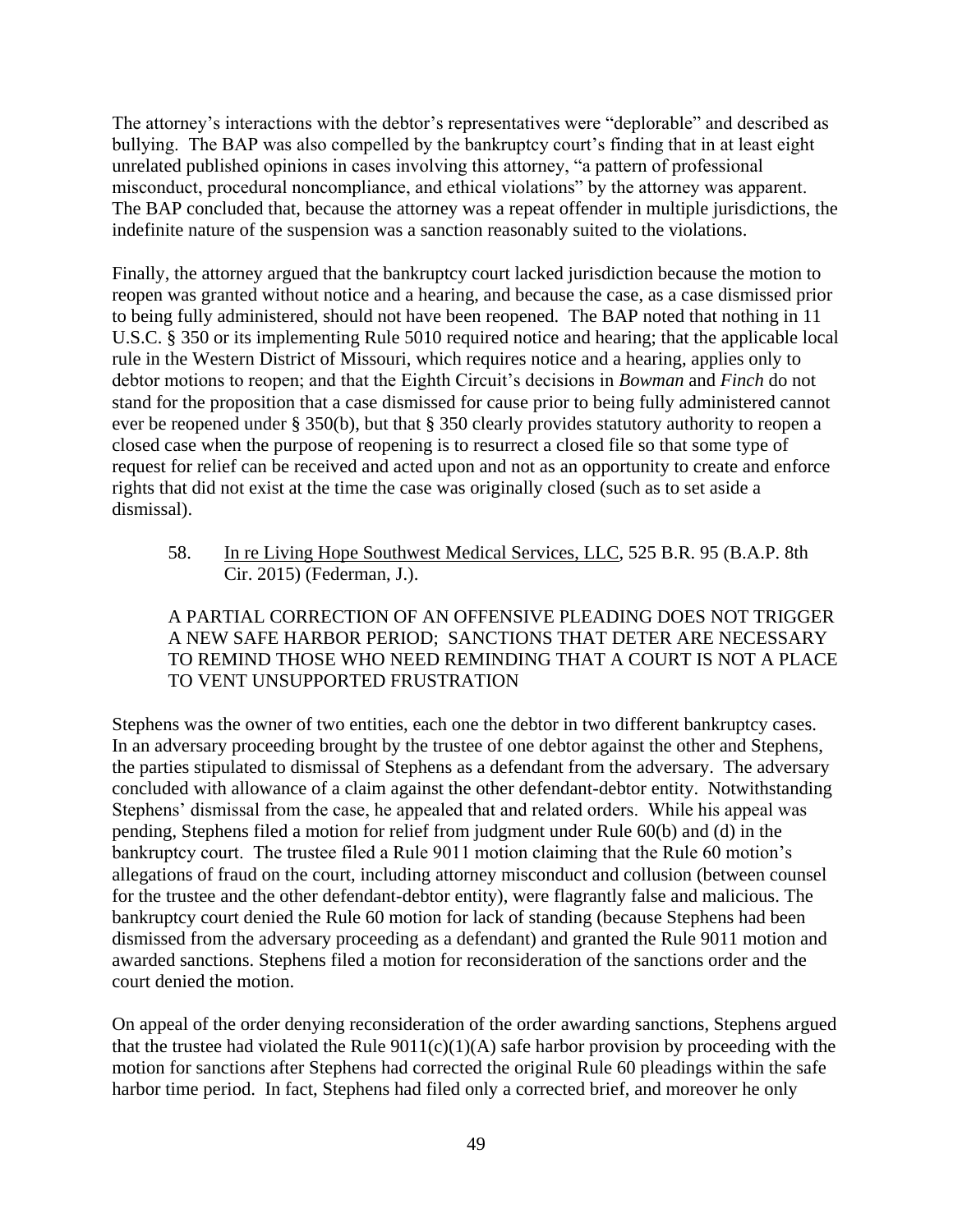removed some but not all of the allegations of fraud on the court. The BAP, reviewing the bankruptcy court for abuse of discretion, concluded that "filing a corrected pleading which retains the substance of the allegedly-offensive material does not withdraw or appropriately correct a pleading under the Rule and does not trigger a new safe harbor period."

The BAP set forth a thorough analysis of the procedural requirements and substantive elements of Rule 60(b) and (d) and Rule 9011 motions, including the nature and serious significance of allegations of collusion, corruption and fraud on the court, and including a complete discussion of the purposes of sanctions and the proper means to calculate and award an appropriate sanction under Rule  $9011(a)(1)(A)$ , including that an award under this section is best characterized as a fee-shifting provision and that ability to pay is not relevant. The bankruptcy court held a twoday trial and determined that Stephen's allegations were unfounded assumptions and blatant illogical fallacies, and awarded monetary sanctions, notwithstanding Stephen's claim that he used harsh language only to match the requirements of the rule but not to suggest inappropriate behavior on behalf the attorneys involved. Applying an objective standard of reasonableness under the circumstances, the BAP affirmed the bankruptcy court, agreeing that Stephen's allegations were not plausible, not objectively reasonable, and not supported by the evidence.

# **FEE APPLICATIONS**

# <span id="page-49-0"></span>59. Baker Botts L.L.P. v. ASARCO LLC, 135 S.Ct. 2158 (2015) (Thomas, J.).

# SUPREME COURT HOLDS THAT § 330(a)(1) DOES NOT PERMIT BANKRUPTCY COURTS TO AWARD FEES TO § 327(a) PROFESSIONALS FOR DEFENDING THEIR FEE APPLICATIONS

The debtor hired the petitioner law firms under 11 U.S.C.A. § 327(a) to assist it in carrying out its duties as a Chapter 11 debtor in possession. When the debtor emerged from bankruptcy, the law firms filed fee applications requesting fees under 11 U.S.C.A. § 330(a)(1), which permits bankruptcy courts to "award . . . reasonable compensation for actual, necessary services rendered by" § 327(a) professionals. The debtor challenged the applications, but the bankruptcy court rejected its objections and awarded the law firms fees for time spent defending their applications. The debtor appealed to the district court, which held that the law firms could be awarded fees for defending their fee applications. An appeal to the Fifth Circuit followed.

The Fifth Circuit dealt with two fee-related issues: (1) whether the bankruptcy court abused its discretion in authorizing a 20% premium fee enhancement to one law firm and a 10% premium fee enhancement to another firm for their unusually successful fraudulent transfer litigation in the debtor's case; and (2) whether the bankruptcy court had been authorized, consistent with 11 U.S.C.A. § 330, to award attorney's fees to the firms for defending their fee applications. The Fifth Circuit affirmed the fee enhancements, but reversed the additional fee awards for litigation related to the fee applications. The Supreme Court granted certiorari on the latter issue and affirmed the judgment of the Fifth Circuit, holding that  $\S 330(a)(1)$  does not permit bankruptcy courts to award fees to § 327(a) professionals for defending their fee applications.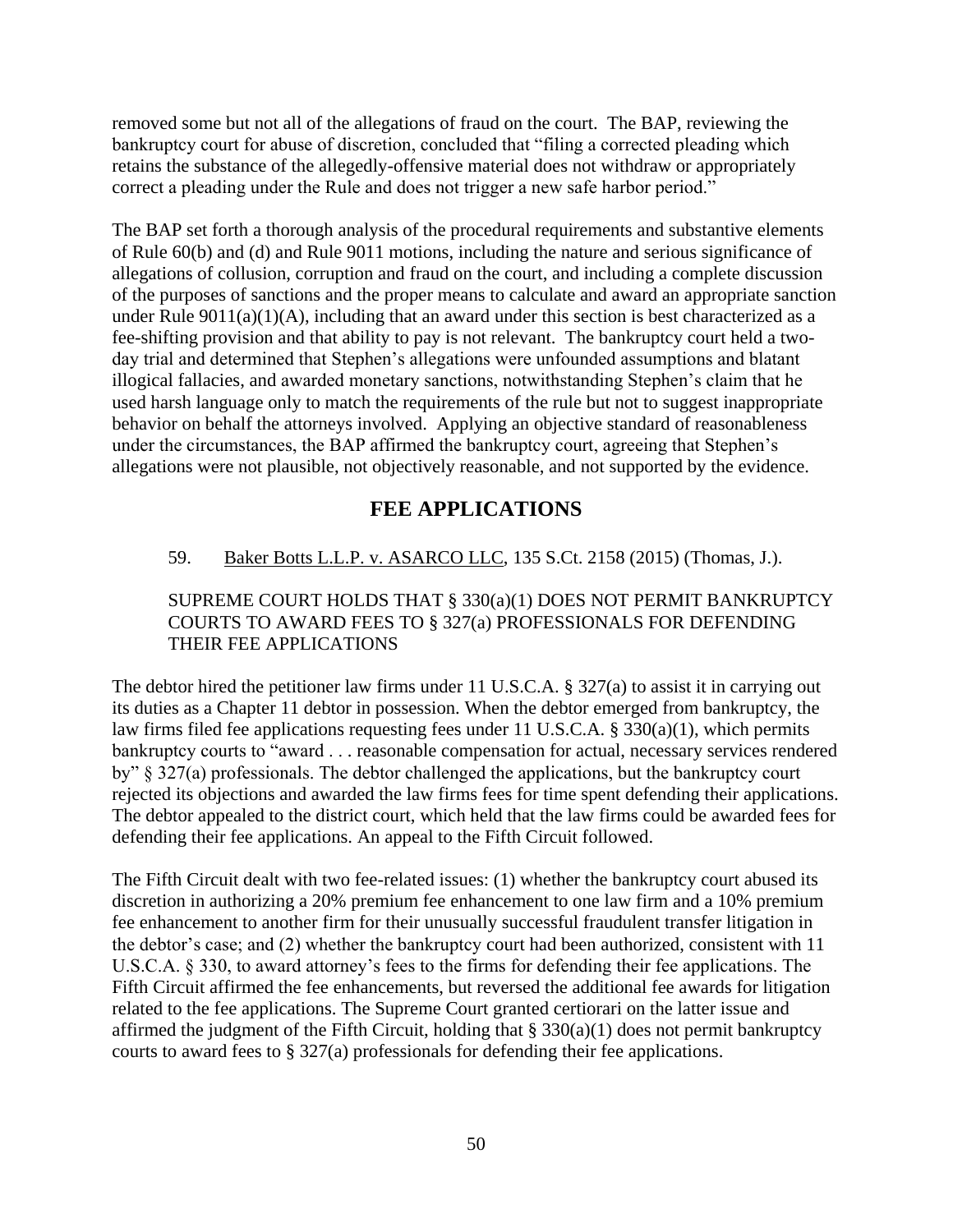The Court began its analysis by noting that the American Rule provides the "'basic point of reference'" for awards of attorney's fees: "Each litigant pays his own attorney's fees, win or lose, unless a statute or contract provides otherwise." Because the "American Rule has roots in our common law reaching back to at least the 18th century," and because "[s]tatutes which invade the common law are to be read with a presumption favoring the retention of longestablished and familiar [legal] principles," the Court would not deviate from the American Rule ""absent explicit statutory authority."" The Court also noted that departures from the American Rule have been recognized only in "specific and explicit provisions," most often containing language that authorizes the award of "a reasonable attorney's fee," "fees," or "litigation costs," and referring to a "prevailing party" in the context of an adversarial "action."

The Court found that "Congress did not expressly depart from the American Rule to permit compensation for fee-defense litigation by professionals hired to assist trustees in bankruptcy proceedings. Section 327(a) authorizes the employment of such professionals, providing that a 'trustee, with the court's approval, may employ one or more attorneys, accountants, appraisers, auctioneers, or other professional persons, that do not hold or represent an interest adverse to the estate, and that are disinterested persons, to represent or assist [him] in carrying out [his] duties.'" Stated another way, "§ 327(a) professionals are hired to serve the administrator of the estate for the benefit of the estate," the Court said. In turn,  $\S 330(a)(1)$  authorizes compensation for such professionals as follows: "After notice to the parties in interest and the United States Trustee and a hearing, and subject to sections 326, 328, and 329, the court may award to a trustee, a consumer privacy ombudsman appointed under section 332, an examiner, an ombudsman appointed under section 333, or a professional person employed under section 327 or 1103—(A) reasonable compensation for actual, necessary services rendered by the trustee, examiner, ombudsman, professional person, or attorney and by any paraprofessional person employed by any such person; and (B) reimbursement for actual, necessary expenses."

The Court explained that " $\S 330(a)(1)$  provides compensation for all  $\S 327(a)$  professionals whether accountant, attorney, or auctioneer—for all manner of work done in service of the estate administrator. More specifically, § 330(a)(1) allows 'reasonable compensation' only for 'actual, necessary services rendered.' . . . That qualification is significant. The word 'services' ordinarily refers to 'labor performed for another.'" And in a case addressing § 330(a)'s predecessor, the Court concluded that the phrase "'reasonable compensation for services rendered' necessarily implies loyal and disinterested service in the interest of" a client. "Time spent litigating a fee application against the administrator of a bankruptcy estate cannot be fairly described as 'labor performed for'—let alone 'disinterested service to'—that administrator," the Court said, adding that "[h]ad Congress wished to shift the burdens of fee-defense litigation under  $\S 330(a)(1)$ , it could have done so, as it has done in other Bankruptcy Code provisions, e.g.,  $\S$  110(i)(1)(C)."

The Court was not persuaded by the various theories offered for why  $\S 330(a)(1)$  should override the American Rule in the fee-defense context. Accordingly, the Supreme Court affirmed the Fifth Circuit. Editor's Note: The Court's decision was far from unanimous, e.g., three Justices dissented. Note: This material is excerpted from the August 2015 issue of the Bankruptcy Current Awareness Alert newsletter, with permission. Copyright (c) 2015 Thomson Reuters/West. For more information about this publication please visit www.legalsolutions.thomsonreuters.com.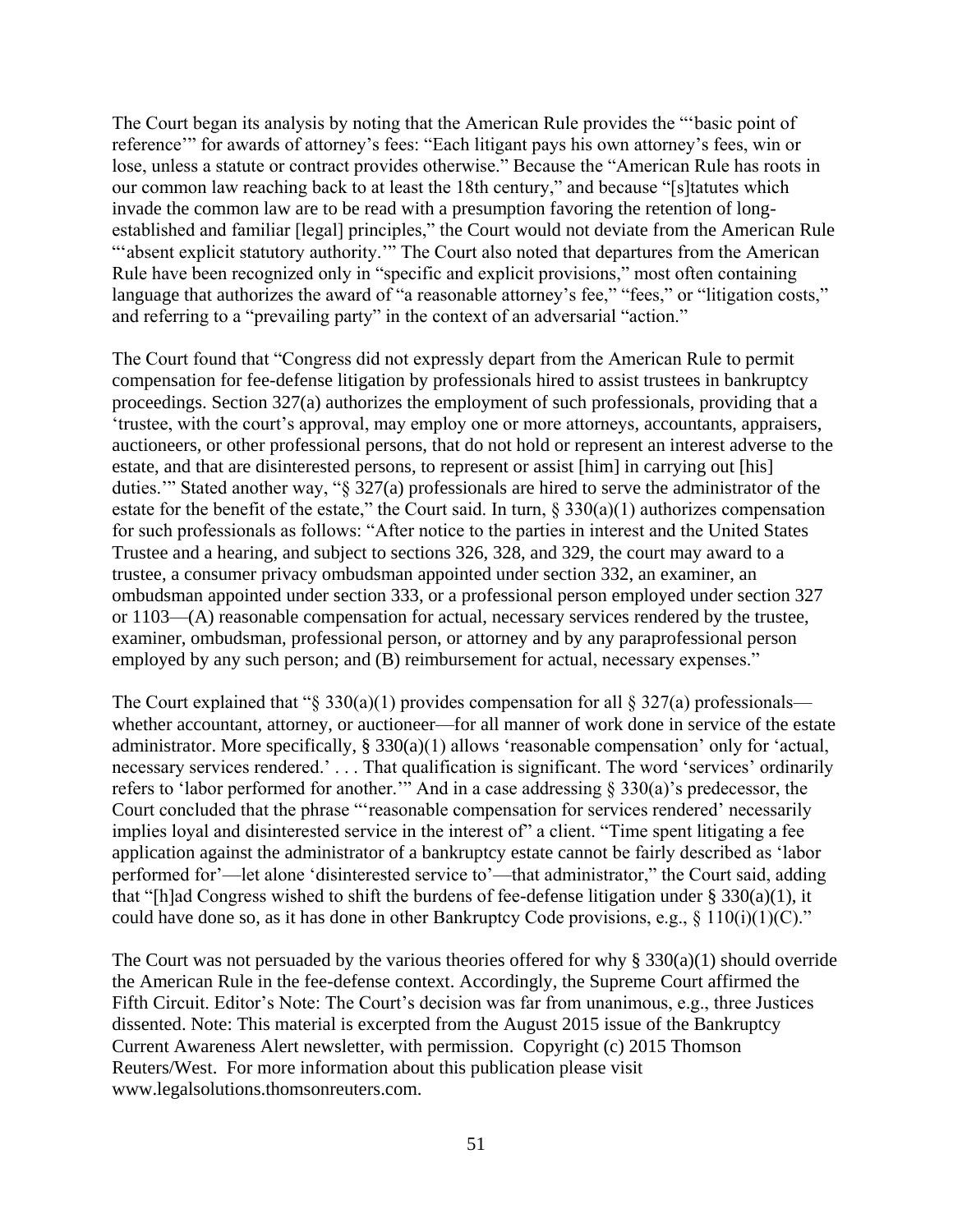60. In re Next Generation Media, Inc., 524 B.R. 824 (Bankr. D. Minn. 2014) (Kressel, J.).

### CHAPTER 11 COUNSEL's APPLICATION FOR COMPENSATION APPROVED OVER OBJECTIONS OF THE CHAPTER 7 TRUSTEE AND THE U.S. TRUSTEE

This case began as a chapter 11 case but later was converted to chapter 7 and became administratively insolvent. After conversion, the bankruptcy court approved the application for compensation of chapter 11 counsel and overruled objections of both the UST and the panel trustee. Prior to filing chapter 11, the debtor gave a \$25,000 retainer to its chapter 11 counsel. One month after filing, the court approved employment of the chapter 11 counsel. The employment order authorized counsel to submit monthly bills to the debtor and authorized the debtor to pay counsel up to 80% of fees and 100% of costs pending court approval. Under that order, counsel collected \$25,000 in fees and costs from the debtor, thereby exhausting the retainer. Two months after filing, the case was converted to chapter 7. After conversion, the chapter 11 counsel requested compensation. The chapter 7 trustee objected to the chapter 11 counsel's retention of the \$25,000 retainer, arguing that counsel should disgorge the retainer because the estate was administratively insolvent. The UST also objected and requested turnover of the retainer, arguing that the retainer was property of the estate and that the retainer was subject to pro rata distribution under 11 U.S.C. § 726. The UST also argued that some of the fees were not reasonable and necessary. In overruling both objections, the court determined that the retainer was not property of the estate and that there was no legitimate basis to order turnover or disgorgement. The court explained that under Eighth Circuit law, any unearned portion of a prepetition retainer constitutes property of the estate, but that here, because counsel had already drawn upon the retainer and exhausted it, then there was no unearned portion left to be considered as property of the estate. The court further reasoned that § 726 did not grant the court authority to recover the professional fees. When analyzing § 726, the court reasoned that the statute concerned the distribution of estate property, and that it lacked any reference to "turnover" or "disgorgement." The court concluded that there was no statutory basis for recovering estate property. After applying the lodestar method, the court determined that the fees were reasonable and necessary, overruling both objections to the propriety of the fees.

61. In re Premier Healthcare Services, Inc., 2015 WL 1221975 (Bankr. D. Minn. 2015) (Ridgway, J.).

#### CHAPTER 11 COUNSEL'S APPLICATION FOR COMPENSATION APPROVED OVER OBJECTIONS OF THE U.S. TRUSTEE

After this chapter 11 case converted to chapter 7 and became administratively insolvent, the bankruptcy court partially approved the application for compensation of chapter 11 counsel. Shortly after filing, the court approved employment of counsel for the debtor. The employment order authorized counsel to submit monthly bills to the debtor and authorized the debtor to pay counsel up to 80% of fees and 100% of costs pending court approval. During the chapter 11 administrative period, the court granted counsel's first application for compensation. One month later, the case converted to chapter 7. The chapter 7 trustee did not employ chapter 11 counsel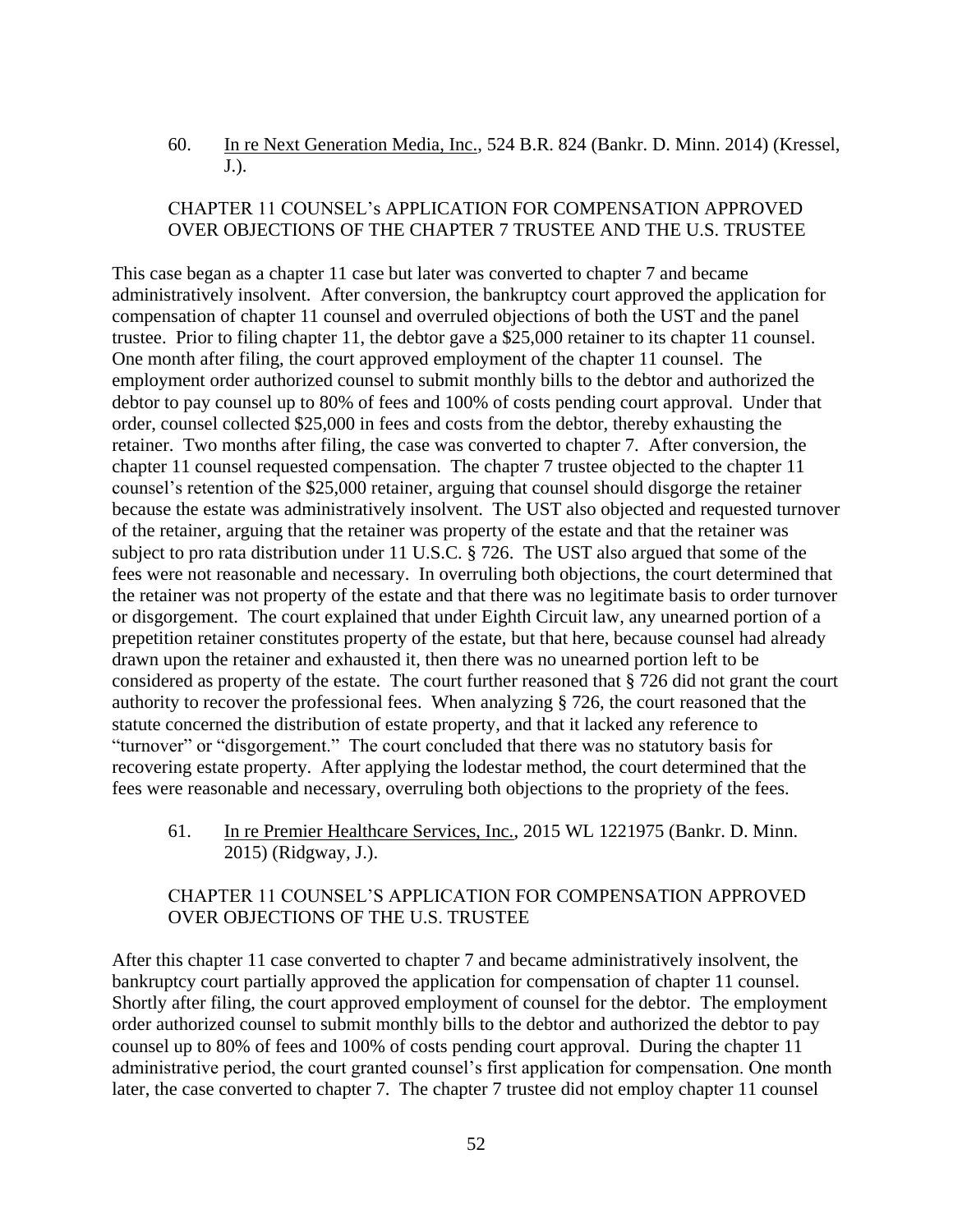after conversion. The chapter 11 counsel filed another application for compensation for both pre-conversion services and post-conversion services. Counsel also sought permission to apply collected payments to accrued fees and costs in accordance with the employment order. The UST objected to the application and requested turnover of the collected payments. The UST argued that the collected payments constituted property of the estate because they were not yet approved by the court and because counsel's receipt of the payments enabled counsel to receive an amount in excess of its pro rata distribution under the priority scheme of § 726. The court denied counsel's request for compensation with respect to post-conversion services, citing § 330's bar on compensation to attorneys who have not been employed by the trustee. As to counsel's request for pre-conversion services, the court reasoned that under the facts of the case, there was no statutory basis to order turnover or disgorgement. The court agreed with a line of reasoning in other bankruptcy cases that § 726 does not serve as a basis to order turnover of compensation for purposes of pro rata distribution when an asset case is converted and becomes administratively insolvent. In overruling the objection, the court applied the Eighth Circuit lodestar method for determining the reasonableness of fees and determined that the preconversion fees were reasonable and necessary.

# **CLAIMS**

#### <span id="page-52-0"></span>62. In re Wigley, 533 B.R. 267 (B.A.P. 8th Cir. 2015) (Nail, J.).

#### LANDLORD CLAIMS: NEW TEST FOR CLAIMS BEYOND STATUTORY CAP OF  $$502(b)(6)$

Lariat Companies, Inc. ("Lessor"), entered into a ten-year lease with Baja Sol Cantina EP, LLC ("Baja Sol"). The Debtor, Michael Wigley ("Debtor") personally guaranteed the lease. Baja Sol defaulted under the lease and was evicted in July 2010. In state court, Lessor sued Baja Sol and the Debtor and was awarded \$2,224,237.00 in damages, plus pre- and post-judgment interest and attorney fees. Lessor then sued the Debtor's wife and the Debtor for various fraudulent transfers. As a result, the Debtor and his wife were found liable to Lessor in the amount of \$795,098.00, plus statutory interest, costs, and disbursements.

In February 2014, the Debtor filed a chapter 11 petition. Lessor filed a proof of claim for \$1,734,539.00. The Debtor objected on two grounds: (1) the amount sought based on Debtor's personal guaranty of the lease exceeded the amount allowable under 11 U.S.C. § 502(b)(6); and (2) the amount sought based on the various fraudulent transfers from the Debtor to his wife were duplicative of, and subject to the same limitation as, the amount sought based on Debtor's personal guaranty. The claim was then amended to \$1,610,787.00. The bankruptcy court sustained the Debtor's objection and the Lessor appealed.

Section 502(b)(6) limits the "claim of a lessor for damages resulting from the termination of a lease of real property . . . ." Recognizing that the operative question in the case was whether the damages "result[ed] from the termination of a lease," the BAP set out a test for making that determination: "would the landlord have the same claim against the tenant if the lease had not been terminated?" The BAP referred to the test suggested by the 9th Circuit but noted that test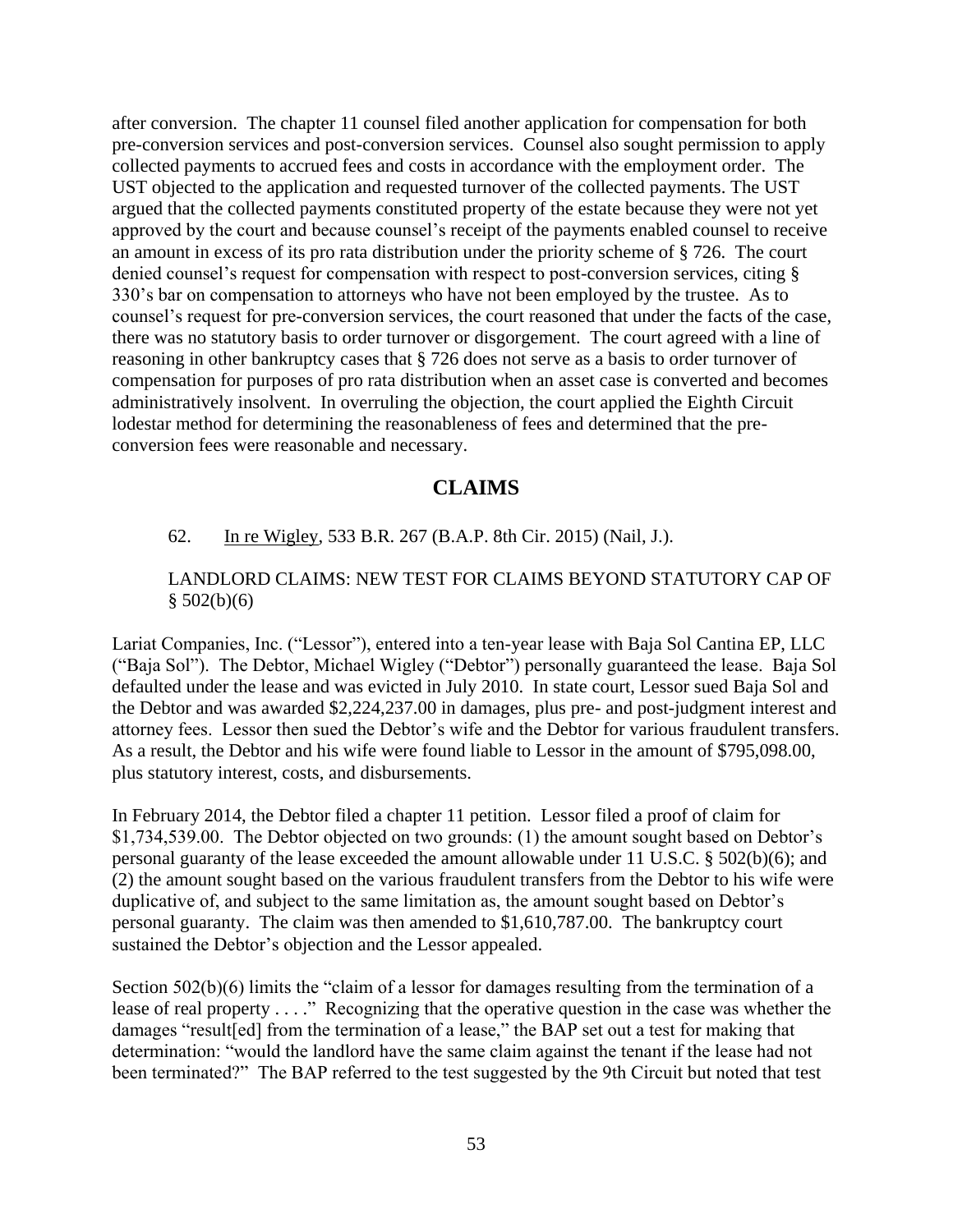was applied when there was a postpetition rejection of a lease, unlike here where there was a prepetition termination of a lease.

Lessor's claim was comprised of four elements: (1) unpaid rent, common area maintenance, and late fees through the eviction date and interest thereon; (2) post eviction rent and interest thereon; (3) attorney fees, costs, and disbursements, including interest thereon; and (4) Debtor's liability for the various fraudulent transfers to his wife and for interest thereon.

With respect to a portion of the first element of Lessor's claim, that is, the late fees and interest, the BAP disagreed with the bankruptcy court that this part of the claim was limited by § 502(b)(6). The BAP stated, "[b]ecause these items accrued prior to termination of the lease, they cannot be said to have resulted from termination of the lease . . . the interest therein cannot be said to have resulted from termination of the lease, either."

As for the second element, the BAP agreed with the bankruptcy court that this part of the claim is limited by § 502(b)(6). "If the lease had not been terminated, [Lessor] would not have a claim for future rents, and without a claim for future rents, [Lessor] would not have a claim for interest thereon."

Applying its new test, the BAP disagreed with the bankruptcy court that the third element was limited by § 502(b)(6), "at least to the extent of the attorney fees, costs, and disbursements the district court awarded [Lessor] in the state court action to recover damages under the lease and guaranty." The BAP further explained, "[b]ecause the damages comprising the first element of [Lessor's] claim . . . accrued prior to termination of the lease . . . the related attorney fees, costs, and disbursements-and the pre-petition interest thereon-likewise cannot be said to have resulted from termination of the lease." However, the BAP noted that the debtor also objected to this element of Lessor's claim on the basis that "[Lessor] had not identified any basis on which the Debtor could be held liable for [Lessor's] attorney fees, costs, and disbursements, other than those awarded Lessor in the state court action." The BAP remanded this issue of entitlement for the fees not awarded by the state court and then the application of its new test.

Finally, the BAP agreed with the bankruptcy court that the fourth element was duplicative of the earlier state court judgment awarding damages for breach of the lease. The BAP stated, "[t]he Uniform Fraudulent Transfer Act . . . does not create a 'new' claim. 'The Minnesota Uniform Fraudulent Transfer Act is not substantive in nature, but instead merely confers an alternate remedy for protecting preexisting creditor rights. The creditor rights a party seeks to enforce must exist under independent law, such as contract law.'"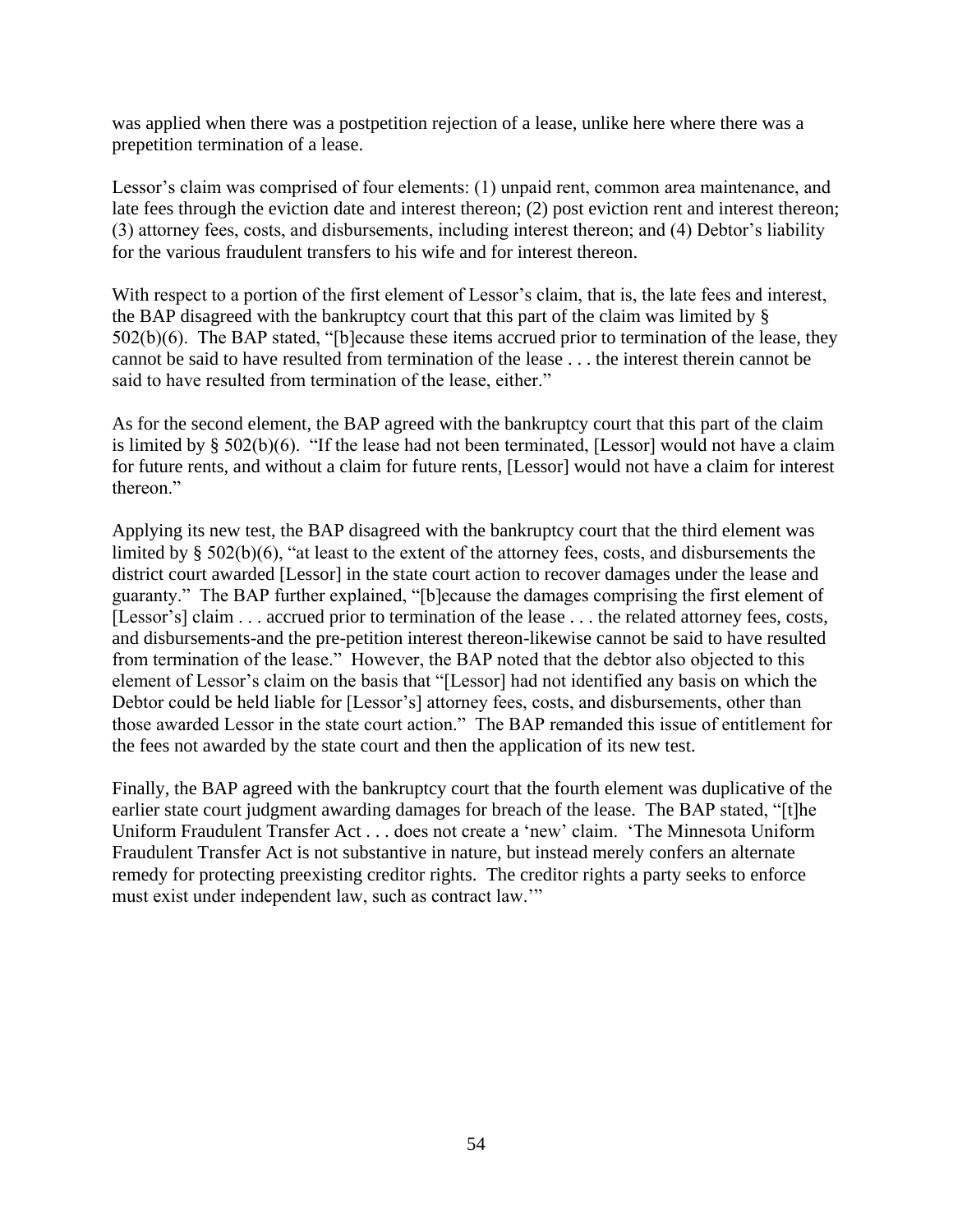#### 63. In re Sylva Corp., 519 B.R. 776 (B.A.P. 8th Cir. 2014) (Saladino, J.).

#### THE THRESHOLD ISSUE THE BANKRUPTCY COURT SHOULD HAVE DECIDED, BEFORE HAVING UNDERTAKEN AN ANALYSIS OF AN EQUIPMENT LESSOR'S ADMINISTRATIVE CLAIM, WAS WHETHER THE DEBTOR HAD WAIVED THE RIGHT TO ASSERT THAT A LEASE WAS NOT IN FACT A TRUE LEASE BUT A DISGUISED SECURITY AGREEMENT

The issue in this case was whether the bankruptcy court erred in analyzing the lessor's motion for allowance of an administrative expense using only the legal standards and evidentiary burdens under § 503(b)(1)(A) instead of those under § 365(d)(5). In its motion, the lessor requested the allowance of an administrative expense for the lease payments due under the lease agreement from the petition date to the date the lease agreement was rejected, plus attorney's fees and expenses related to reclamation. The lessor asserted in its motion that it was entitled to the administrative expense claim under both § 365(d) and § 503(b). The BAP observed that the operative language of both sections is identical: "The trustee shall timely perform all the obligations of the debtor . . . under an [any] unexpired lease . . . until such lease is assumed or rejected, notwithstanding section 503(b)(1) of this title." Both statutes require the trustee to timely perform all of the debtor's post-petition obligations under unexpired leases until such time as the lease is either assumed or rejected. But there are some differences, the BAP pointed out: "Section 365(d)(3) deals with unexpired leases of nonresidential real property, whereas  $\S$  $365(d)(5)$  deals with unexpired leases of personal property. The obligation to perform in §  $365(d)(5)$  begins 'from or after 60 days after' bankruptcy filing, whereas the obligation in §  $365(d)(3)$  begins 'from and after' the order for relief. Finally, § 365(d)(5) contains an important exception to the performance obligation since it concludes with the clause 'unless the court, after notice and a hearing and based on the equities of the case, orders otherwise.'" Here, the bankruptcy court expressly declined to consider § 365(d)(5), notwithstanding that the lessor expressly argued in its motion that it was entitled to an administrative expense claim under § 365(d)(5)—a position it had consistently taken throughout the bankruptcy case. The BAP found that the written record supported the lessor's request that its motion be considered under § 365. The BAP also noted that under  $\S$  503(b)(1), the burden of proof under this statute is on the claimant seeking the administrative expense claim, but that under  $\S 365(d)(5)$ , "the entitlement to the administrative expense claim is automatic unless the debtor or objecting party can show that the court should order otherwise based on the equities of the case." Thus, the BAP held that by declining to consider the lessor's motion under  $\S 365(d)(5)$ , the bankruptcy court erred as a matter of law by effectively shifting the burden of proof from the objecting party to the claimant. Finally, the BAP stated: "Of course, the foregoing discussion regarding  $\S 365(d)(3)$  and (d)(5) would be applicable only if the 'lease agreement' were a true equipment lease and not a secured financing arrangement . . . Thus, we believe that is the threshold issue that must be decided before any analysis under § 365 or § 503." Note: This material is excerpted from the January 2015 issue of the Bankruptcy Current Awareness Alert newsletter, with permission. Copyright (c) 2015 Thomson Reuters/West. For more information about this publication please visit www.legalsolutions.thomsonreuters.com.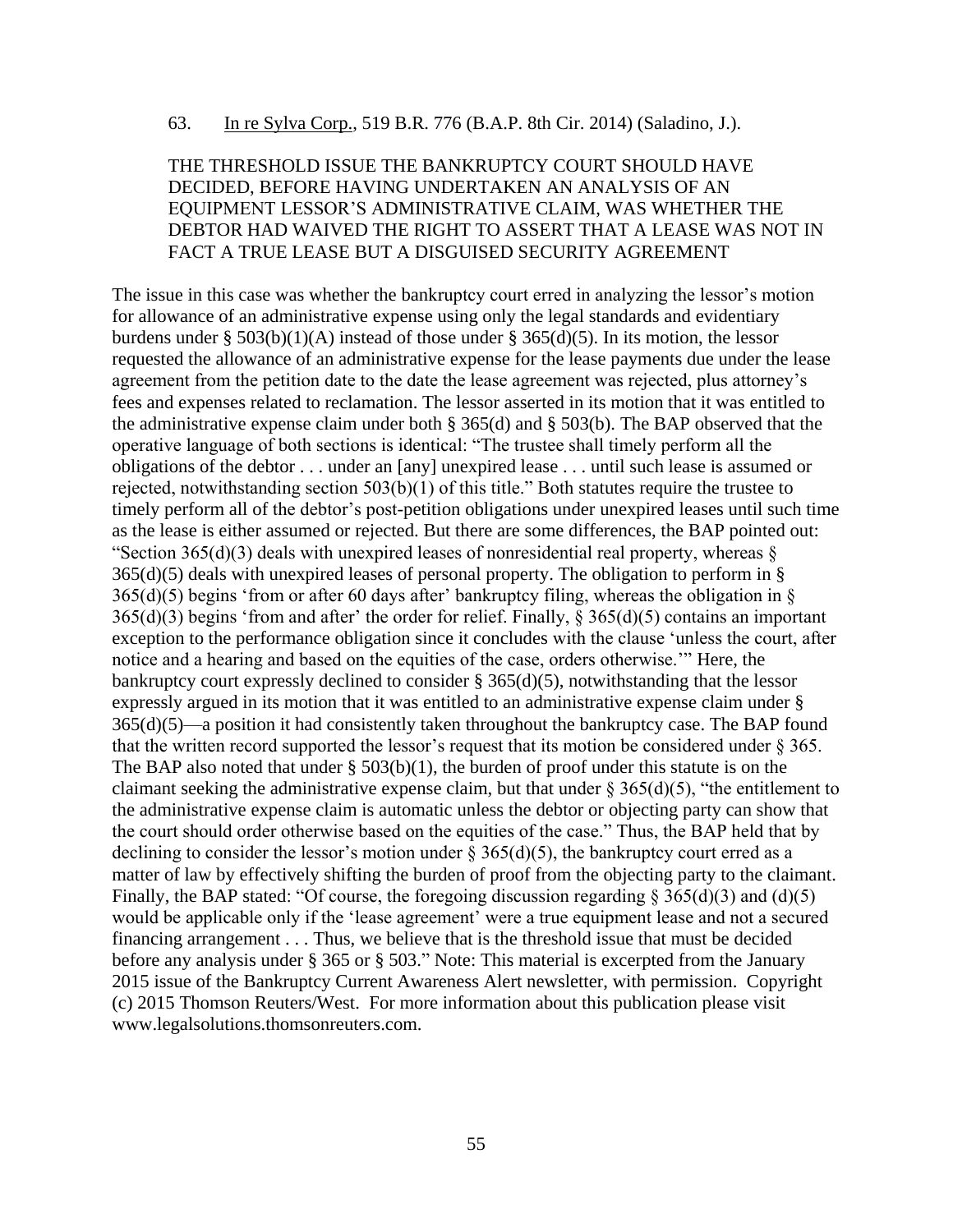#### 64. In re McCormick, 523 B.R. 151 (B.A.P. 8th Cir. 2014) (Shodeen, J.).

# § 506(b) DOES NOT REQUIRE THAT THE RIGHT TO FEES BE PROVIDED IN THE AGREEMENT UNDER WHICH THE CREDITOR BECAME OVERSECURED NOR DOES IT REQUIRE THAT IT BE IN ALL AGREEMENTS THAT MAKE UP THE SECURED CLAIM OF THE CREDITOR

The BAP began by noting that § 506(b) permits payment of attorney's fees and costs to an oversecured creditor: "To the extent that an allowed secured claim is secured by property the value of which, after any recovery under subsection (c) of this section, is greater than the amount of such claim, there shall be allowed to the holder of such claim, interest on such claim, and any reasonable fees, costs, or charges provided for under the agreement or State statute under which such claim arose." The statute requires that four factors be established: "(1) the claim must be an allowed secured claim; (2) the creditor holding the claim must be over-secured; (3) the entitlement to fees, costs, or charges must be provided for under the agreement or state statute under which the claim arose; and (4) the fees, costs and charges sought must be reasonable in amount." Once the four factors are shown, the "statute plainly states that payment of reasonable fees, costs or charges 'shall be allowed.'" In this case, the bankruptcy court's decision was based solely on the third factor. Thus, the BAP's review was limited to the third factor, which required the bankruptcy court to decide whether the agreement under which the claim arose provided for the payment of attorney's fees and costs. The lender argued that the bankruptcy court erred in holding that the state court judgments made the lender oversecured, and thus the judgments constituted the "agreement" under which the lender's claim arose. Instead, the lender argued that the loan documents, the workout agreement, and the debtors' confirmed plan should be considered collectively to constitute the requisite "agreement" required by § 506(b). The BAP found the bankruptcy court's reliance upon the judgments as the "agreement" under which the lender's right to payment of its fees arose was misplaced. The BAP explained that it "[h]ere, the judgments happen to give [the lender] a lien on real property of the judgment debtors in the counties where the judgment was entered, which increases the collateral for [the lender's] claim but does not change the instruments under which the right to claim attorney fees arose." The case was remanded to the bankruptcy court for a determination of the reasonableness and timeliness of the lender's fee request. Note: This material is excerpted from the February 2015 issue of the Bankruptcy Current Awareness Alert newsletter, with permission. Copyright (c) 2015 Thomson Reuters/West. For more information about this publication please visit www.legalsolutions.thomsonreuters.com.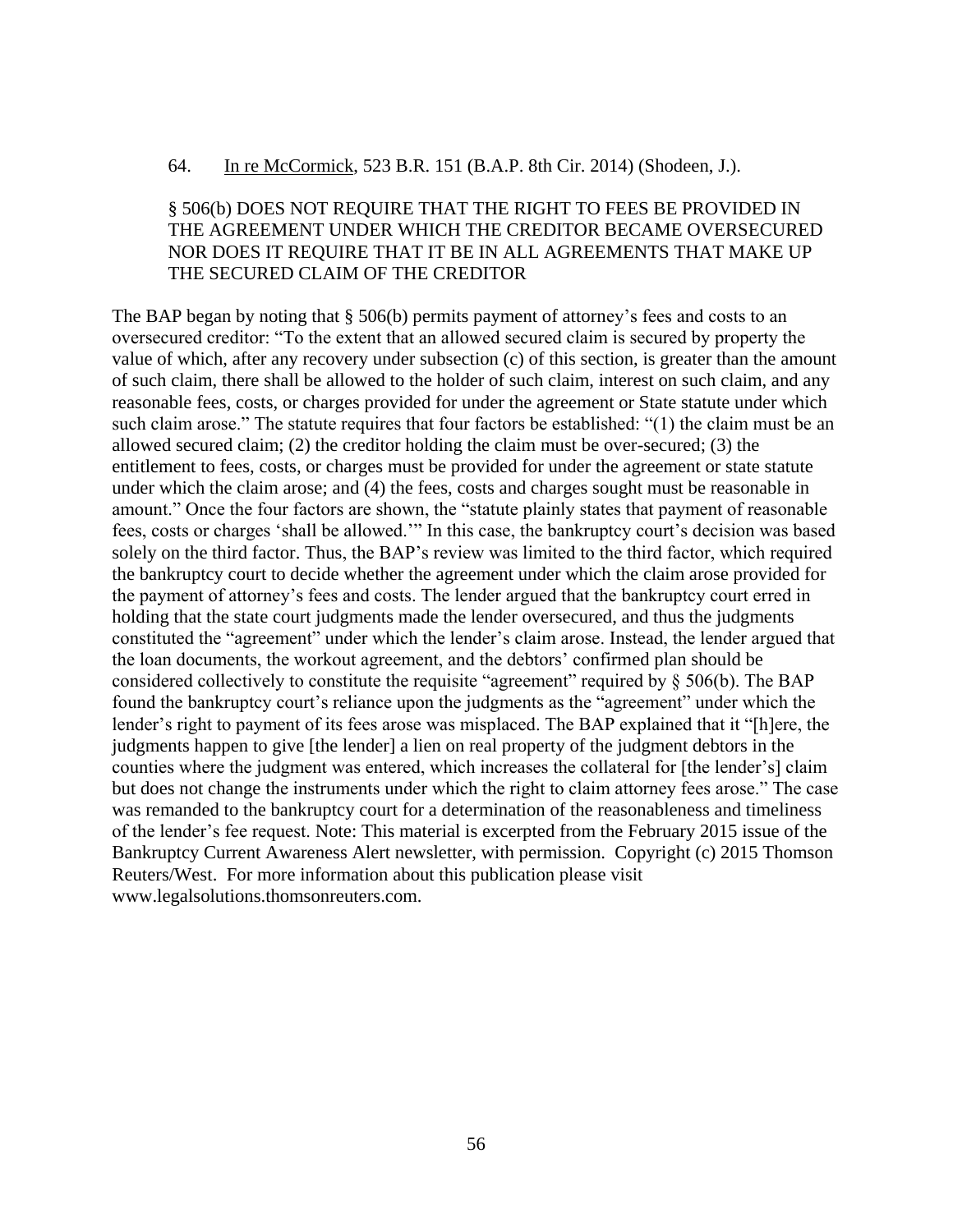# **MISCELLANEOUS**

#### <span id="page-56-0"></span>65. Bowles Sub Parcel A, LLC v. CW Capital Asset Mgmt. LLC (In re Bowles Sub Parcel A, LLC), 792 F.3d 897 (8th Cir. 2015) (Kelly, J.).

# DEFAULT-INTEREST RATE PROVISION WAS A PRESUMPTIVELY VALID LIQUIDATED-DAMAGES PROVISION

The Eighth Circuit held that the bankruptcy court did not err in finding that a default-interest rate provision was a presumptively valid liquidated-damages provision under Minnesota law. The debtors filed for chapter 11 bankruptcy. The creditor filed timely proofs of claim for default interest in the amount of \$1,516,739.80. The debtors objected to the proofs of claim, arguing that the default interest was based upon an unenforceable default interest rate provision. The loan documents contained a provision which stated that the default-interest rate would be 5% in addition to the 5.04% non-default interest rate. The bankruptcy court and, later, the district court, overruled the objection and found that the debtors failed to overcome the presumption that under Minnesota law, the default-interest rate provision was a valid liquidated-damages provision.

On appeal, the debtors argued that the default-interest provision was an impermissible penalty under Minnesota law. Under Minnesota law, liquidated damages are presumed valid, unless it is shown that the liquidated damages provision is an unreasonable penalty. To determine whether "a provision is a valid liquidated damages provision or an impermissible penalty" under Minnesota law, "courts consider whether (1) the amount so fixed is a reasonable forecast of just compensation for the harm that is caused by the breach; and (2) the harm that is caused by the breach is one that is incapable or very difficult of accurate estimation."

Upon review, the Eighth Circuit found ample support in the record for a determination that the liquidated-damages provision was valid. It pointed to language in the promissory notes, which stated "that it would be extremely difficult or impracticable to determine Lender's actual damages resulting from any late payment or default, and such late charges and default interest are reasonable estimates of those damages and do not constitute a penalty." It also pointed to the bankruptcy court's finding that the parties to the notes were "sophisticated businesses knowledgeable about commercial lending practices." The Eighth Circuit also pointed to unrefuted testimony in the record, which stated that damages were difficult to ascertain and that the 5% interest rate was consistent with the default-interest rate of similar loans. The debtors also argued that the default interest was greatly disproportionate to actual damages because the default interest covered costs already considered in other provisions. In rejecting that argument, the Eighth Circuit referred to unrebutted testimony that the default-interest rate provision compensated for specified, unreimbursed costs resulting from default.

The debtors also argued that the bankruptcy court erred in finding that the default interest was valid, citing a line of cases as support for their proposition that actual damages resulting from promissory note breach are always ascertainable. The Eighth Circuit disagreed and distinguished this case from those cases cited by the debtors, noting that unlike the present case, the cases relied upon by the debtors did not involve securitized commercial loans. The Eighth Circuit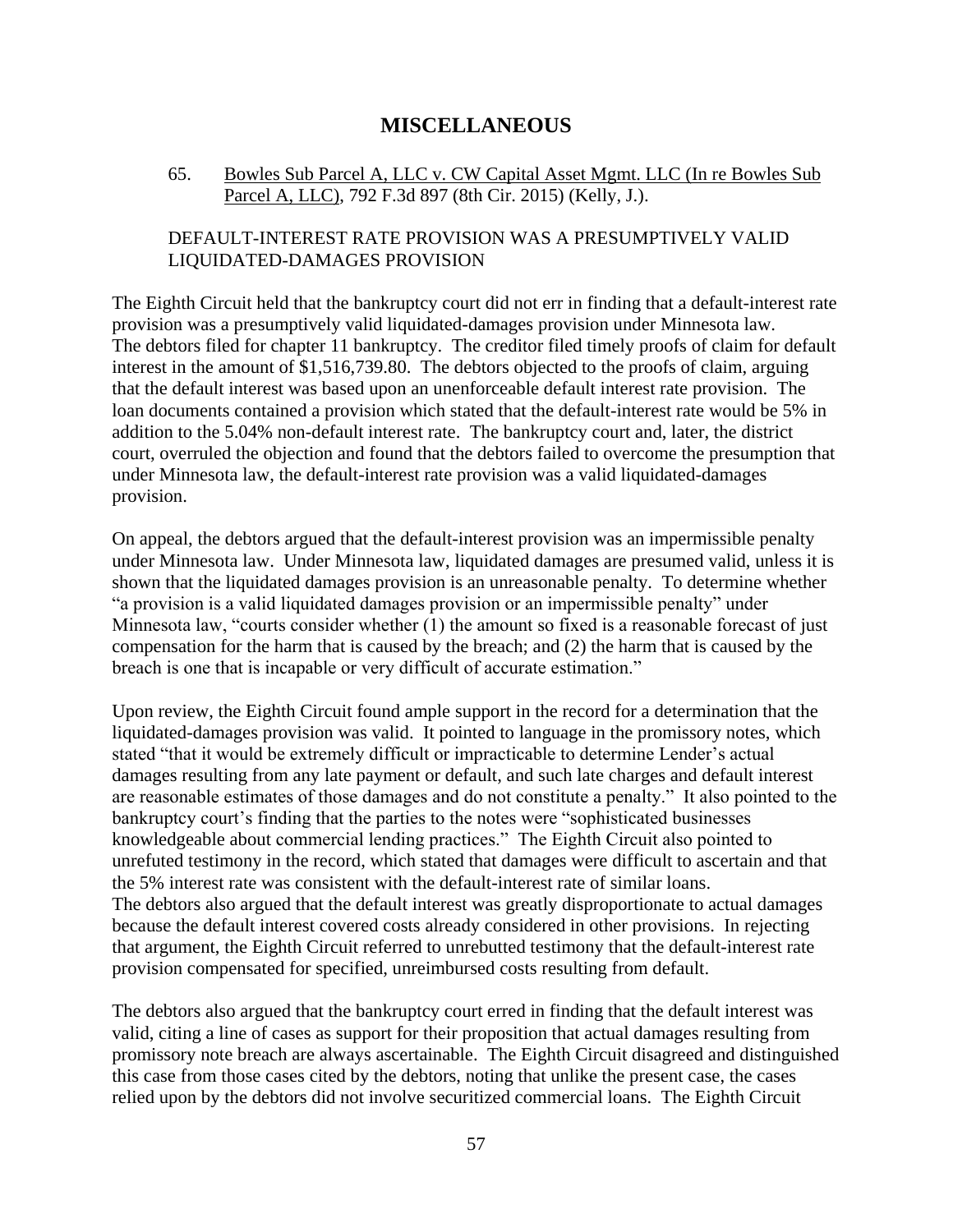further reasoned that securitized commercial loans have "unique costs that are difficult to quantify."

## 66. In re Peet, 529 B.R. 718 (B.A.P. 8th Cir. 2015) (Nail, J.).

# THERE IS NOTHING IN THE BANKRUPTCY CODE THAT PROVIDES FOR SEVERANCE OF JOINT TENANCY BECAUSE OF A JOINT TENANT'S BANKRUPTCY FILING, AND NOTHING UNDER MISSOURI LAW SO PROVIDES **EITHER**

The debtors held property in joint tenancy with others pre-petition and at the time of filing under chapter 13, then converted to chapter 7, and the non-debtor joint tenants died shortly thereafter. The chapter 7 trustee sought to sell the entire property for the benefit of the estate (in excess of the applicable, available exemption). The debtors argued that their bankruptcy filing severed the joint tenancy and resulted in the property being held in divisible shares by tenancy in common, such that only their proportionate shares constituted property of the estate subject to liquidation. Under Missouri law, joint tenancy can be destroyed by conveyance by one or more joint tenants during the lifetime of the cotenants. The debtors argued that filing a bankruptcy case constituted a conveyance of title to the chapter 7 estate.

The BAP disagreed, described the debtors' argument as a concept "from the fantasy world of make believe or born as a result of wishful thinking," and explained that the trustee's power of sale derived from avoidance or strong-arm authorities granted under §§ 542—547 of the Code. The BAP noted, however, that while there is no bankruptcy law that renders a bankruptcy a severance of joint tenancy, and nothing under Missouri law, the law of other states may vary, such as Minn. Stat. § 500.19 subd. 5 which specifically provides "A severance of a joint tenancy interest in real estate by a joint tenant shall be legally effective only if . . . (4) a severance is effected pursuant to bankruptcy of a joint tenant."

67. In re Polaroid Corporation, 529 B.R. 887 (Bankr. D. Minn. 2013) (Kishel, J.), *report and recommendation adopted in part by*, Stoebner v. PNY Technologies Inc., 2015 WL 1954373 (D. Minn. 2015) (Schiltz, J.).

# UNDER MINNESOTA LAW, IF A CONFLICT EXISTS BETWEEN TWO CONTRACT PROVISIONS, A CONTRACT'S SPECIFIC TERM CONTROLS OVER A GENERAL TERM

The trustee of the Polaroid bankruptcy estates sought recovery from a third party, PNY, of royalties it owed to Polaroid. PNY argued that Polaroid sold its rights in the license as part of an asset purchase agreement. The bankruptcy court acknowledged the claim to be a related proceeding as a classic third-party action that has a relationship to a bankruptcy case but which does not involve one of the core functions of bankruptcy in the adjustment of the debtor-creditor relationship, and held that that, lacking the consent of PNY, the decision of the bankruptcy court would be in the form of a report and recommendation. Judge Kishel found that the APA did not apply to pre-sale royalties and in fact specifically included a carve-out of royalties due, owing and accruing on or before the APA closing date as assets retained by Polaroid. Moreover, that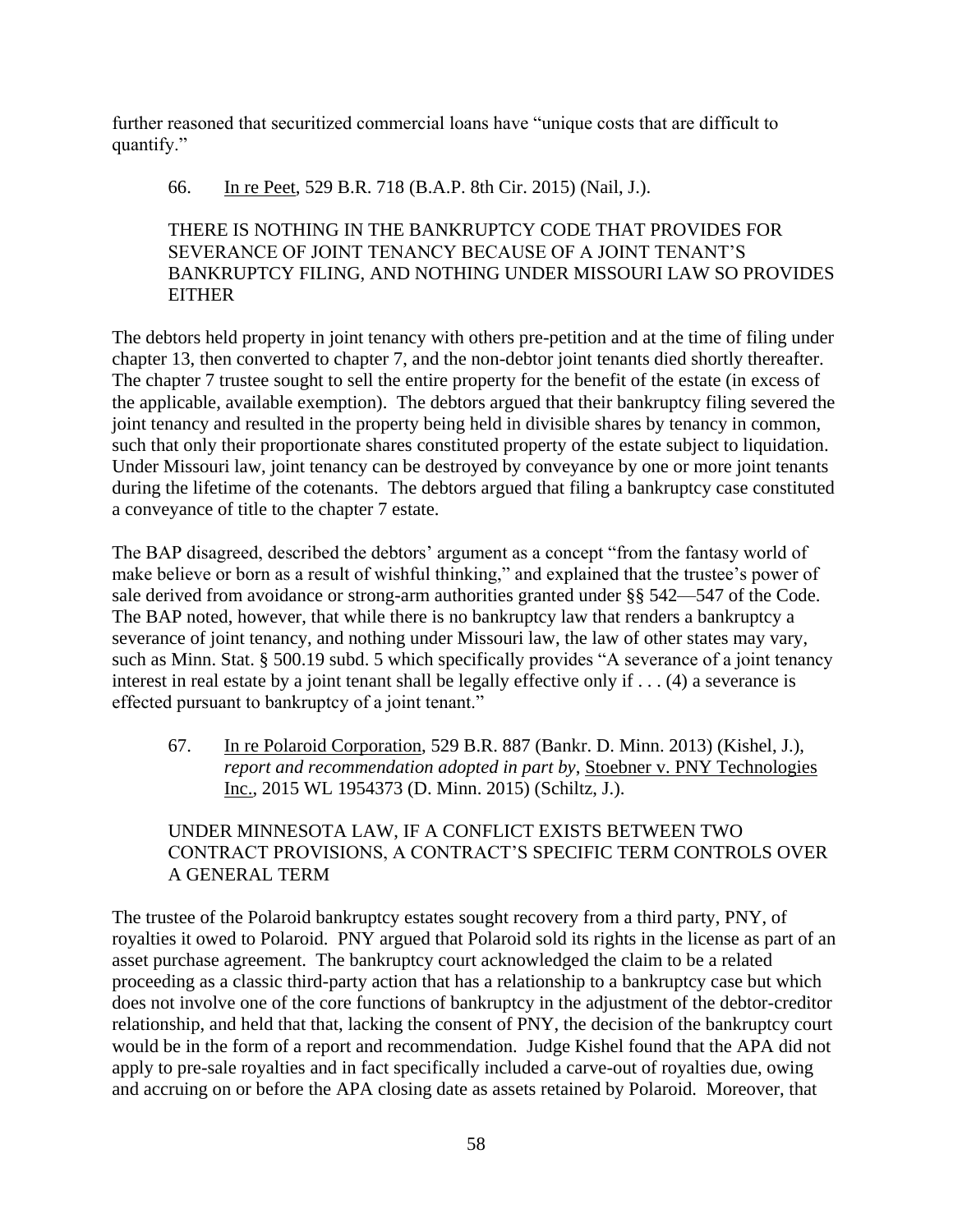provision included language that it applied notwithstanding anything else to the contrary in the APA. The district court adopted the report and recommendation, except that it stayed entry of judgment pending determination of PNY's claim in the main case for purposes of setoff.

68. In re Gatewood, 533 B.R. 905 (B.A.P. 8th Cir. 2015) (Saladino, J.)

# FILING A PROOF OF CLAIM ON A STALE DEBT IS NOT AN FDCPA VIOLATION

The Eighth Circuit BAP held that the filing of a timely and facially accurate proof of claim on a stale debt in a bankruptcy case, alone, is not a prohibited "false, deceptive, misleading, unfair, or unconscionable" debt collection practice under the Federal Debt Collection Practices Act ("FDCPA").

The debtors filed chapter 13 bankruptcy on October 7, 2013, and listed medical debts on their schedules. One such medical creditor filed a timely proof of claim. The debtors sued the creditor, arguing that collecting on the medical debt was beyond the applicable Arkansas statute of limitations, and that the filing of a proof of claim on a stale debt constitutes a violation of the FDCPA.

The bankruptcy court granted the provider's motion for summary judgment. The court applied Eighth Circuit authority which stated that unless there is actual litigation or the threat of litigation, there is no FDCPA violation when attempting to collect on an otherwise valid, timebarred debt. Under that standard, the bankruptcy court held that the filing of the proof of claim did not violate the FDCPA because it did "not rise to the level of actual or threatened litigation."

The BAP affirmed, but under a different standard. The BAP determined that filing a proof of claim on a stale debt, alone, refutably invokes litigation, and constitutes an action to collect a debt, but that the ultimate determination was whether such filing was false, misleading, deceptive, unfair, or unconscionable under the FDCPA. The BAP cited a standard from the Middle District of Tennessee, which reasoned that while not every filing of a proof of claim on a stale debt is an automatic violation of the FDCPA, an FDCPA violation could exist in the bankruptcy claims process. Applying that rationale to this case, the BAP found that the debtors listed the debt in their schedules, the creditor filed a timely proof of claim, and that the claim was facially accurate and not misleading, and that the debtors did not object to the claim. On this record, the BAP determined that the filing of the proof of claim on the stale debt, alone, did not violate the FDCPA because there was no prohibited "false, misleading, deceptive, unfair, or unconscionable debt collection practice."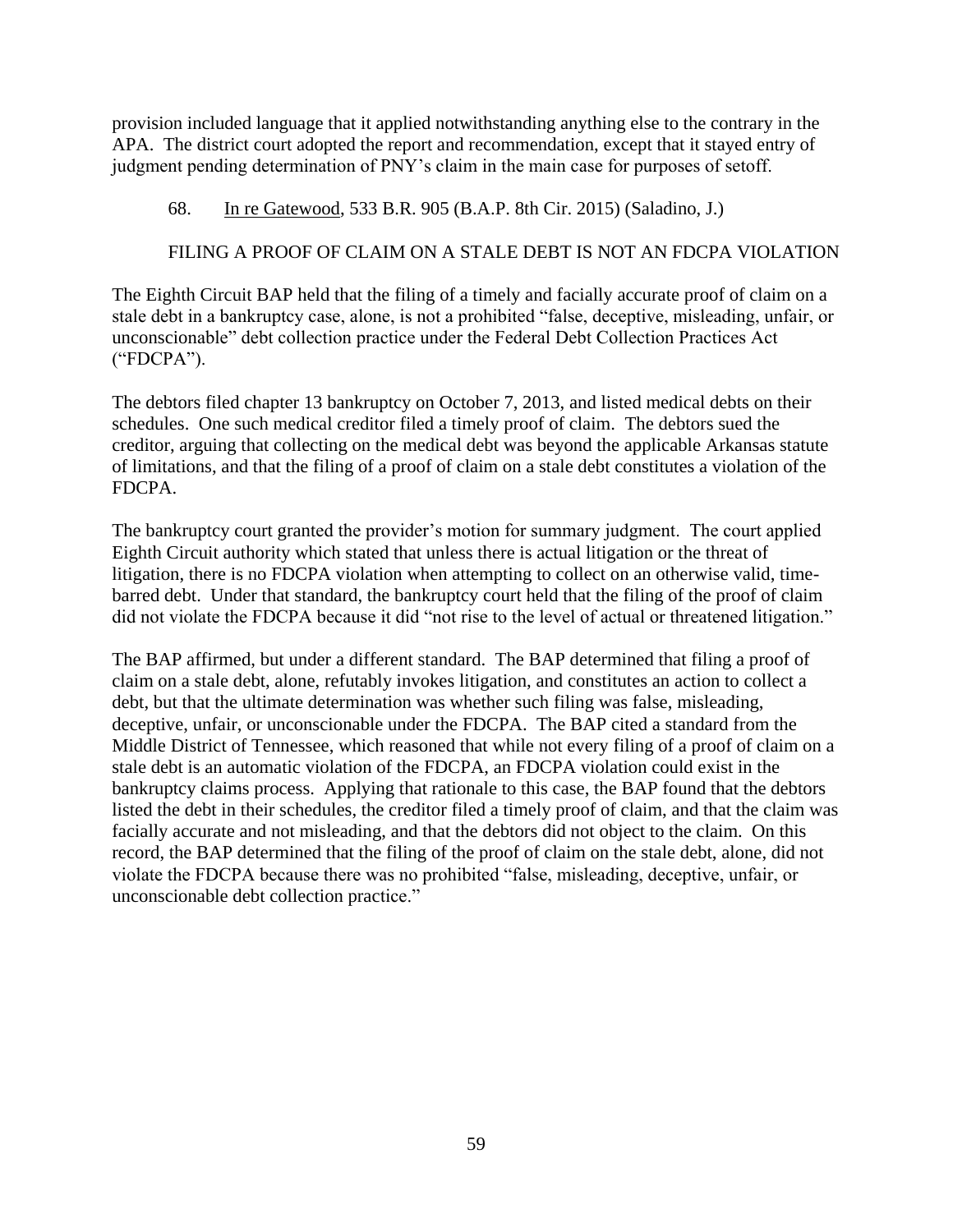69. In re RFC and RESCAP Liquidating Trust Actions, 2015 WL 3408120 (D. Minn. 2015) (Nelson, J.).

# DISTRICT COURT ALLOWS SUBPOENA OF THIRD-PARTY EMPLOYERS OF BORROWERS ON STATED INCOME LOANS

This case involved the defendants' sale of allegedly defective mortgage loans to the plaintiff, RFC. RFC asserted breach of contract and indemnification claims, based on numerous loans that were purchased as "stated income" or "stated income/stated asset" loans from certain defendants. As part of the discovery for this action, RFC proposed to issue subpoenas to the third-party employers of borrowers of stated income loans.

The defendants opposed this request on several grounds. Defendants argued that the discovery request was not relevant and that the request was unduly burdensome and could potentially harm the borrowers. In response, the plaintiffs argued that the information was relevant, that the request was not unduly burdensome, and that the defendants had no standing to quash the thirdparty subpoenas. Finally, if the district court granted the plaintiffs' request, the defendants requested additional time to rebut plaintiffs' breach allegations based on the information discovered as a result of the subpoenas until plaintiffs revise the breach allegations or confirm they will not be revising the allegations.

In granting the plaintiffs' subpoena requests, the district court first addressed relevance. "Federal Rule of Civil Procedure 26(b) provides for the discovery of non-privileged matter relevant to any party's claim or defense. This standard is liberal in scope and interpretation, 'extending to those matters which are relevant and reasonably calculated to lead to the discovery of admissible evidence.'" Based on the plaintiffs' assertions that the subpoenas may help establish breaches of representations, breaches of warranties, and the reliability of the parties' reunderwriting experts in assessing the reasonableness of any borrower's stated income, the district court found the proposed discovery relevant under the broad scope of relevance as provided in the Federal Rules.

In response to the defendants' argument that the subpoenas would create an undue burden and create potential harm to borrowers, the district court stated that "these arguments are conclusory and speculative, and are not sufficiently particularized to establish good cause under Fed. R. Civ. P. 26(c). Rule 26(c) permits the court to "issue an order to protect a party or person from annoyance, embarrassment, oppression, or undue burden or expense . . ." for good cause shown. The district court also noted that it "must balance [d]efendants' arguments for a protective order against [p]laintiffs' arguments for the relevance of and need for the requested information." Based on this reasoning, the district court found that the balance weighed in favor of issuing the subpoenas.

As for the defendants' request for additional time to rebut the allegations, the district court stated that "if newly acquired information comes into a either party's possession, or for good cause shown, the parties may seek leave of Court to amend their earlier disclosures.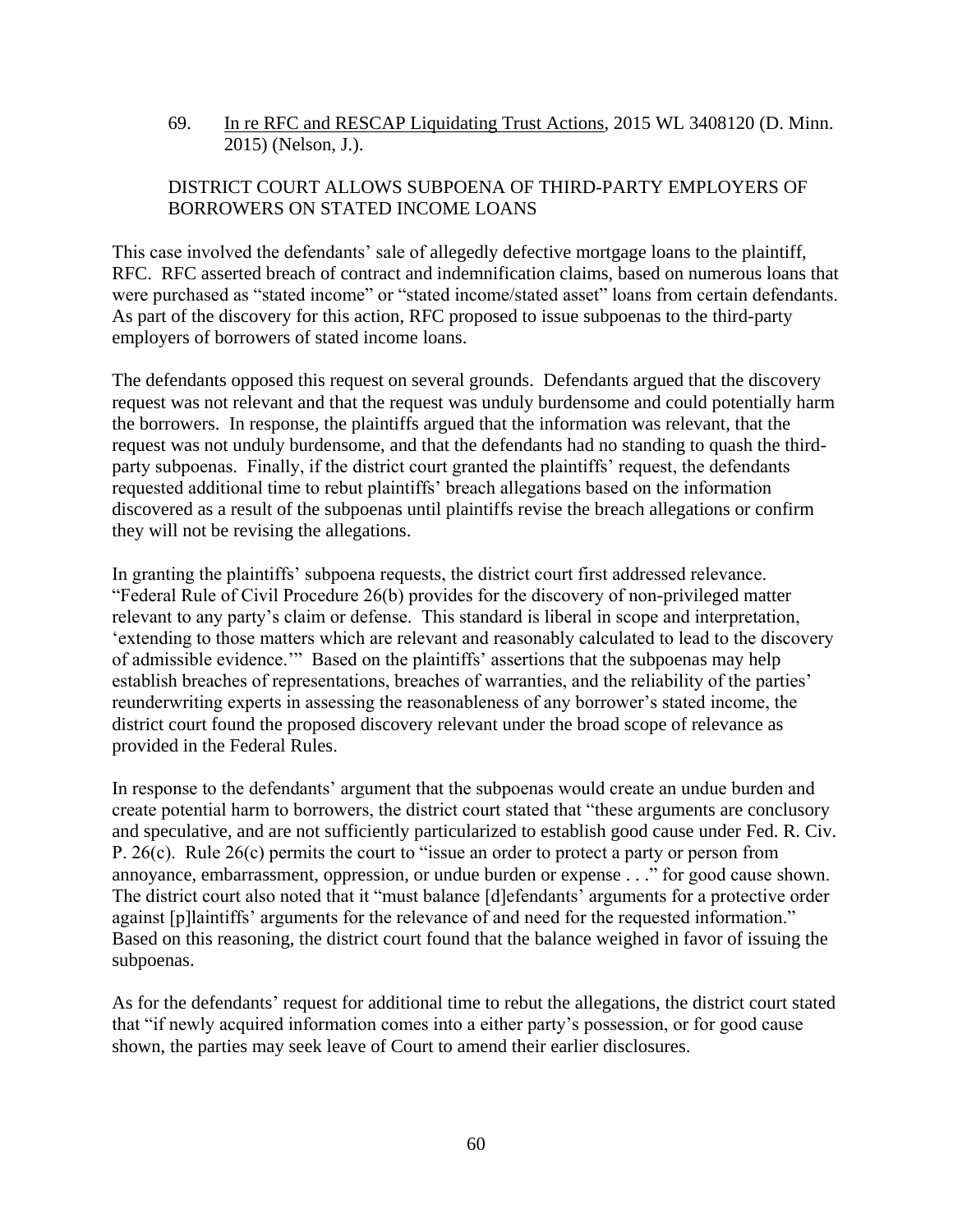70. Heritage Bank v. Woodward (In re Woodward), \_\_ B.R. \_\_, 2015 WL 4923520 (B.A.P. 8th Cir. 2015) (Schermer, J.).

# ABSOLUTE PRIORITY RULE APPLIES IN INDIVIDUAL CHAPTER 11 CASES

After the debtor filed for relief under chapter 7, she acquired her principal residence from the Elliotts. The debtor signed a promissory note in their favor, and also granted them a security interest in the property. Subsequently, the Elliotts agreed to modify the due date of the balloon payment by extending it a year.

After the case converted to one under chapter 11, the Elliotts filed a secured proof of claim. Heritage Bank, an unsecured creditor, objected to the proof of claim based on the filing's timeliness. The bankruptcy court overruled the objection, and allowed the claim. Heritage Bank also objected to the Elliotts voting as an impaired class because their claim was a postpetition claim. The bankruptcy court ruled that the Elliotts held an allowed secured claim, and because the plan altered the treatment of their claim, the Elliotts were an impaired class entitled to vote on the plan.

The Elliotts voted in favor of the debtor's fifth amended plan. The bankruptcy court confirmed this plan. Heritage Bank appealed, arguing that the plan should not have been confirmed because: (1) an impaired class did not accept it; (2) it violated the absolute priority rule; and (3) it did not call for payment of all of the debtor's disposable income.

The BAP held that an impaired class of claims accepted the plan, and that the absolute priority rule applies in individual chapter 11 cases.

The BAP determined that the Elliotts held an allowed claim, and that it entitled them under the plain language of § 1126(a) to vote on the plan. The BAP explained that the Elliotts indeed were impaired because the balloon payment's deadline had been extended. The court also held that § 1123(b)(5)'s prohibition against the modification of a security interest in a debtor's principal residence can be waived. Thus, the Elliotts, as holders of an allowed claim, and as the sole members of an impaired class, satisfied the requirements of § 1129(a)(10).

The BAP held that the absolute priority rule applies in individual chapter 11 cases to prevent debtors from retaining prepetition property. The following supports the holding: (1) the language and context of § 1129(b)(2)(B)(ii) and § 1115; (2) the absence of a clear indication by Congress of an intent to abrogate the absolute priority rule; and (3) the weight of existing authority.